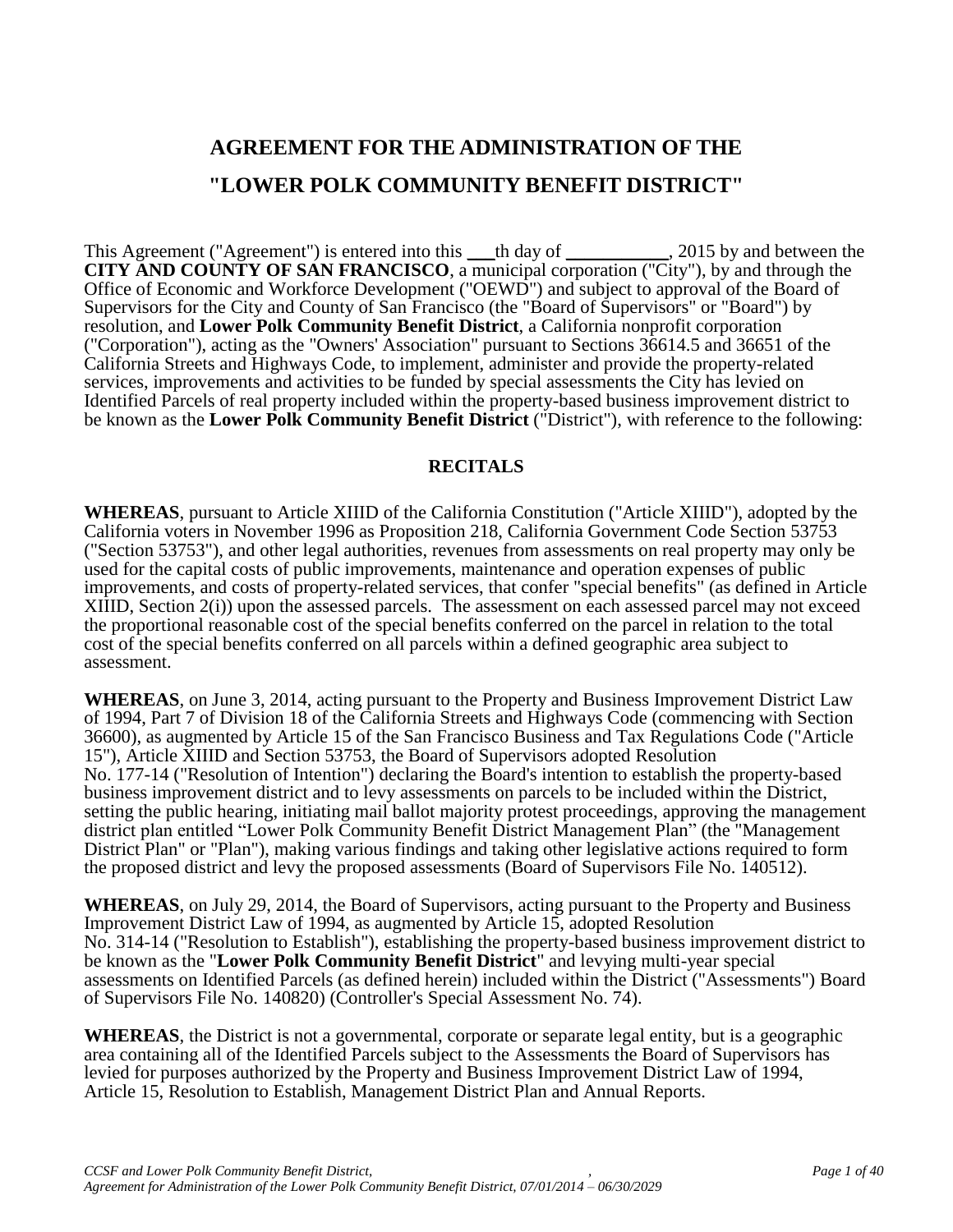**WHEREAS**, pursuant to the Article XIIID, Section 53753, the Property and Business Improvement District Law of 1994, Article 15 and the Resolution to Establish, the Assessments may only be used to fund property-related services, "Improvements" (as defined in Section 36610 of the Streets and Highways Code) and "Activities" (as defined in Section 36606 of the Streets and Highways Code) within the District in accordance with the Management District Plan (collectively, "District Programs"). The Board of Supervisors may amend the Plan from time to time in accordance with the Property and Business Improvement District Law of 1994.

**WHEREAS**, Corporation shall hold in trust all funds it receives from the City that are derived from the City's levy and collection of the Assessments exclusively for the purposes of implementing the Management District Plan, and administering, managing and providing District Programs, directly by Corporation's personnel or by third party providers contracting with Corporation, as set forth in the Management District Plan, Resolution to Establish, and annual budgets set forth in the Plan for the first Fiscal Year of operations and, in subsequent Fiscal Years, set forth in the Annual Reports approved by the Board of Supervisors and Corporation's board of directors pursuant to Streets and Highways Code Section 36650, subject to the terms, conditions and restrictions set forth in this Agreement.

**WHEREAS**, the District Programs are supplemental to the municipal services the City currently provides within the boundaries of the District. Were it not for the City's establishment of the District, the supplemental property-related services, Improvements and Activities to be funded by the Assessments could not or would not be performed by the City or by City employees. The interests of the City, the owners of Identified Parcels and businesses and other tenants occupying the Identified Parcels are better served by an agreement pursuant to Streets and Highways Code Section 36651 between the City and an Owners' Association to implement the Management District Plan and administer, manage and provide the District Programs, than by the performance of such tasks by the City. In addition:

A. The City currently intends that the level of municipal services that were being provided by the City within the District as of the date the Board approved the Resolution to Establish will not be affected by the City's establishment of the District or the collection and expenditure of the Assessments for the District Programs. The City will notify the Corporation if and when the City reduces the level of, or discontinues, such services.

B. The Board of Supervisors, by adopting a resolution approving this Agreement, authorizes OEWD, as the City agency responsible under the Resolution to Establish for coordination between the City and the Owners' Association of the District, to execute and administer this Agreement with Corporation.

C. Prior to the execution of this Agreement, Corporation has commenced tasks associated with this Agreement, including but not limited to: (i) forming the Corporation, (ii) obtaining approval of the officers and board of directors for the Corporation to enter into this Agreement and authorizing the execution hereof by the individual or individuals executing this Agreement on behalf of the Corporation, (iii) appointing an agent for service of process upon the Corporation, whose business address shall be in San Francisco and who shall accept service of process in San Francisco on behalf of the Corporation, (iv) establishing an account or accounts at a federally insured bank, a savings and loan, a credit union or other financial corporation acceptable to the City for the safekeeping of Assessments Funds the City disburses to or on behalf of the Corporation under this Agreement, and which Corporation shall authorize to disclose directly to the City all statements, records, and other information for all such accounts upon written request of the OEWD, Controller, City Attorney, Ethics Commission or Grand Jury, (v) submitting to City the Articles of Incorporation and Bylaws of the Corporation acceptable to the City, (vi) submitting to City copies of the Corporation's application for non-profit status under Subchapter F (commencing with Section 501) of Chapter 1 of Subtitle A of the Internal Revenue Code of 1986, as amended; (vii) obtaining a business registration certificate from the Tax Collector pursuant to Article 12 of the San Francisco Business and Tax Regulations Code, (viii) submitting to City a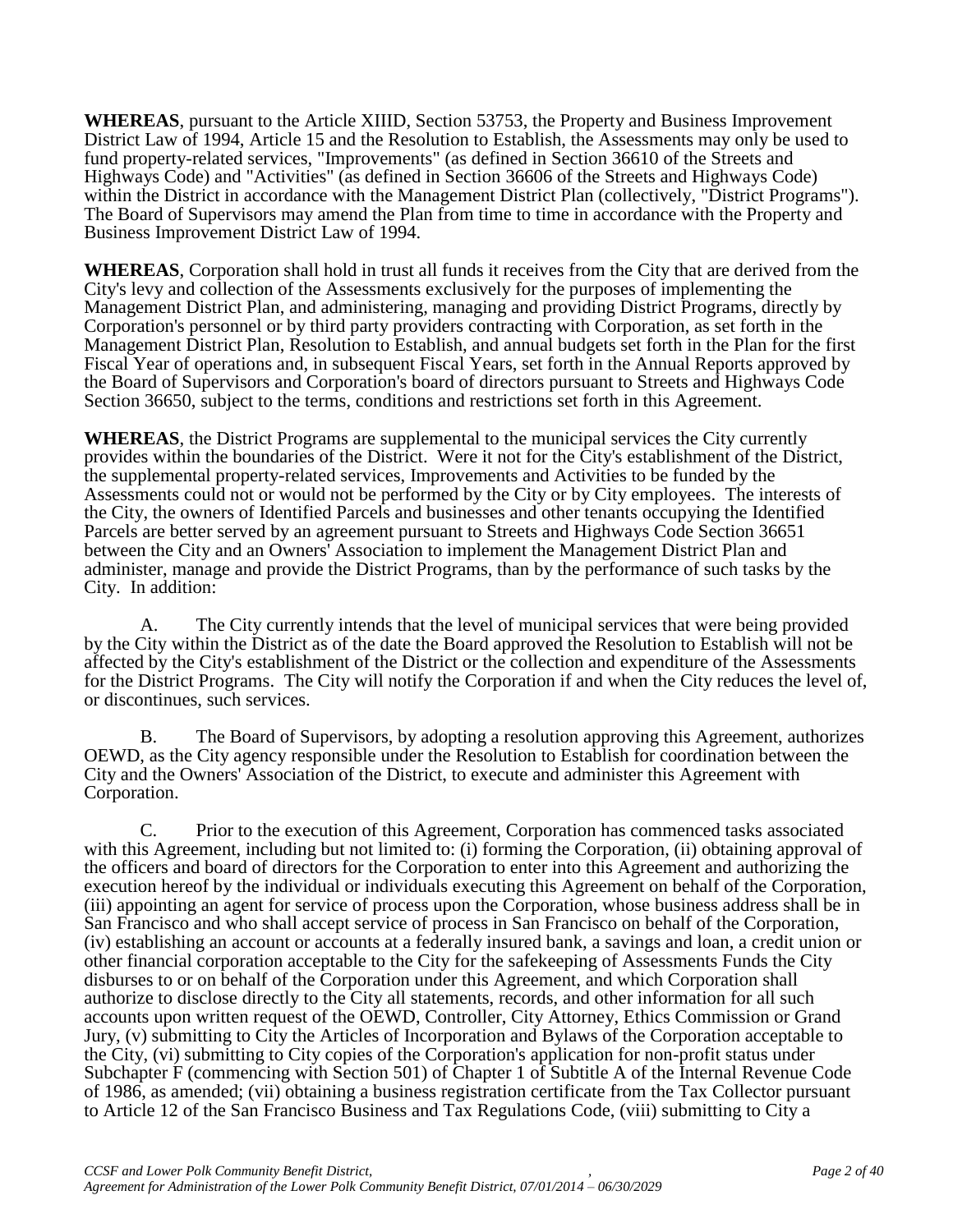certificate of good standing, and (ix) submitting to the City additional records and information as may have been requested by the Clerk of the Board of Supervisors, OEWD, Controller or City Attorney.

D. Corporation shall maintain insurance acceptable to the City's Risk Manager naming the City and related Indemnified Parties (as defined herein) as additional insured(s) or loss payee(s) as required in Article 10 of this Agreement, and provide copies of all documents, certificates and other records as may be required by City under this Agreement or applicable law prior to commencement of operations.

**NOW, THEREFORE**, the parties agree as follows:

# **ARTICLE 1**

# **DEFINITIONS**

**Section 1.1 Specific Terms**. Unless the context otherwise requires, the following capitalized terms (whether singular or plural) shall have the meanings set forth below:

(a) "**Activities**" shall, consistent with the definition set forth in Section 36613 of the Streets and Highways Code, mean, but is not limited to, all of the following:

(1) Providing safety programs and social service referrals to prevent crime and increase pedestrian safety, supplemental to that normally provided by the City.

(2) Providing for the enhanced cleaning of sidewalks and buildings, and the removal of litter, supplemental to services provided by the City.

(3) Marketing and promoting the district.

(4) Performing administrative services, including day-to-day management of the District.

(5) Other activities which specially benefit businesses and real property located in the District as provided in the Plan.

(b) "**ADA**" means the Americans with Disabilities Act (including all rules and regulations thereunder) and all other applicable federal, state and local disability rights legislation, as the same may be amended, modified or supplemented from time to time.

(c) "**Annual Report**" means the annual report required under Section 36650 of the Streets and Highways Code (including all information required to be contained in such report and all other substantive and procedural requirements set forth in the Property and Business Improvement District Law of 1994 and other laws therein referenced), for each Fiscal Year, as such report may be amended, modified or supplemented by the Board of Supervisors pursuant to Sections 36650, 36635 and 36636. All references in this Agreement to budgets, District Programs, authorizations, descriptions, specifications or other matters set forth in the "Annual Report" for any given Fiscal Year means the Annual Report as finally approved by the Board of Supervisors pursuant to Section 36650.

(d) "**Assessments**" mean the special assessments levied by the Board of Supervisors on Identified Parcels of real property included within the District pursuant to the Resolution to Establish.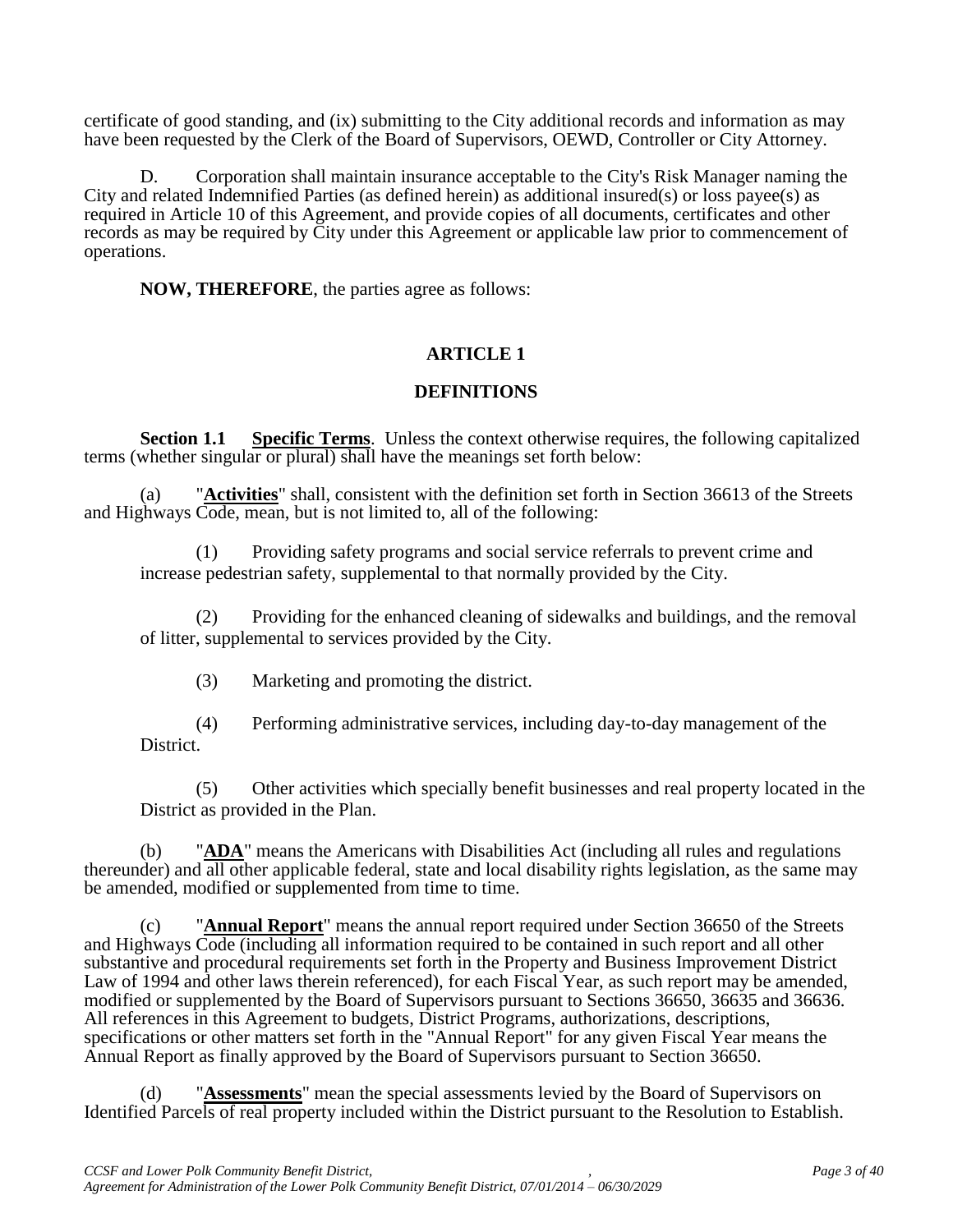(e) "**Assessment Funds**" and "**Assessment Revenues**" mean any and all money collected by the City from the levy of the Assessments, including all amounts collected as penalties and interest for delinquent payment of Assessments, and including all interest, dividends, income and other increases or accumulations from the deposit or investment thereof by or on behalf of the City or Corporation.

- (f) "**Charter**" means the Charter of the City and County of San Francisco.
- (g) "**City Attorney**" means the City Attorney of the City and County of San Francisco.
- (h) "**Controller**" means the Controller of City and County of San Francisco.

(i) "**Disbursement & Depository Certification**" means a writing bearing the original signatures of authorized officers of the Corporation requesting that the Controller disburse Assessment Funds to Corporation by direct deposit, electronic transfer, delivery of a negotiable instrument or other means acceptable to Controller, for deposit into an account or accounts held in the name of the Corporation at a bank, savings and loan, credit union or other financial institution or firm acceptable to the Controller, and containing all of the following: (1) the name, address and telephone number of the San Francisco branch of such bank, savings and loan, credit union or other financial institution or firm, (2) the specific account or accounts to which such funds are to be deposited for safekeeping, (3) the name and contact information of the branch manager or other senior management employee at the branch to whom the City should direct communications regarding disbursements of Assessment Funds, and to whom or from whom instructions may be made and received regarding electronic transfers or other means of transferring Assessment Funds from the City treasury for deposit into Corporation's account(s), and (4) such other information as may be required by the Controller or by the bank, savings and loan, credit union or other financial institution. The Disbursement & Depository Certification shall not be valid unless a certified copy of the resolution of Corporation's board of directors authorizing execution and delivery of such certification to the Controller, and containing all of the same information as must be specified in the certification, is affixed thereto and received by the Controller. The Controller may supplement, modify or waive any or all of the requirements for the Disbursement & Depository Certification set forth in this subsection (1) and Section 4.1 of this Agreement, in writing delivered to Corporation and the branch manager or other senior management employee specified in the certification. If no valid certification has been delivered to Controller, or such certification is no longer valid for any reason, the Controller's written supplement, modification or waiver may be delivered to the branch manager of the bank, savings and loan, credit union or other financial institution or firm at which Corporation maintains the account or accounts into which the Assessment Funds shall be deposited for safekeeping.

(j) "**Eligible Expenditures**" means expenditures of Assessments Funds for property-related services, Improvements and Activities included in the annual budget for the Fiscal Year in which the expenditure is made, as authorized by the Property and Business Improvement District Law of 1994 (as augmented by Article 15), Management District Plan, Resolution to Establish and Annual Reports for the relevant Fiscal Year.

(k) "**Event of Default**" shall have the meaning set forth in Section 11.1 of this Agreement.

(l) "**Fiscal Quarter**" means each period of three (3) calendar months commencing on July 1, October 1, January 1 and April 1, respectively.

(m) "**Fiscal Year**" means each period of twelve (12) calendar months commencing on July 1 and ending on June 30 during all or any portion of which this Agreement is in effect.

(n) "**HRC**" means the San Francisco Human Rights Commission.

(o) "**Improvement**" shall, consistent with the definition set forth in Section 36610 of the Streets and Highways Code, mean the acquisition, construction, installation, or maintenance of any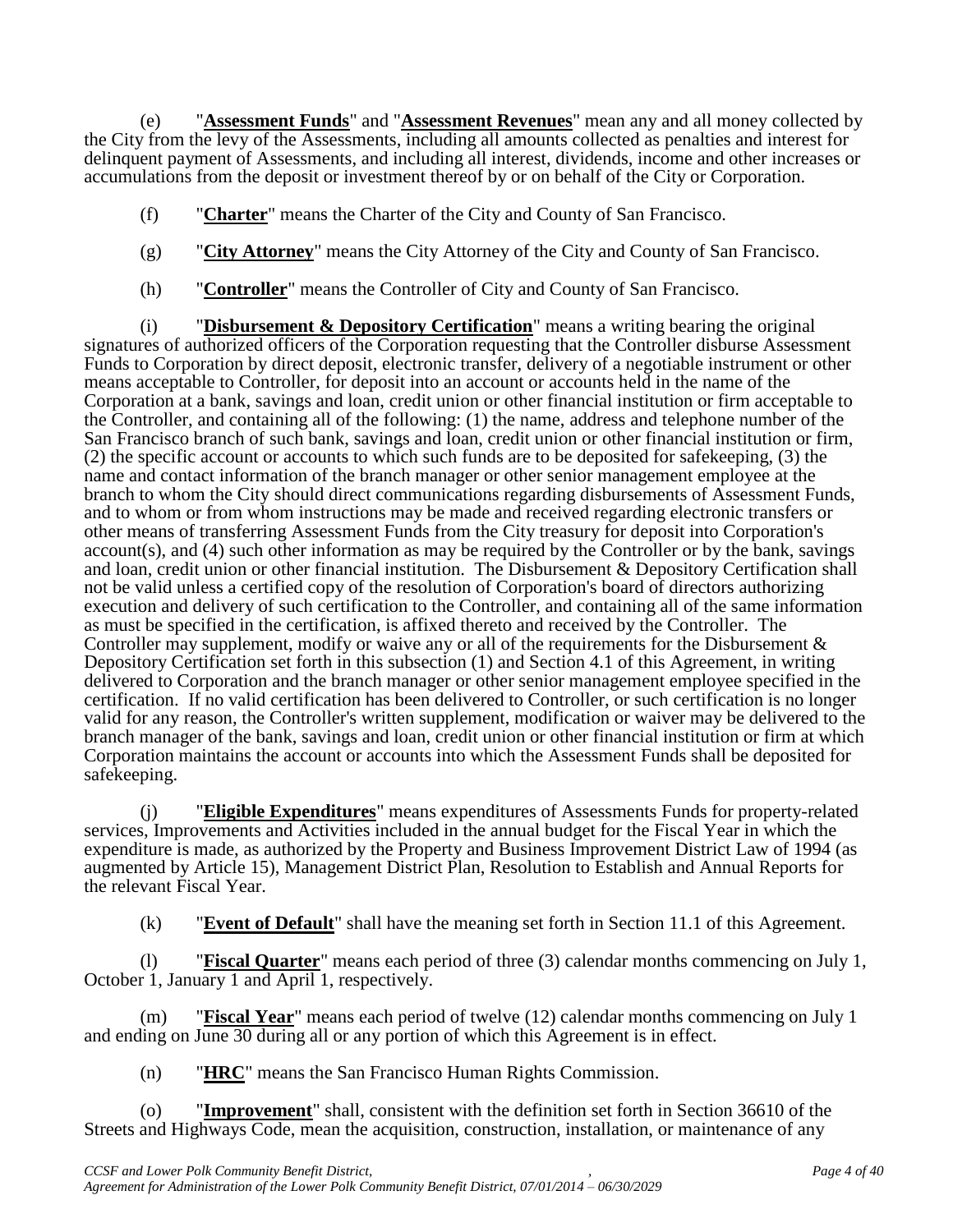tangible property with an estimated useful life of five years or more including, but not limited to, the following:

- (1) Parking facilities.
- (2) Benches, booths, kiosks, display cases, pedestrian shelters and signs.
- (3) Trash receptacles and public restrooms.
- (4) Lighting and heating facilities.
- (5) Decorations.
- (6) Parks.
- (7) Fountains.
- (8) Planting areas.
- (9) Closing, opening, widening, or narrowing of existing streets.
- (10) Facilities or equipment, or both, to enhance security of persons and property within the area.
	- (11) Ramps, sidewalks, plazas, and pedestrian malls.
	- (12) Rehabilitation or removal of existing structures.

(p) "**Indemnified Parties**" means: (1) the City, including the Board of Supervisors, OEWD, Controller, City Attorney and all other commissions, departments, agencies and other subdivisions of the City; (2) elected officials, directors, officers, employees, agents, successors and assigns of the City; and (3) all persons or entities acting on behalf of any of the foregoing.

(q) "**Identified Parcel**" shall, consistent with the definition in Government Code Section  $53750(g)$ , mean a parcel of real property included within the District, identified in the Management District Plan as having a special benefit or benefits conferred upon it, and upon which the Board of Supervisors has levied multi-year special assessments pursuant to Streets and Highways Code Sections 36625 and 36628.5, Article 15 and Resolution No. 314-14.

(r) "**Losses**" means any and all liabilities, obligations, losses, damages, penalties, claims, actions, suits, judgments, fees, expenses and costs of whatsoever kind and nature (including legal fees and expenses and costs of investigation, of prosecuting or defending any Loss described above) whether or not such Loss be founded or unfounded, of whatsoever kind and nature.

(s) "**Management District Plan**" and "**Plan**" mean the proposal submitted to the Board of Supervisors pursuant to Section 36622 of the Streets and Highways Code, designated as the "Lower Polk Community Business District Management Plan " and approved by the Board of Supervisors by adoption on June 3, 2014 of Resolution No. 177-14, and adoption on July 29, 2014 of Resolution No. 314-14, as the Plan may be amended, modified, corrected, supplemented or superceded by the Board of Supervisors from time to time pursuant to the Property and Business Improvement District Law of 1994, and including any attachments and exhibits thereto.

(t) "**Owners' Association**" shall, consistent with Section 36612 of the Streets and Highways Code, mean a private nonprofit entity that is under contract with the City to administer or implement activities (as defined in Section 36606 of the Streets and Highways Code) and improvements (as defined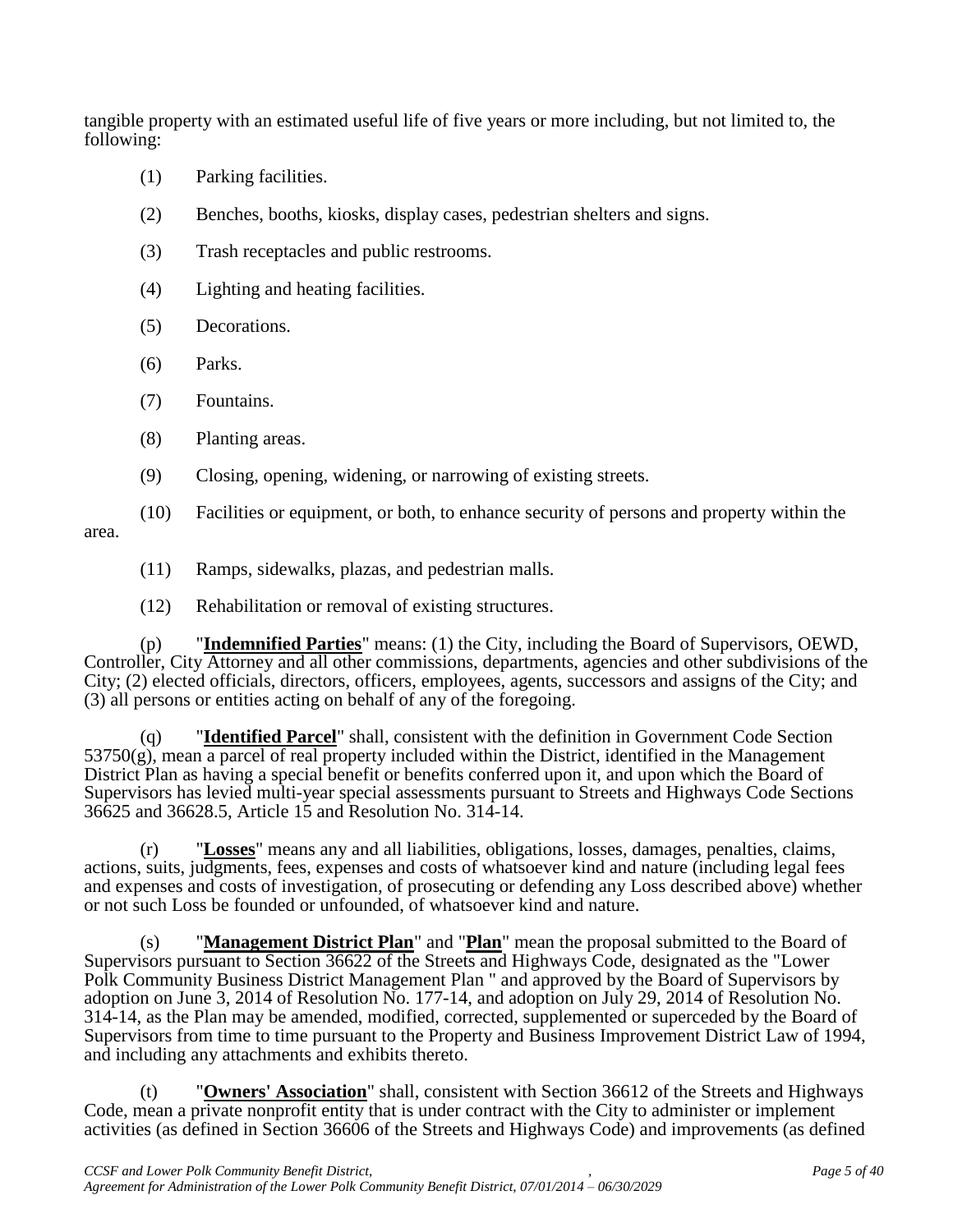in Section 36610 of the Streets and Highways Code) that are specified in the Management District Plan. An owners' association may be an existing nonprofit entity or a newly formed nonprofit entity. An owners' association is a private entity and may not be considered a public entity for any purpose, nor may its board members or staff be considered to be public officials for any purpose. Notwithstanding the previous sentence, an owners' association shall comply with the Ralph M. Brown Act (Chapter 9 (commencing with Section 54950) of Part 1 of Division 2 of Title 5 of the Government Code), at all times when matters concerning the District (including this Agreement, the Assessments, Annual Reports, District Programs, Management District Plan, contracts with third party providers and any other matter related to the District and the subject matter of this Agreement) are heard, discussed, or deliberated by Corporation's board of directors or any committee thereof, and with the California Public Records Act (Chapter 3.5 (commencing with Section 6250) of Division 7 of Title 1 of the Government Code), for all records relating to the District, this Agreement, the Assessments, Annual Reports, District Programs, Management District Plan, contracts with third party providers and any other matter related to the subject matter of this Agreement.

(u) "**Publication**" shall mean any report, article, educational material, handbook, brochure, pamphlet, press release, public service announcement, web page, audio or visual material or other communication for public dissemination, which relates to the District, all or any portion of the Management District Plan or is paid for in whole or in part using Assessments Funds.

**Section 1.2 Additional Terms**. The terms "as directed," "as required" or "as permitted" and similar terms shall refer to the direction, requirement, or permission of the OEWD, Board of Supervisors, Mayor, Controller, City Attorney, Risk Manager or other commission, department, agency, subdivision, elected official, director, officer, employee or agent of the City responsible for such direction, requirement, or permission, the case may be. The terms "sufficient," "necessary" or "proper" and similar terms shall mean sufficient, necessary or proper in the reasonable judgment of the department, person or body described in the preceding sentence authorized to exercise such judgment on behalf of the City. The terms "approval," "acceptable" or "satisfactory" or similar terms shall mean approved by, or acceptable to, or satisfactory to such department, person or body authorized to grant such approval, acceptance or determination of satisfaction on behalf of the City, as the case may be. The terms "include," "included" or "including" and similar terms shall be deemed to be followed by the words "without limitation". The use of the term "subcontractor," "successor" or "assign" herein refers only to a subcontractor, successor or assign expressly permitted by the City in writing.

**Section 1.3 References to this Agreement**. References to this Agreement include: (a) any and all appendices, exhibits, schedules, attachments hereto; (b) any and all statutes, ordinances, regulations or other documents expressly incorporated by reference herein; and (c) any and all amendments, modifications or supplements hereto made in accordance with this Agreement and applicable law. References to articles, sections, subsections or appendices refer to articles, sections or subsections of or appendices to this Agreement, unless otherwise expressly stated. Terms such as "hereunder," herein or "hereto" refer to this Agreement as a whole.

**Section 1.4** Other References. References in this Agreement to the Management District Plan, Annual Reports, budgets, resolutions, statutes, ordinances, regulations, agreements and other documents or materials include: (a) any and all appendices, exhibits, schedules, attachments thereto; (b) any and all statutes, ordinances, regulations, resolutions or other documents expressly incorporated by reference therein; and (c) any and all amendments, modifications or supplements thereto.

# **ARTICLE II**

#### **TERM OF AGREEMENT**

**Section 2.1 Period of Performance**. Unless modified by mutual agreement of the parties through a written amendment to this Agreement, the period of performance under this Agreement shall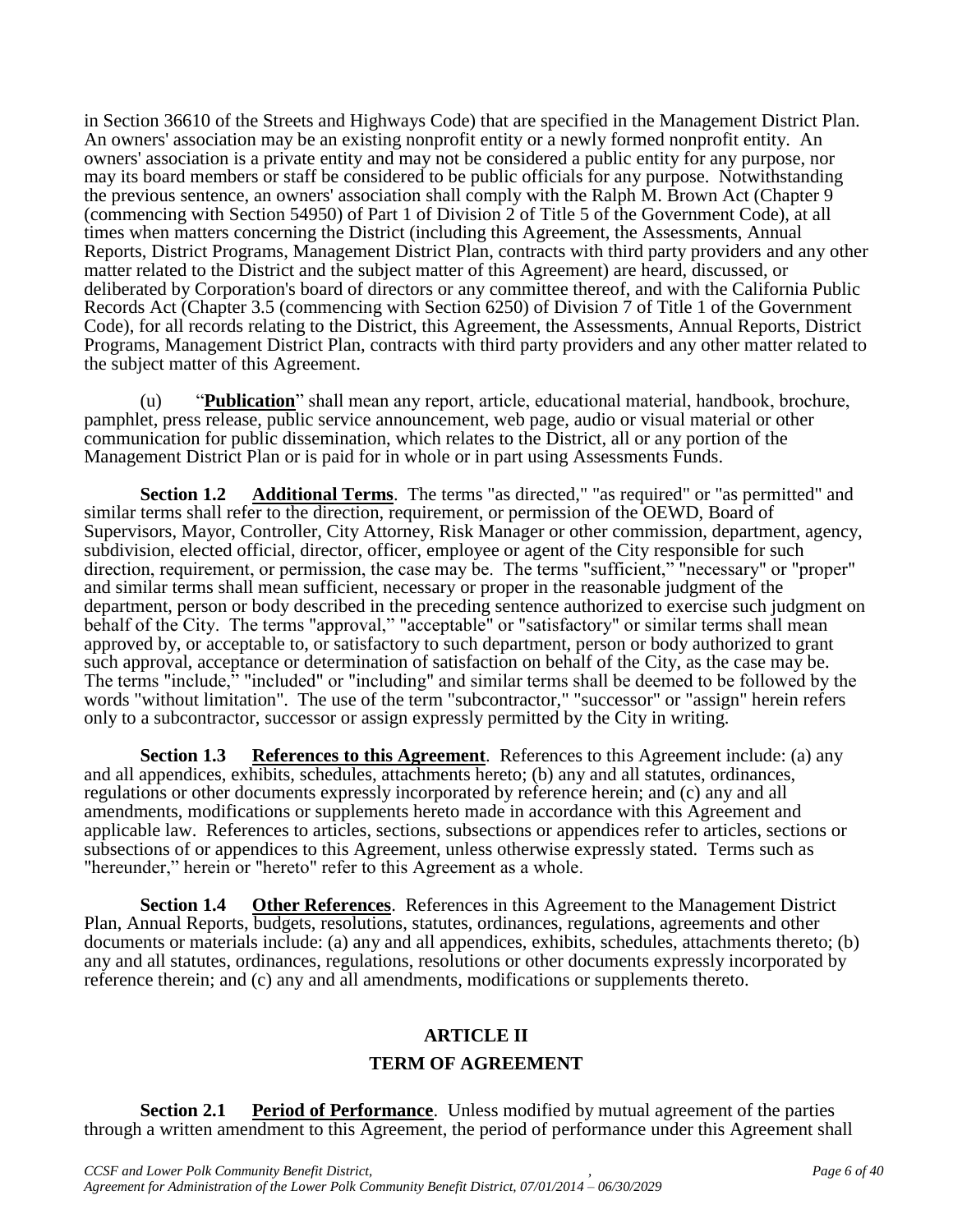be from the effective date of the Board of Supervisors resolution approving this Agreement to and including June 30, 2029; provided, that if the District is disestablished pursuant to the Property and Business Improvement District Law of 1994 or Article 15, expires prior to June 30, 2029 for any reason, the City exercises its right to terminate this Agreement as provided herein, or this Agreement is terminated for any other reason, the period of performance shall end on the date the last of the following events occurs: (i) the Controller accepts in writing the Corporation's final accounting of all Assessment Funds disbursed by the City, (ii) the Corporation submits written confirmation acceptable to the Controller that there is no outstanding and unpaid indebtedness incurred to accomplish any of the purposes of the District, and (iii) any and all claims against the Corporation and the City arising out of this Agreement or the Corporation's administration, management and provision of the District Programs has been settled or finally adjudicated and all obligations relating thereto have been fully satisfied; provided, further, that certain obligations of Corporation with respect to the preservation of records, City's access to books and records, audits, insurance and indemnification of City and Indemnified Parties arising from Corporation's performance of this Agreement, implementation of the Management District Plan and receipt of Assessment Funds, shall, as specified in this Agreement and applicable law, survive the period of performance set forth in this section.

# **ARTICLE III**

# **CORPORATION RESPONSIBILITIES**

**Section 3.1 District Programs; Implementation of Plan; Nonprofit Status of Corporation**. Corporation shall, in good faith and with diligence, develop, implement, direct, manage, administer, operate and ensure the timely provision of all property-related services, Improvements and Activities as described in the Management District Plan, attached hereto as Appendix A and incorporated herein by reference. Corporation acknowledges and expressly agrees that, for the duration of this Agreement, it will: (a) comply with all applicable federal, state and local laws and regulations, (b) continuously maintain its corporate status active and in good standing, and (c) continuously maintain nonprofit status under Section  $501(c)(3)$  of Chapter 1 of Subtitle A of the Internal Revenue Code of 1986, as amended. Corporation's failure to obtain approval from the Internal Revenue Service of Corporation's application for such nonprofit status and all other approvals from any governmental agency as may be necessary to obtain such nonprofit status obtain within one (1) year of the effective date of the Board of Supervisors resolution approving this Agreement, or denial for any reason of Corporation's application for nonprofit status or request for other approvals as may be necessary therefor, if any, shall automatically terminate this Agreement. Corporation may ask City for an extension of the one-year period to obtain nonprofit status, and City in its discretion may grant the request if it determines that Corporation has exercised due diligence in seeking nonprofit status and that nonprofit status is reasonably expected. Corporation's abandonment of the application for nonprofit status or failure to promptly respond to requests for information or documents necessary to process the application shall constitute a material breach of this Agreement for which the City may exercise any of its remedies under this Agreement, including terminating this Agreement and entering into a contract with a different nonprofit entity to act as the Owners' Association for the District.

**Section 3.2 Corporation's Personnel; Administration of Contracts with Third Parties; Accountability**. The Management District Plan shall be implemented only by competent personnel under the direction and supervision of Corporation. Corporation shall be responsible for the oversight, administration and enforcement of any and all contracts with third parties to provide any propertyrelated service, Improvement or Activity paid or to be paid with Assessment Funds. The use of Assessment Funds for purposes other than Eligible Expenditures by any third party under contract with Corporation shall be attributable to Corporation and shall be deemed a material breach of this Agreement for which the City may exercise any of its remedies under this Agreement or applicable law, including terminating this Agreement and entering into a contract with a different nonprofit entity to act as the Owners' Association for the District.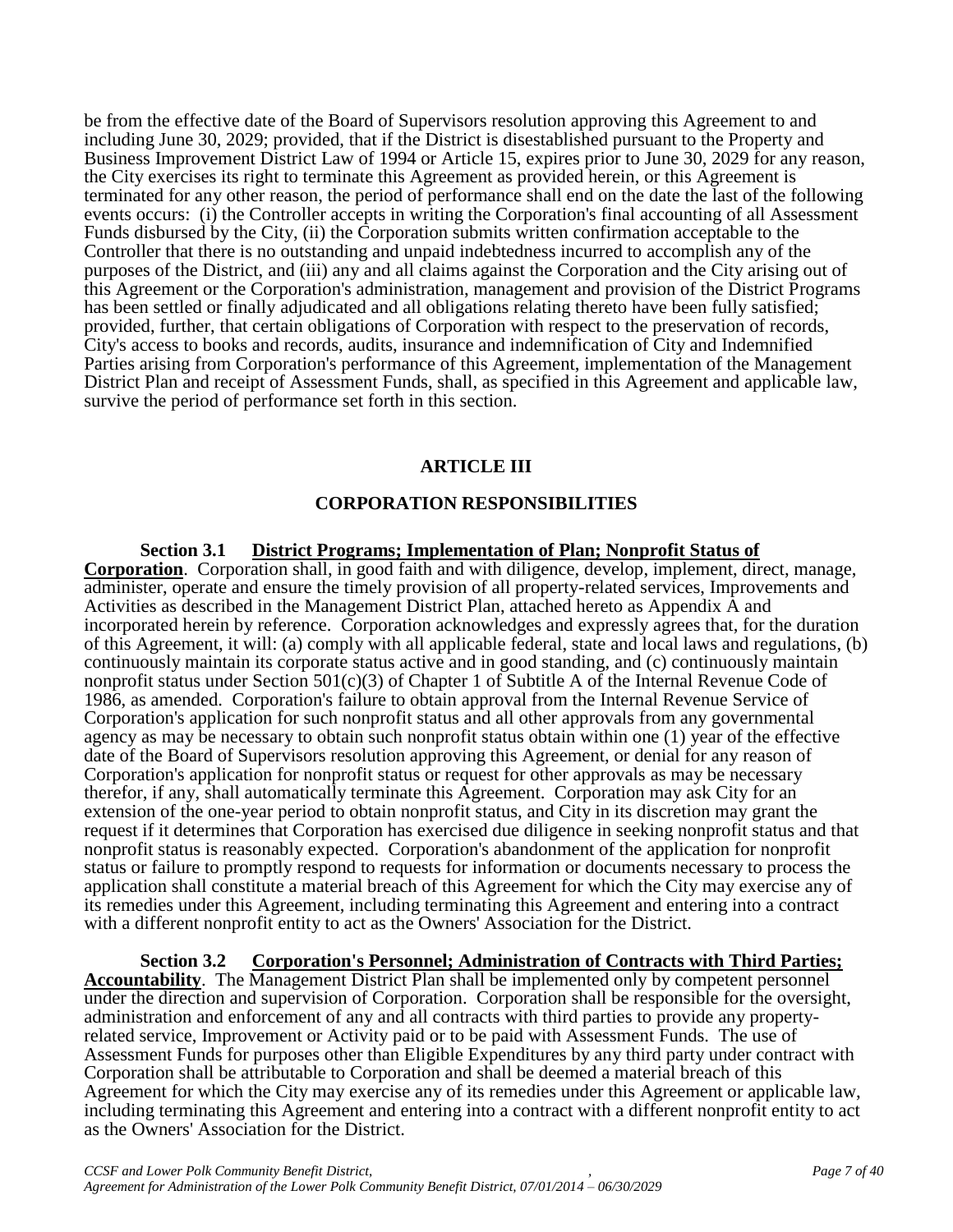**Section 3.3** Corporation's Board of Directors. Corporation shall at all times be governed by a legally constituted and fiscally responsible board of directors. Such board of directors shall meet regularly and maintain appropriate membership, as established in Corporation's bylaws and other governing documents and shall adhere to applicable provisions of federal, state and local laws governing nonprofit corporations.

As described in the Management District Plan, the Corporation's board of directors will create and manage programs that best respond to the needs of the District property owners, find and manage programs that will augment existing city services, purchase services cost-effectively, and provide accountability to assessed property owners.

Corporation's board of directors shall exercise such oversight responsibility as is necessary to ensure full and prompt performance by Corporation of its obligations under this Agreement and compliance with federal, state and local laws.

**Section 3.4 Annual Reports**. Corporation shall prepare and submit an Annual Report to the Clerk of the Board of Supervisors and the OEWD for each Fiscal Year for which the City collects and disburses the Assessments. Corporation also shall prepare an Annual Report for any Fiscal Year in which it expends Assessment Funds carried over from the prior Fiscal Year even if no additional Assessment Funds are to be collected and disbursed to Corporation during the Fiscal Year covered by the report. Corporation shall include in the Annual Reports such additional information and/or supporting documentation as City may require. Not less than five and fifty five one hundredths percent (5.55%) of the revenues identified in the annual budgets for District Programs set forth in the Annual Reports shall be derived from sources other than the Assessments to cover the proportional share of the costs of general benefits conferred by the District Programs. The first Annual Report shall be submitted by July 30, 2016. Subsequent Annual Reports shall be submitted by July 30 of each subsequent Fiscal Year for the duration of this Agreement.

The Corporation shall prepare all Annual Reports in accordance with Section 36650 of the Streets and Highways Code, and shall include in such reports, at a minimum the following items:

(a) Any proposed changes in the boundaries of the property and business improvement district or in any benefit zones or classification of property or businesses within the district.

(b) The improvements, maintenance, and activities to be provided for that fiscal year.

(c) An estimate of the cost of providing the improvements, maintenance, and activities for that fiscal year.

(d) The method and basis of levying the assessment in sufficient detail to allow each real property or business owner, as appropriate, to estimate the amount of the assessment to be levied against his or her property or business for that fiscal year.

(e) The estimated amount of any surplus or deficit revenues to be carried over from the previous fiscal year, and the breakdown of how those funds will be spent in the following fiscal year.

(f) The amount of any contributions made from sources other than assessments levied pursuant to this part. If less than 5.55%, provide an explanation why non-assessment collections fell short of requirement.

(g) The proposed budget for the following fiscal year (in a manner consistent with Section 3.9)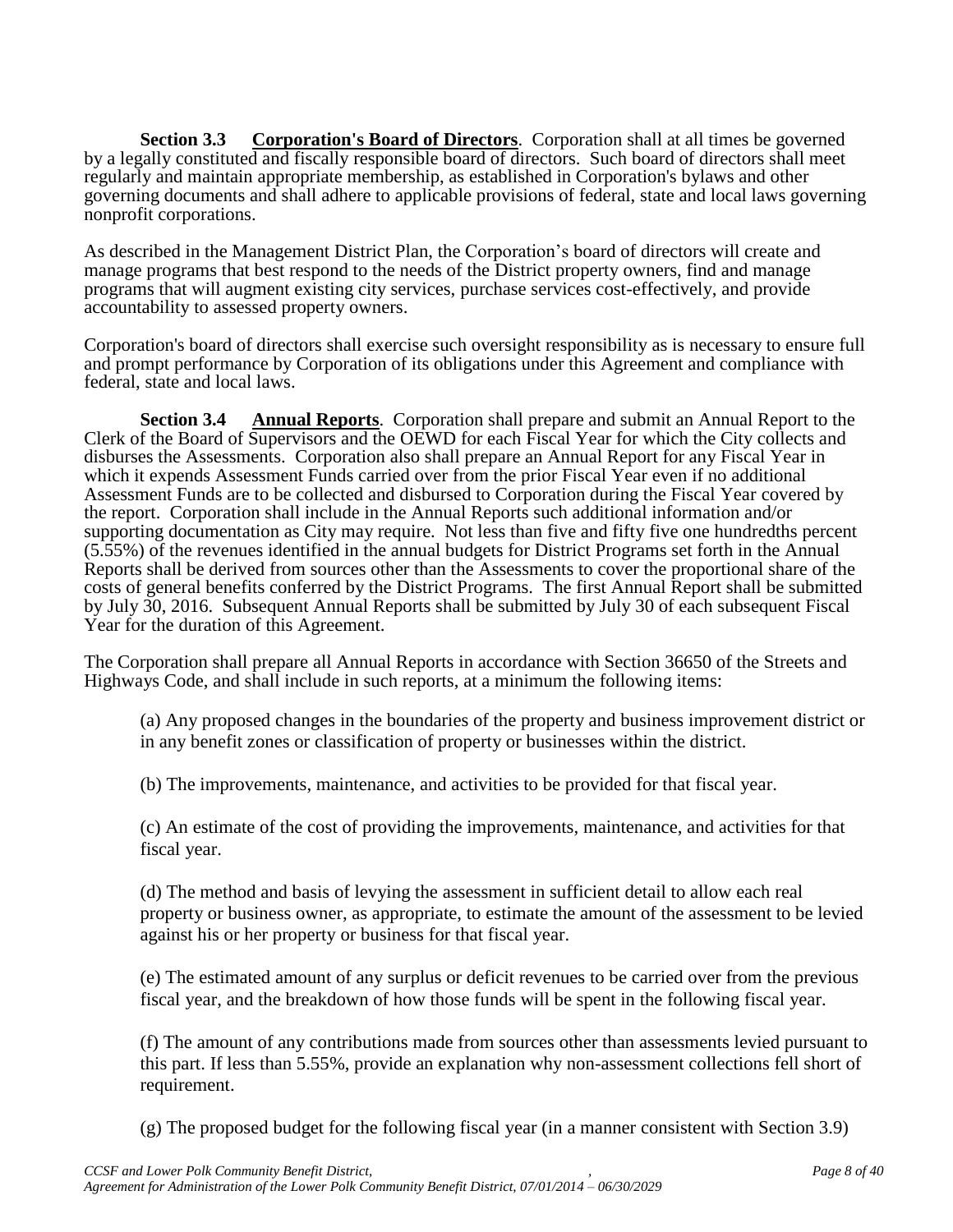(h) Summary of year-to-date performance metrics, including but not limited to:

- (1) Total amount of trash collected in pounds (lbs)
- (2) Total number of instances of graffiti removed or addressed
- (3) Total linear frontage steam cleaned
- (4) Total number of calls addressed regarding cleaning
- (5) Total number of calls addressed regarding public safety
- (6) Total number of commercial vacancies including the following information:
	- Address
	- $\bullet$  APN
	- Property owner contact information (name, phone, email if known)
	- Square footage
	- Last known use

**Section 3.5 Mid-Year Reports**. In addition to the Annual Reports, Corporation shall submit mid-year reports to OEWD on Corporation's operations for the first and second Fiscal Quarters of the then-current Fiscal Year for the duration of this Agreement. The first mid-year report shall be submitted by January 31, 2016, and subsequent mid-year reports shall be submitted by January 31 of each year thereafter. The mid-year reports shall describe the status and progress of the various District Programs as described and referenced in the Management District Plan and the Annual Reports for the first and second Fiscal Quarters. The mid-year reports shall be written in narrative summary form, and include summary of statistical and financial data (as further outlined below), a description of the status of each contract Corporation has with third parties to provide or perform any of the District Programs, actual verses budgeted expenditures corresponding to each line item in the corresponding annual budget set forth in the Annual Report, the amount of Corporation's revenues derived from sources other than the Assessments during the first and second Fiscal Quarters and a description of how the Corporation will make up for any shortfall thereof, any deviations from the annual budget or additional proposed expenditures for which approval by the Board of Supervisors and/or amendment of the Management District Plan is required under this Agreement or applicable law, changes within the District during the first and second Fiscal Quarters that will require correction or modification of the Plan or assessment database, any proposed amendments or modifications to the Annual Report or Plan, and such other information as OEWD may require.

The Corporation shall prepare all Mid-Year Reports and shall include in such reports, at a minimum the following items:

(a) The improvements, maintenance, and activities to date provided for that fiscal year.

(b) An estimate of the cost of providing the improvements, maintenance, and activities provided to date for that fiscal year.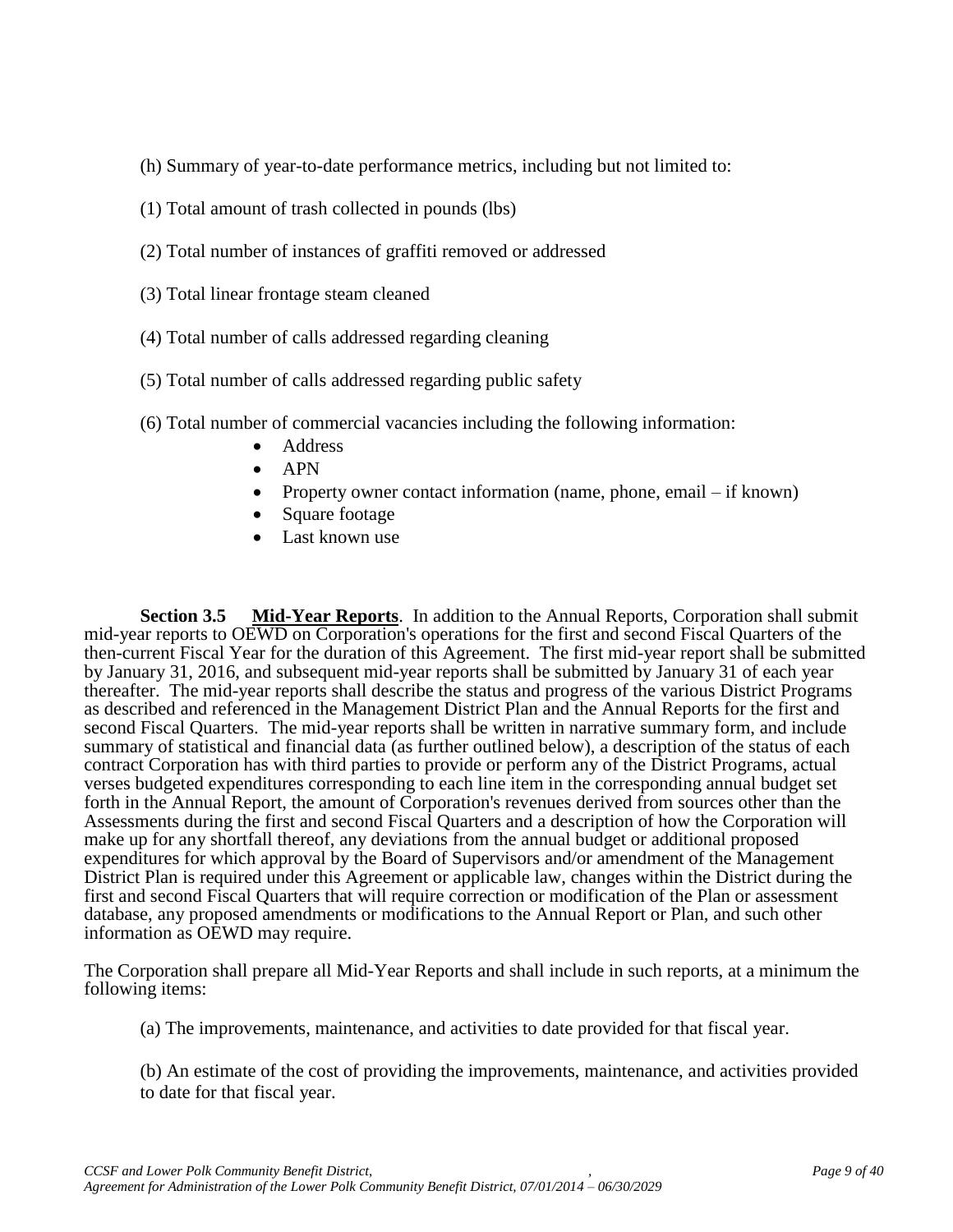(c) If a surplus or deficit was carried over from the previous fiscal year an accounting of those funds, and narrative summary of the actions taken to spend down the surplus or rectify the deficit

(d) The amount of any contributions made from sources other than assessments levied pursuant to this part, provide an analysis of whether or not the Corporation anticipates meeting the 5.55% non-assessment requirement.

- (e) The proposed budget for the following fiscal year (in a manner consistent with Section 3.9)
- (f) Summary of year-to-date performance metrics, including but not limited to:
- (1) Total amount of trash collected in pounds (lbs)
- (2) Total number of instances of graffiti removed or addressed
- (3) Total linear frontage steam cleaned
- (4) Total number of calls addressed regarding cleaning
- (5) Total number of calls addressed regarding public safety
- (6) Total number of commercial vacancies including the following information:
	- Address
	- $\bullet$  APN
	- Property owner contact information (name, phone, email if known)
	- Square footage
	- Last known use

**Section 3.6 Coordination**. Corporation shall render all services and perform all work in accordance with the Management District Plan and the terms of this Agreement, and shall cooperate with the City in the implementation of the Management District Plan and the performance of this Agreement. Corporation shall coordinate with the OEWD for the implementation of the Plan. Unless otherwise stated in the Agreement or required by the Charter, ordinance or other applicable law, OEWD shall be the agency of the City responsible for administration of this Agreement and for any acceptance, approval, permission or determination of the City required or permitted under this Agreement, all of which shall be in writing and delivered to Corporation by mail or personal delivery. Unless otherwise agreed to by the parties in a written amendment to this Agreement, electronic mail may not be used to communicate any acceptance, approval, permission or determination by the City.

**Section 3.7 Support Services; Eligible Expenditures**. Corporation assumes responsibility for contracting for support services as required, and paying for all such direct and indirect expenses as may be necessary or convenient for the timely completion of work. Any obligations or expenditures for items not budgeted in the Annual Report may not be paid through Assessments collected by the City for the District Programs. In administering contracts with third party providers as necessary for providing the property-related services, Improvements and Activities within the District, Corporation shall comply with all applicable federal, state and City laws and regulations.

**Section 3.8** Community/Public Access. To foster effective working relationships and effectuate the goals of the District as set forth in the Management District Plan, Corporation's responsibilities under this Agreement shall include the following: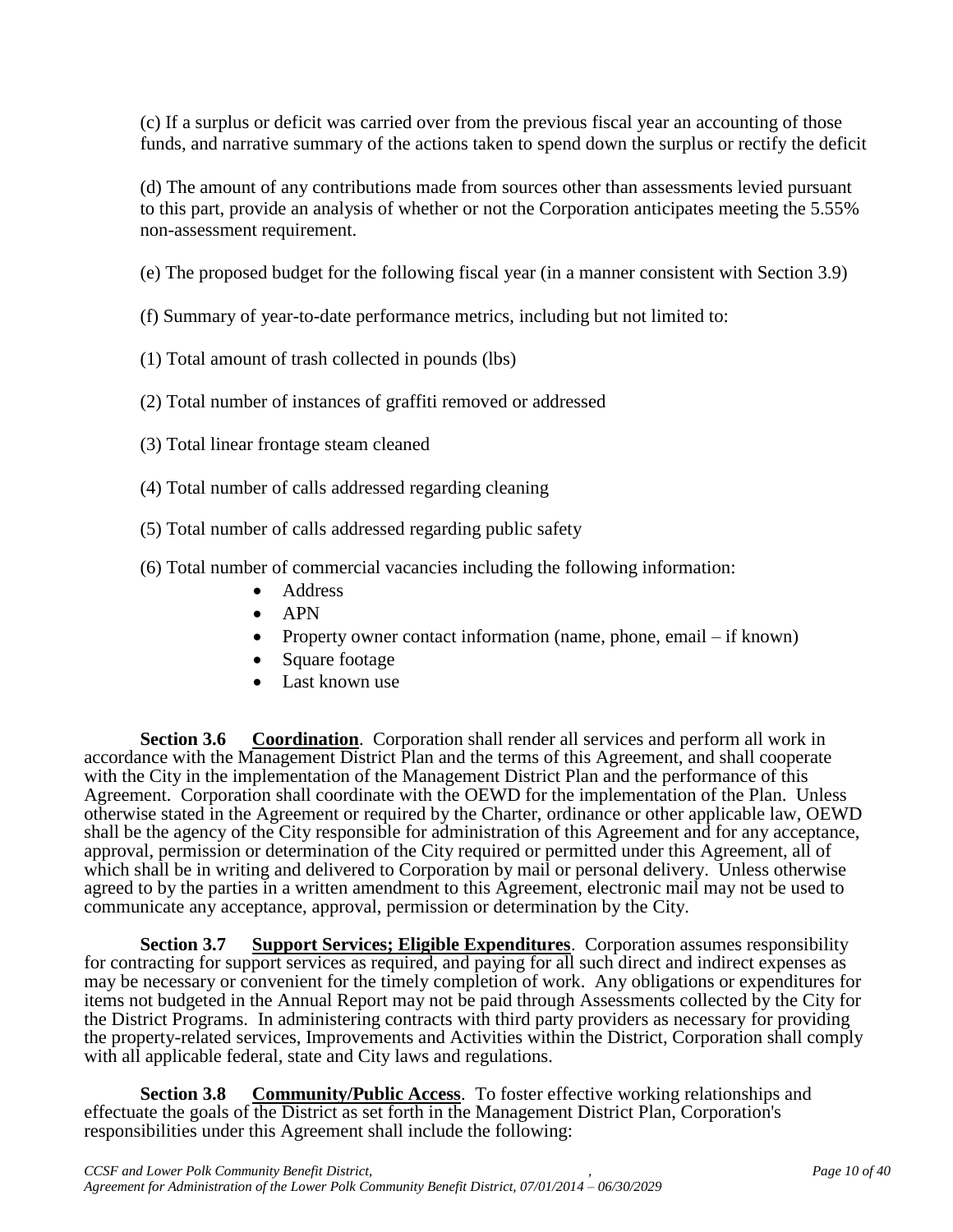(a) **Annual Outreach/Informational Meetings**. Corporation shall organize and conduct, at a minimum, one annual informational meeting to be noticed in writing by Corporation to the owners of Identified Parcels located in the District. Such notice shall be in addition to the requirements of the Ralph M. Brown Act and additional open meeting requirements of this Section. Such meetings must be conducted at a location within the District in order to allow the property owners to familiarize themselves with the Corporation, its functions and its officers and directors. At these meetings property owners shall have the opportunity to express to Corporation their views relating to the District. Such meetings may, but are not required to be, consolidated with a regular meeting of the Corporation's board of directors for the transaction of Corporation's business.

In lieu of one informational meeting noticed to all owners of the Identified Parcels, Corporation may organize and conduct a series of informational meetings, each of which will be noticed to only some of the owners of the Identified Parcels so long as all owners of the Identified Parcels are invited to at least one meeting each year.

For purposes of providing notice of an annual information meeting to individuals and entities with a timeshare ownership interest in an Identified Parcel, written notice provided to the homeowner's association for such individuals and entities shall meet the requirements of this section as applicable.

(b) **Open Meetings; Compliance with Ralph M. Brown Act**. Actions of the Corporation shall be taken openly and deliberations shall be conducted openly in compliance with the Ralph M. Brown Act (Chapter 9 (commencing with Section 54950) of Part 1 of Division 2 of Title 5 of the Government Code), made applicable to Corporation pursuant to Section 36612 of the Streets and Highways Code and this Agreement. In addition to Corporation's obligation to comply with the Ralph M. Brown Act, all notices and agendas for regular and special meetings of Corporation's board of directors and its committees shall be sent to the Government Information Center at the main branch of the San Francisco Public Library for posting. If Corporation establishes an internet website for the District, meeting notices and agendas shall be posted on Corporation's website no later than the time such notices and agendas must be posted under the Ralph M. Brown Act.

(c) **Public Access to District Related Records; Compliance with the California Public Records Act**. Corporation shall comply with the California Public Records Act (Chapter 3.5 (commencing with Section 6250) of Division 7 of Title 1 of the Government Code), for all records relating to the District, this Agreement, the Assessments, Annual Reports, District Programs, Management District Plan, contracts with third party providers and any other matter related to the District or the subject matter of this Agreement

(d) **Newsletters**. Corporation may prepare a District newsletter for distribution to the owners of Identified Parcels and businesses and community-based organizations operating from Identified Parcels. Every issue of any newsletter shall be submitted in duplicate to the OEWD for reference.

(e) **Other Events**. Corporation may organize at its discretion other events and programs that involve the owners of Identified Parcels, businesses and community-based organizations operating from Identified Parcels and the public that further the goals and objectives described in the Management District Plan; provided, that Assessment Funds may only be used for such events and programs if included in the annual budget set forth in the Management District Plan or Annual Report.

**Section 3.9 Budget**. Each property-related service, Improvement and Activity specified in the Management District Plan, and included in the budget therein during the first Fiscal Year of operations and in the corresponding Annual Report for subsequent Fiscal Years, shall be implemented by Corporation. Corporation and City agree that amounts shown in the Management District Plan or the Annual Reports were (or will be) the best estimates of the cost of those property-related services, Improvements and Activities at the time the estimates were (or will be) made. The parties anticipate that deviations from those estimates may occur and that some property-related services, Improvements and Activities may not be completed within the particular year budgeted, given normal delays that can be expected with these types of programs and changing circumstances. Corporation will use its best efforts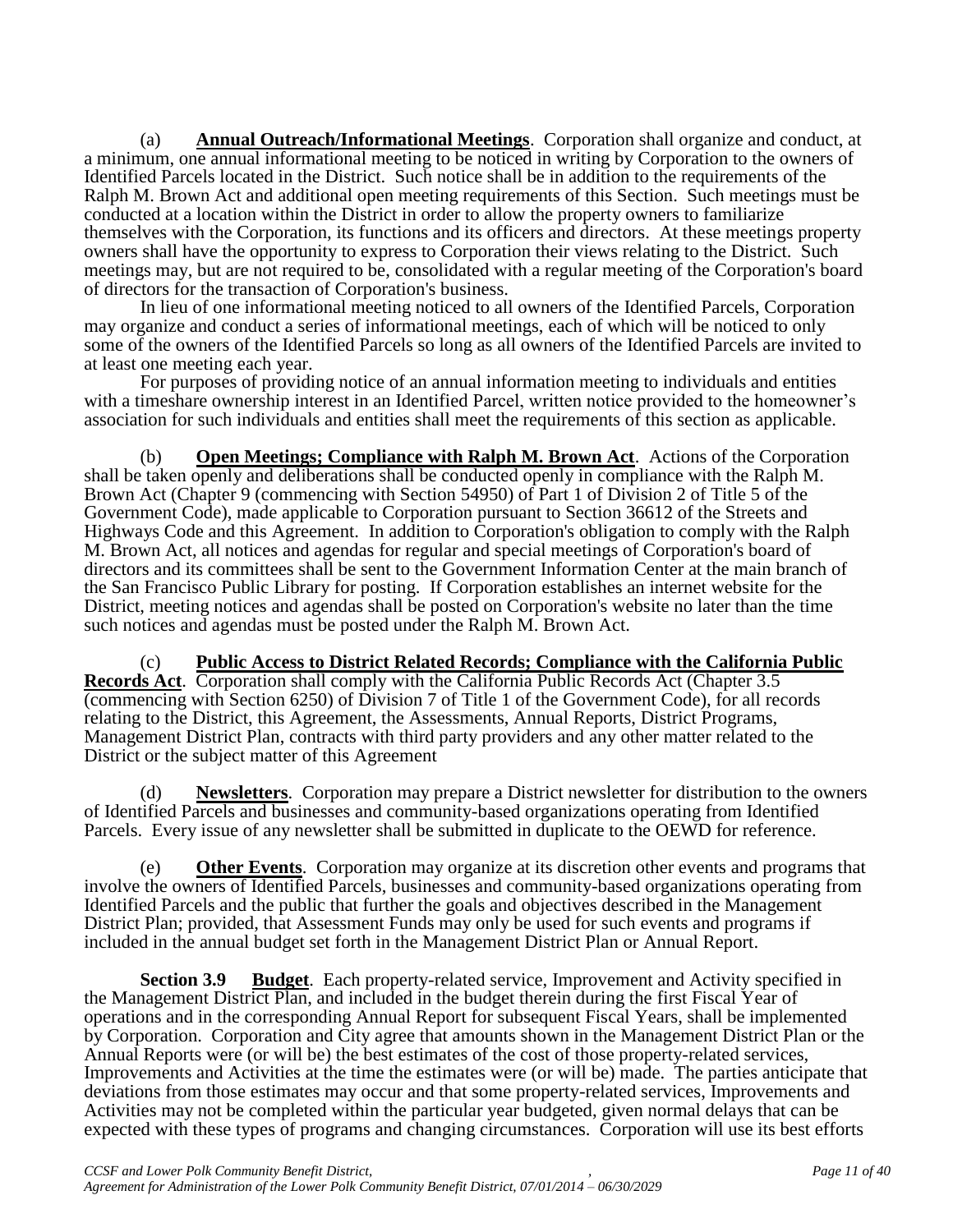to implement and complete all District Programs specified in the Management District Plan and Annual Reports; however, it is possible that Corporation may not expend the precise amount budgeted for any particular line item in Corporation's annual budget. A ten percent (10%) deviation in a budget line item set forth in the budget for the first year of operation in the Management District Plan or in the Annual Reports for subsequent years will not be considered significant so as to constitute a material breach of this Agreement. If deviation in a budget line item exceeds 10%, or if Corporation desires to make budget allocation changes that exceed 10% of the total budget for all District Programs for a given Fiscal Year, and such changes would, in the opinion of the OEWD, adversely impact the special benefits conferred on the Identified Parcels, Corporation will request that the Board of Supervisors to modify the Management District Plan pursuant to Section 36636 of the Streets and Highways Code. In no event may Corporation expend from Assessments Funds more than the total amount budgeted in the Management District Plan for the first year of operation, or in the Annual Report for subsequent years (including delinquent payments, interest income, and rollover funds) as finally approved by the Board of Supervisors.

**Section 3.10 Assessment Records**. Corporation shall maintain a complete database, in a format requested by the Controller and current to the most recent property tax year available, containing the following information: the Assessor Parcel Number and site address of all Identified Parcels; the name and address of the legal owner of each Identified Parcel; the amount of Assessments levied upon each Identified Parcel; the proportionate financial obligation of the Assessments levied upon each Identified Parcel in relation to the entire amount of the Assessments levied upon all Identified Parcels; and the Assessment calculation for each Identified Parcel, including all variables used for such calculation for each Identified Parcel The database shall be updated at least once each year to reflect changed conditions such as merger of parcels, subdivision of parcels (including condominium conversions), lot line adjustments, changed property usage, new construction, and to accurately reflect the status of the Identified Parcels and correct errors, if any, in the database for the Assessments. The OEWD may, at the OEWD's discretion, provide assistance in compiling or correcting data or information relative to the Assessments on Identified Parcels; however, the OEWD shall not be obligated to prepare, produce or correct such data or information. Corporation agrees to make such data available at the Corporation's office for public inspection during Corporation's normal business hours.

**Section 3.11 Preparation Annual Assessment Database**. Beginning July 1, 2014, and by July 1 of each subsequent year, Corporation shall provide the Controller and OEWD with Assessment data for placement on the tax roll for the subsequent tax year, in a format to be prescribed by the Controller. The Assessment database shall include the following: Assessor Parcel Numbers of all Identified Parcels; the amount of Assessments upon each parcel; exemption documentation acceptable to the City, the Assessments calculations for each Identified Parcel, including all variables used in the calculation of the Assessments, and such other information as the Controller or OEWD may require. Any corrections or adjustments to the annual Assessment database, as well as the accuracy of any such corrections or adjustments, shall be the responsibility of Corporation. Upon request of the City, Corporation shall promptly complete a written request for an investigation of discrepancies and make all reasonable efforts to obtain additional documentation related to the Assessments upon any or all of the Identified Parcels for which a correction or adjustment is requested. Corporation shall provide the Annual Assessment Database to OEWD and the Controller on CD-ROM or other electronic medium as requested.

**Section 3.12 Prohibited Contracts with City Officers and Employees**. Corporation may not employ or subcontract with any person where such employment or subcontract would constitute a violation of California Government Code Sections 1090 et seq.

**Section 3.13 City Access to Records; Copies**. All designs, plans, reports, files, invoices, investigations, materials, documents and other records that are prepared, acquired, owned, maintained or under the control or possession by Corporation, its agents or representatives, or other person under contract with Corporation, pursuant to this Agreement (including any duplicate copies), shall be made fully available to City by Corporation. Corporation agrees to exercise reasonable and due diligence in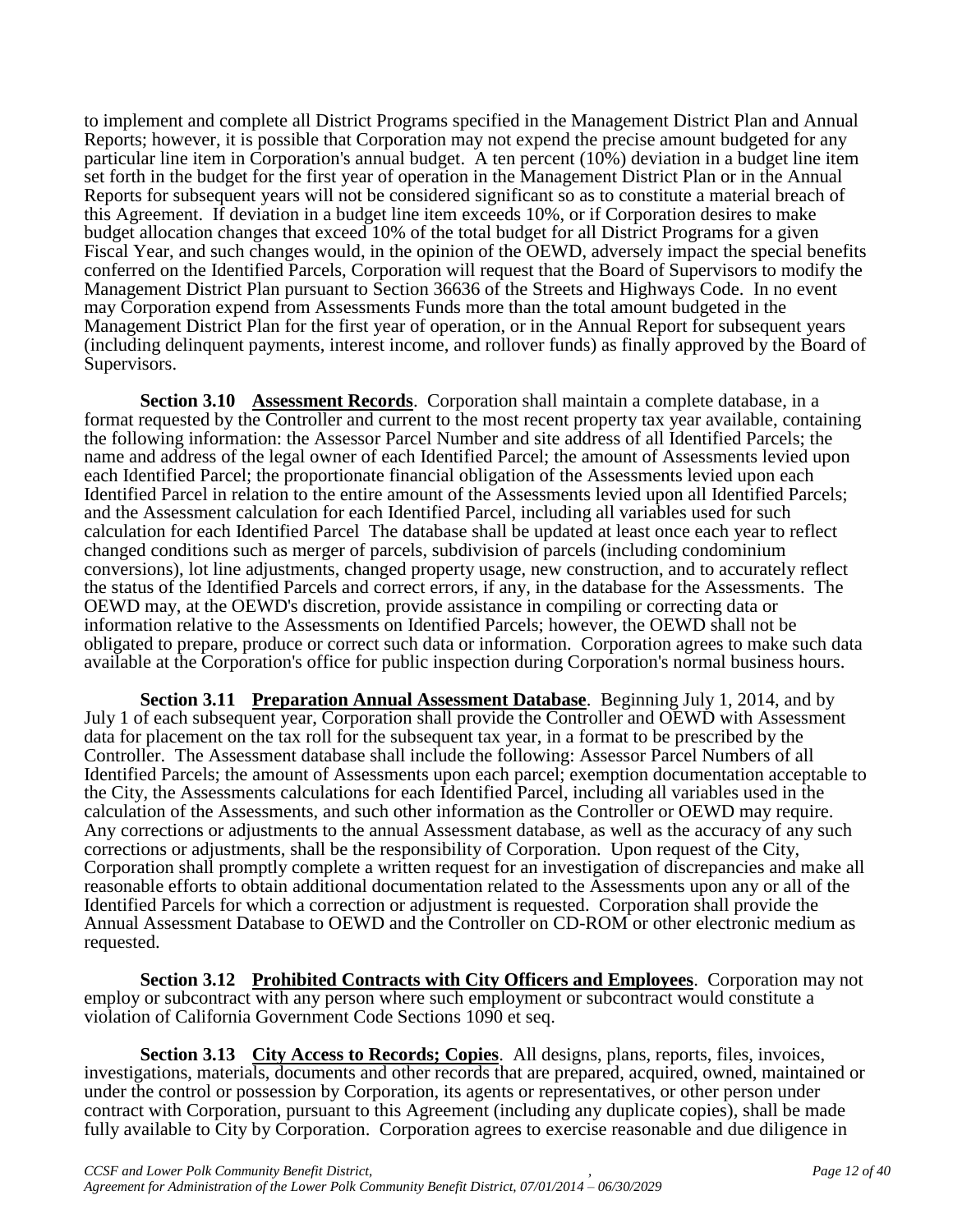providing for the secure storage of all such materials and, upon request, to provide copies for City's use for any purpose.

**Section 3.14 Digital Photographs of Streetscape Conditions**. Within 30 days of execution of this Agreement, Corporation shall provide to City digital photographs of the conditions of streets, sidewalks and other streetscape, acceptable to OEWD, prior to the commencement of services to be funded by assessments for the 2015-2016 Fiscal Year as set forth in the Management District Plan.

# **ARTICLE IV**

# **CITY RESPONSIBILITIES**

**Section 4.1 Collection and Disbursement of Assessments**. Based upon the annual Assessments levied by the Resolution to Establish, as listed in the Management District Plan and, after the first Fiscal Year, the Annual Reports, and with the exception of recoverable City costs for supplemental City service fees, loans or advances, City shall include the Assessments on the property tax bills mailed to the owners of Identified Parcels. The City shall directly bill annual Assessments on Identified Parcels owned by entities exempt from property taxation. The City shall disburse to Corporation the actual revenues received from the Assessments, subject to the terms and conditions of this Agreement. The City shall be under no obligation to make any disbursement of Assessment Funds without a Disbursement & Depository Certification executed by Corporation containing the information described in Section 1.1(j) of this Agreement. The City shall disburse Assessment Funds during each Fiscal Year for the duration of this Agreement according to the following schedule:

(a) **Disbursement of First Installment**. For Assessments the City receives with the first installment of secured property taxes which, if not paid on or before December 10, are delinquent, the City shall disburse all Assessment Funds available for immediate disbursement on or before January 10 of the following calendar year.

(b) **Disbursement of Second Installment**. For Assessments the City receives with the second installment of secured property taxes which, if not paid on or before April 10, are delinquent, the City shall disburse all Assessment Funds available for immediate disbursement on or before May 10 of the same calendar year.

(c) **Reconciliation; Delinquent Assessments and Other Special Disbursements**. In addition to the disbursements for the first and second installments described above, and subject to the terms and conditions of this Agreement, the City shall make at least one disbursement of Assessment Funds to Corporation during the last Fiscal Quarter of each Fiscal Year, and may make additional disbursement from time to time as determined by the Controller. Each disbursement of Assessment Funds shall include:

(1) Assessments paid and/or processed by the Office of the Treasurer/Tax Collector and posted to the special assessment account within the City's Treasury for the District (Controller's Special Assessment No. 74) after disbursement of the second installment;

(2) Assessments collected but not previously disbursed pending: (A) reconciliation of the City's books and records; (B) resolution of disputes resulting in withholdings from or suspension of disbursements under Section 4.4; or (C) cure of an Event of Default resulting in withholding of Assessment Funds under Section 11.2; and,

(3) Assessment Funds, including delinquent Assessments from prior Fiscal Years, not previously disbursed for any other reason that are available for disbursement.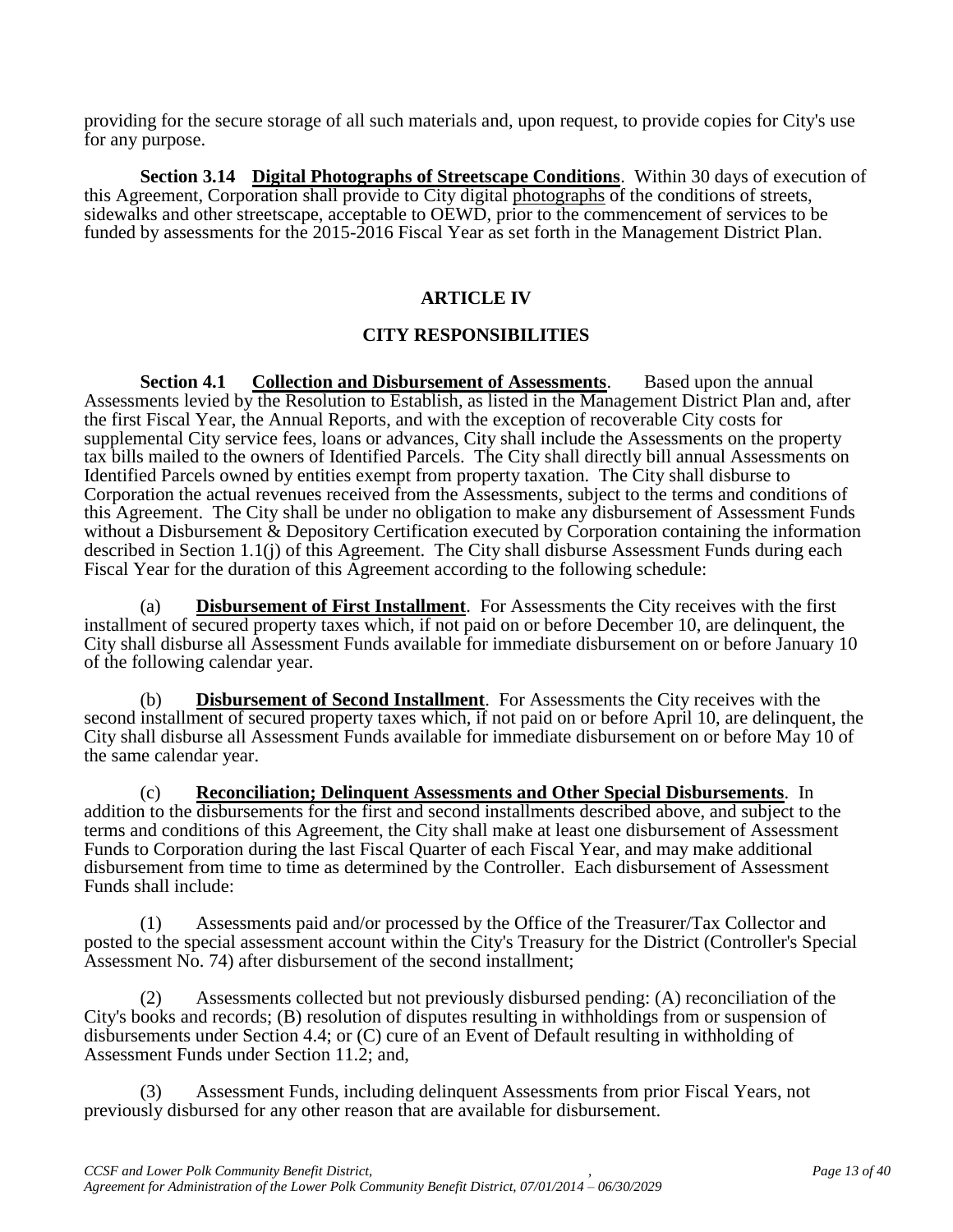(d) Disbursements made pursuant to subsection (c) shall be made as such intervals and under such conditions or assurances of Corporation's future compliance with this Agreement as the Controller deems appropriate. Assessment Funds not disbursed during the Fiscal Year in which received shall be carried over to the next Fiscal Year and disbursed with the first installment disbursement, unless disbursement would violate this Agreement or applicable law.

(e) City shall not be responsible for delays in disbursements to Corporation due to delays in transmittals of funds or payment delays by property owners, including other public entities, organizations or agencies, or delays caused by the resolution of disputes which, in the discretion of the Controller, warrant suspension of disbursements as set forth in this Article.

(f) The City shall provide reports to the Corporation electronically four times a year, coinciding with the assessment distribution. The first report will be distributed on or about January 10 with the disbursement of the first installment and shall include a detailed assessment payment report by parcel for the current fiscal year. The second report will be distributed on or about May 10 with the disbursement of the second installment and shall include a detailed assessment payment report by parcel for the current fiscal year. If there are remaining assessment funds to be distributed the third report will be distributed in June and will include the assessment payment redemption report by parcel for the current and previous fiscal years and the fourth report will be distributed in August and will include assessment payment redemption report by parcel for previous fiscal years.

**Section 4.2 Assistance**. The City may assist with the resolution of any discrepancies in individual Assessments amounts, calculations or benefits. The City may:

(a) Make reasonable efforts to effect the timely collection of the annual Assessments, including City Assessments and direct billed Assessments, if any;

(b) Make reasonable efforts to pursue delinquent Assessments and remit such Assessments to Corporation, including interest and penalties subject to City's right to recover costs for pursuing such Assessments;

(c) Maintain a continual liaison with Corporation, including assisting with the coordination of services from various other City departments, bureaus, and agencies;

(d) Conduct reviews of existing primary data; verify Assessment data as compiled by any consultant or subcontractor hired by Corporation; perform field or site inspections to verify the accuracy of existing or secondary data, or to substantiate a claim made by a property owner subject to Assessments in the District, with the cooperation of Corporation; maintain confidentiality of certain City records as City deems appropriate;

(e) Direct the Corporation to recalculate the amount of the Assessments due and request the Controller to respond appropriately, or make such other arrangements with Corporation and the property owner to resolve an incorrect Assessment;

(f) Recalculate the amount of the Assessments due, or make such other arrangements with Corporation and the property owner to resolve the incorrect Assessments;

(g) Require a written request from Corporation to conduct an investigation or provide additional related documentation, such as a written request from the affected property owner. The City's costs associated with supplemental investigations may be recovered from the Assessments collected, subject to existing or future City policies and procedures regarding recoverable costs and expenses.

**Section 4.3 Delinquent Assessments**. The amount of delinquent Assessments, if any, and interest and penalties thereon, if any, that have been collected by City that are available for disbursement to Corporation for District Programs shall be disbursed in accordance with the disbursement schedule in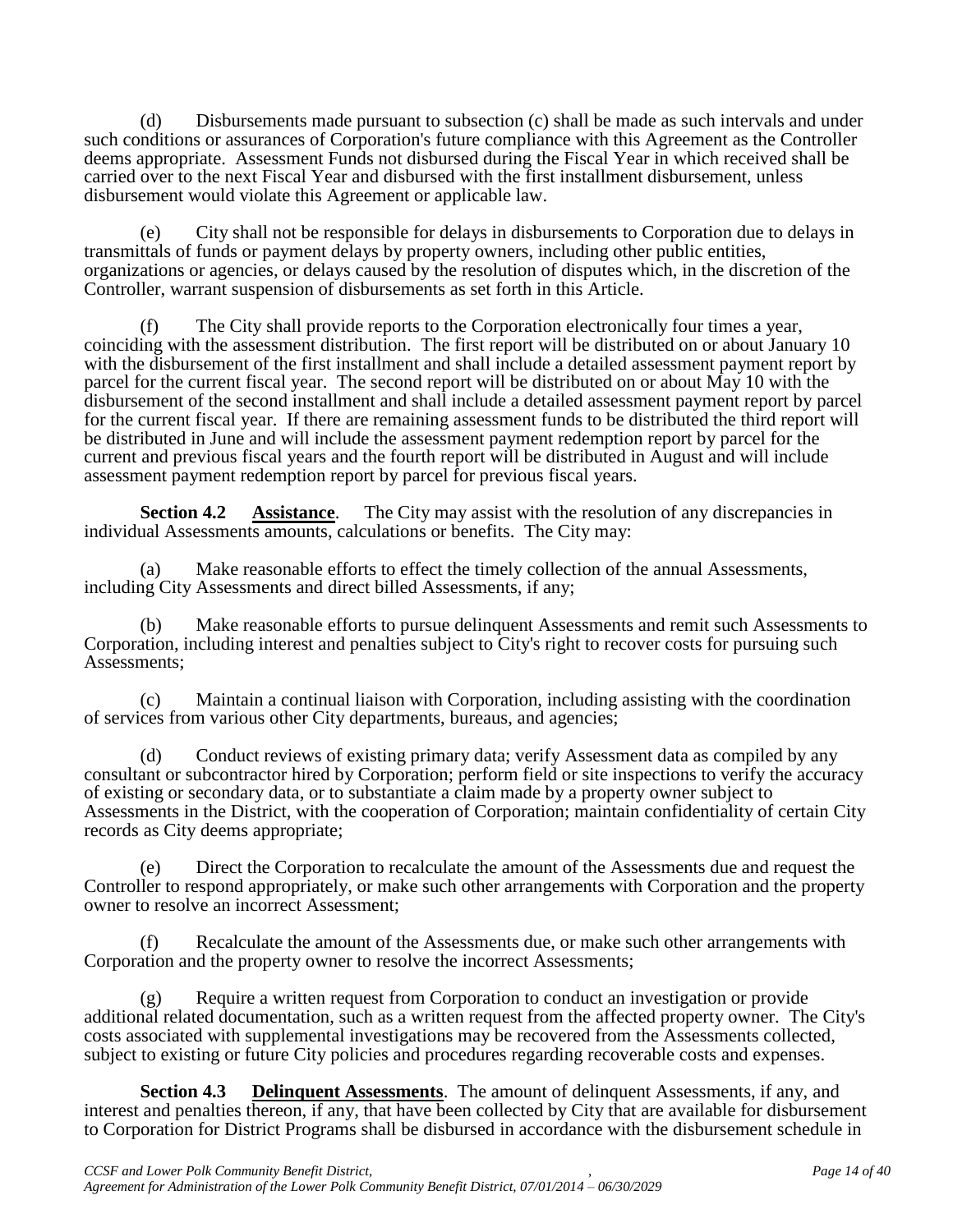Section 4.1. The City shall be under no obligation to make a special disbursements of delinquent Assessments except as provided in Section 4.1.

**Section 4.4 Withholding; Suspension of Disbursements**. The City may withhold either all or some portion of the actual revenues received from Assessments if, in the judgment of the Controller: (a) Corporation is not properly administering the budget in accordance with the Management District Plan, Annual Report, and this Agreement, (b) Corporation has failed to maintain proper records or follow generally accepted accounting principals, (c) Corporation has failed to diligently implement audit recommendations regarding the safekeeping or use of Assessment Funds, (d) based on advice from the City Attorney, Corporation is in violation of this Agreement or the Property and Business Improvement District Law of 1994, Article 15 or other applicable law. The City will notify Corporation and set forth the specific problems and issues the Controller determines warrant suspension of disbursements. The City and Corporation will immediately attempt to cure the problems if, at the City's discretion, a cure is appropriate. Assessments Funds will be released upon the implementation of an acceptable cure, subject to the approval of the Controller and possible modification of the disbursement schedule. This does not alter or diminish in any way City's right to proceed in a manner consistent with California Streets and Highways Code, Section 36670, Article 15 or other applicable law, or to invoke other appropriate remedies, including termination of this Agreement.

**Section 4.5 Notification of Changed Status**. If the Corporation is dissolved, dissolves itself, no longer has nonprofit status, or has its corporate powers suspended by the Secretary of State or otherwise fails to maintain in good standing its authority to conduct business or operate in the City or the State of California, prior to or upon the expiration of this Agreement, Corporation shall immediately transmit to City all unexpended Assessment Funds for distribution to the owners of Identified Parcels, less amounts City, in its sole discretion, may pay or agree to pay to Corporation's unpaid creditors for Eligible Expenses, unless Corporation makes arrangements for payment of creditors and return of excess Assessment Funds acceptable to City. Corporation will immediately notify the OEWD and Controller in writing of any such change in the status of the Corporation described in this Section or which constitutes a breach of this Agreement.

//

//

//

# **ARTICLE V**

# **APPROPRIATION AND CERTIFICATION OF ASSESSMENTS FUNDS;**

# **LIMITATIONS ON CITY'S OBLIGATIONS**

**Section 5.1 Risk of Non-Appropriation of Assessments Funds**. This Agreement is subject to the budget and fiscal provisions of the Charter. City shall have no obligation to make appropriations for this Agreement in lieu of appropriations for new or other agreements for administration of the District by Corporation or by a different nonprofit entity acting as the Owners' Association for the District. Corporation assumes all risk of possible non-appropriation or non-certification of funds, and such assumption is part of the consideration for this Agreement. Any Assessment Funds collected by the City that are not appropriated for implementation of the Management District Plan by an Owners' Association shall be refunded, on a proportional basis, to the owners of Identified Parcels who paid the Assessments, or on whose behalf the Assessments were paid.

**Section 5.2 Certification of Controller; Guaranteed Maximum Costs**. No Assessment Funds shall be available under this Agreement without prior written authorization certified by the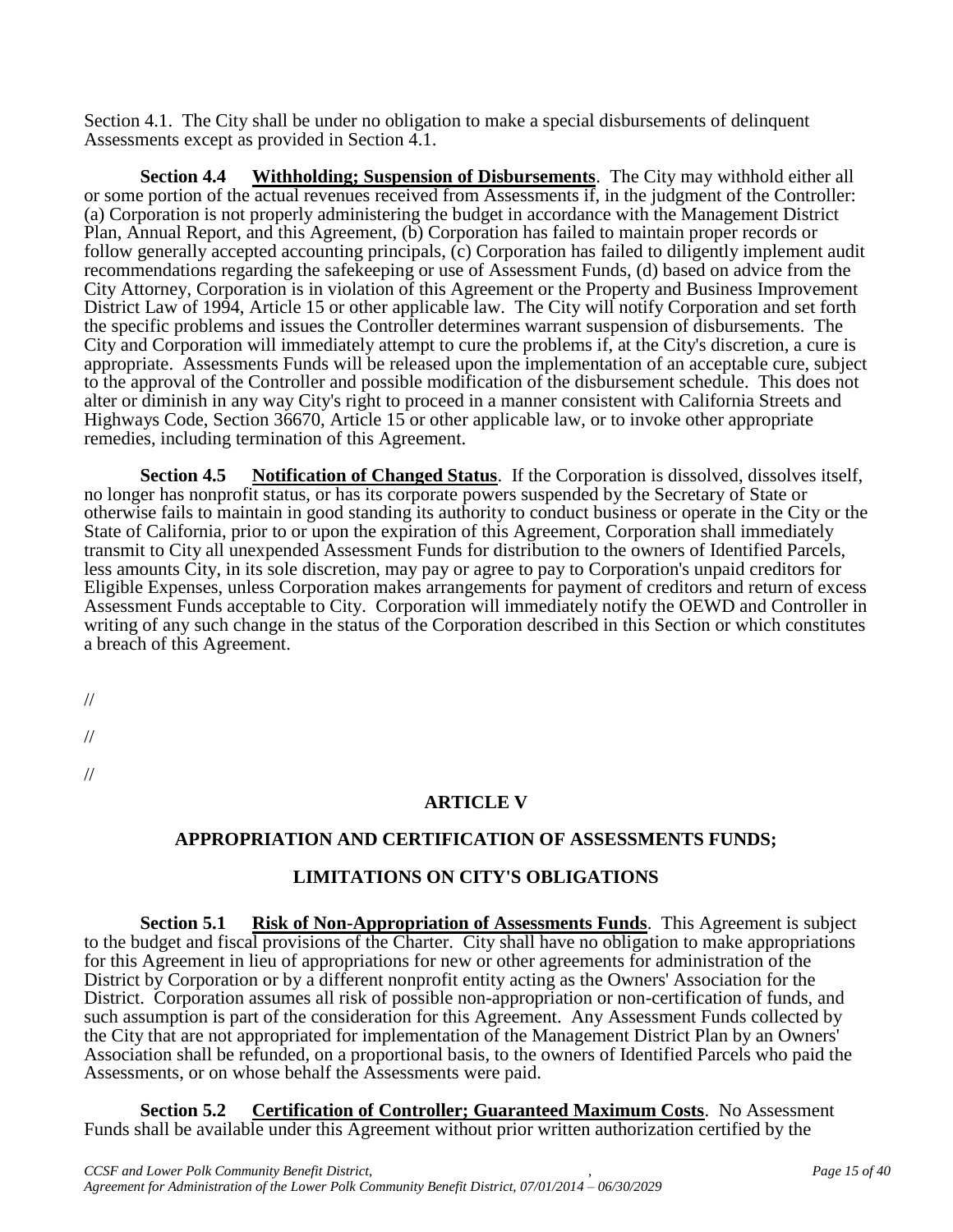Controller. In addition, as set forth in Section 21.19 of the San Francisco Administrative Code, and as required by other applicable law:

(a) City's obligations hereunder shall not at any time exceed the amount certified by the Controller for the purpose and period stated in such certification.

(b) Except as may be provided by City ordinances governing emergency conditions, City and its employees, officers agents and representatives may not request Corporation to perform services or to provide materials, equipment and supplies that would result in Corporation performing services or providing materials, equipment and supplies that are beyond the scope of this Agreement unless this Agreement is amended in writing and approved as required by law to authorize the additional services, materials, equipment or supplies. City may not disburse Assessment Funds to Corporation for purposes beyond the scope of the Management District Plan, Annual Report for the relevant Fiscal Year, or this Agreement, unless an amendment to the Plan, such Annual Report and/or this Agreement, as appropriate, has been made in accordance with applicable law, or that is beyond the scope of Activities and Improvements authorized by the Property and Business Improvement District Law of 1994, as augmented by Article 15.

(c) City and its employees and officers are not authorized to offer or promise to Corporation additional funding for this Agreement which would exceed the maximum amount of Assessment Funds provided for herein. Additional funding from any City funds for District Programs in excess of Assessment Funds actually collected under this Agreement shall require lawful approval and certification by the Controller. City is not required to honor any offered or promised additional funding which exceeds the maximum amount of Assessment Funds provided in this when the lawful approval and certification by the Controller has not been obtained.

(d) The Controller is not authorized to make disbursements on any agreement for which funds have not been certified as available in the budget or by supplemental appropriation.

**Section 5.3 Automatic Termination for Nonappropriation of Funds**. This Agreement shall automatically terminate, without penalty, liability or expense of any kind to City, at the end of any Fiscal Year if Assessment Funds are not appropriated for the next succeeding Fiscal Year. If Assessment Funds are appropriated for a portion of any Fiscal Year, this Agreement shall terminate, without penalty, liability or expense of any kind to City, at the end of such portion of the Fiscal Year. All undisbursed Assessments Funds in the possession of the City or its agents upon termination of this agreement shall be refunded to the owners of Identified Parcels, in proportion to the amounts paid, as set forth in Section 11.4.

**Section 5.4 SUPERSEDURE OF CONFLICTING PROVISIONS.** IN THE EVENT OF ANY CONFLICT BETWEEN ANY OF THE PROVISIONS OF THIS ARTICLE 5 AND ANY OTHER PROVISION OF THIS AGREEMENT, OR ANY OTHER DOCUMENT OR COMMUNICATION RELATING TO THIS AGREEMENT, THE TERMS OF THIS ARTICLE 5 SHALL GOVERN.

# **ARTICLE 6**

# **ADDITIONAL REPORTING AND ORGANIZATIONAL REQUIREMENTS;**

#### **AUDITS; PENALTIES FOR FALSE CLAIMS**

**Section 6.1 Additional Reports**. In addition to the Annual Reports and Mid-Year Reports described in Article 3 of this Agreement, Corporation shall provide, in a prompt and timely manner, financial, operational and other reports, as requested by the City, in form and substance satisfactory to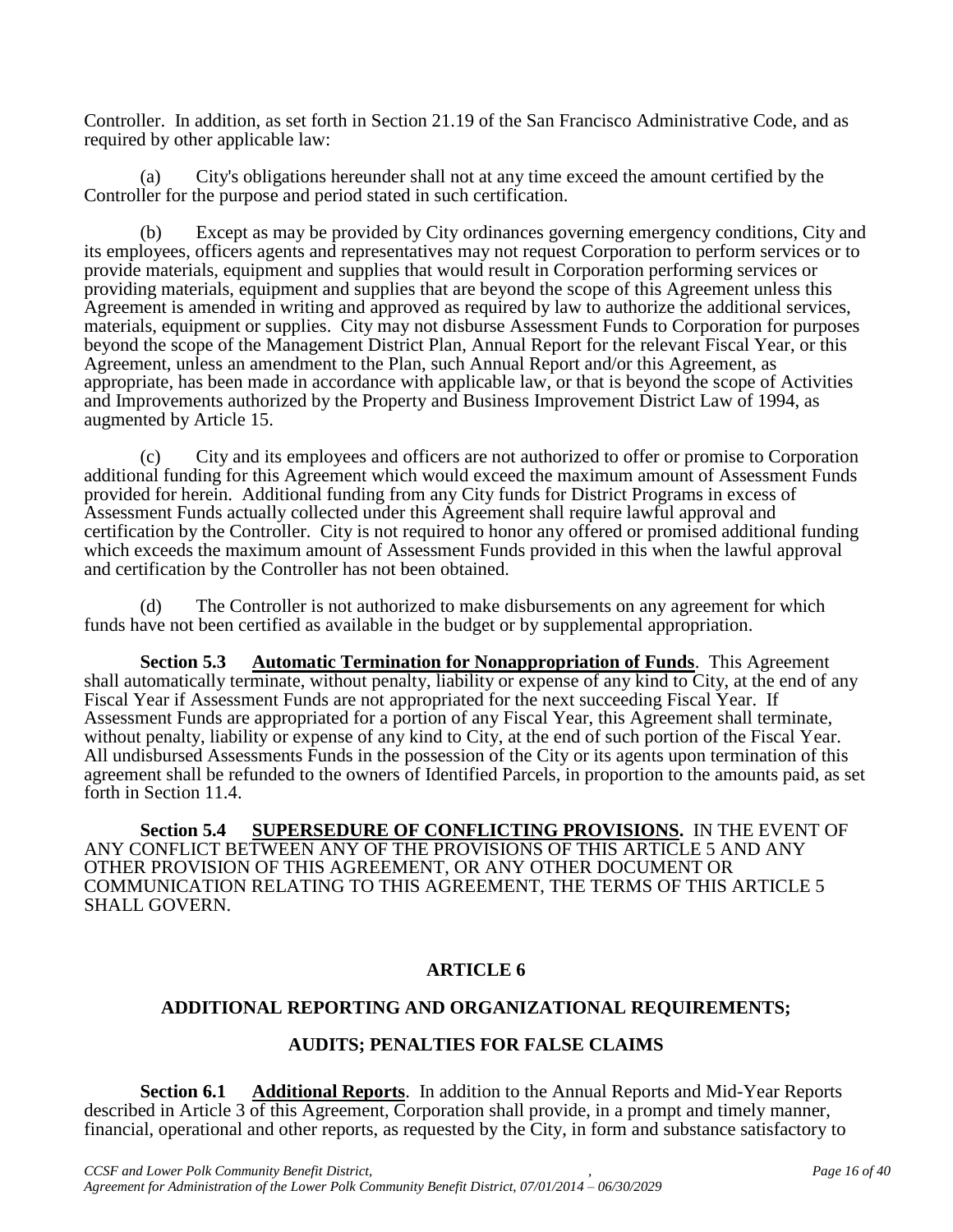the City. All reports required under this Agreement, including any copies, shall be submitted on recycled paper and printed on double-sided pages, to the maximum extent possible.

**Section 6.2 Organizational Documents**. On or before the effective date of this Agreement, Corporation shall provide to City the names of its officers and directors and certified copies of its Articles of Incorporation and Bylaws as well as satisfactory evidence of the valid nonprofit status described in Section 8.1. Notwithstanding the previous sentence, Corporation may submit satisfactory evidence that it has applied for and is diligently pursuing nonprofit status in conformity with applicable laws. Failure to provide proof of such valid nonprofit status satisfactory to City within one year of adoption of a resolution by the Board of Supervisors approving this Agreement shall constitute a material breach of this Agreement.

**Section 6.3 Notification of Defaults or Changes in Circumstances**. Corporation shall notify City immediately of (a) any Event of Default or event that, with the passage of time, would constitute an Event of Default; and (b) any change of circumstances that would cause any of the representations and warranties contained in Article 8 to be false or misleading at any time during the term of this Agreement.

**Section 6.4 Financial Statements**. Within thirty (30) days following the end of each Fiscal Year, Corporation shall deliver to City an unaudited balance sheet and the related statement of income and cash flows for such Fiscal Year, all in reasonable detail acceptable to City, certified by an appropriate financial officer of Corporation as accurately presenting the financial position of Corporation. Corporation shall also deliver to City no later than ninety (90) days following the end of any Fiscal Year, at no expense to the City, a balance sheet and the related statement of income and cash flows for each fiscal year, all in reasonable detail acceptable to City, reviewed by a Certified Public Accountant (CPA); this review shall include a statement of negative assurance from the CPA. In addition, or alternatively, the Controller or the Office of Economic and Workforce Development may in their discretion require Corporation to deliver, at no expense to the City, an annual independent audit report by a Certified Public Accountant of all such funds. The CPA review and/or audit may be funded from assessment proceeds as part of the general administration of the District. At all times the Board of Supervisors shall reserve full rights of accounting of these funds. The Office of Economic and Workforce Development shall be the City agency responsible for coordination between the City and the District.

**Section 6.5 Books and Records**. Corporation shall establish and maintain accurate files and records of all aspects of the Management District Plan and the matters funded in whole or in part with Assessment Funds during the term of this Agreement, and shall follow generally accepted accounting principals. Without limiting the scope of the foregoing, Corporation shall establish and maintain accurate financial books and accounting records relating to Eligible Expenses incurred and Assessment Funds received and expended under this Agreement, together with all invoices, documents, payrolls, time records and other data related to the matters covered by this Agreement, whether funded in whole or in part with Assessment Funds. Corporation shall maintain all of the files, records, books, invoices, documents, payrolls and other data required to be maintained under this Section in a readily accessible location and condition for a period of not less than five (5) years after final disbursement under this Agreement or until any final audit has been fully completed to the satisfaction of the Controller, whichever is later.

**Section 6.6 Inspection and Audit**. Corporation shall make available to City, its employees and authorized representatives, during regular business hours all of the files, records, books, invoices, documents, payrolls, tax returns and statements and other data required to be established and maintained by Corporation under this Agreement and applicable law. Corporation shall permit City, its employees and authorized representatives to inspect, audit, examine, make and retain duplicate copies, and make excerpts and transcripts from any of the foregoing. The rights of City pursuant to this Section shall remain in effect so long as Corporation has the obligation to maintain such files, records, books, invoices, documents, payrolls, tax returns and statements and other data under this Article 6.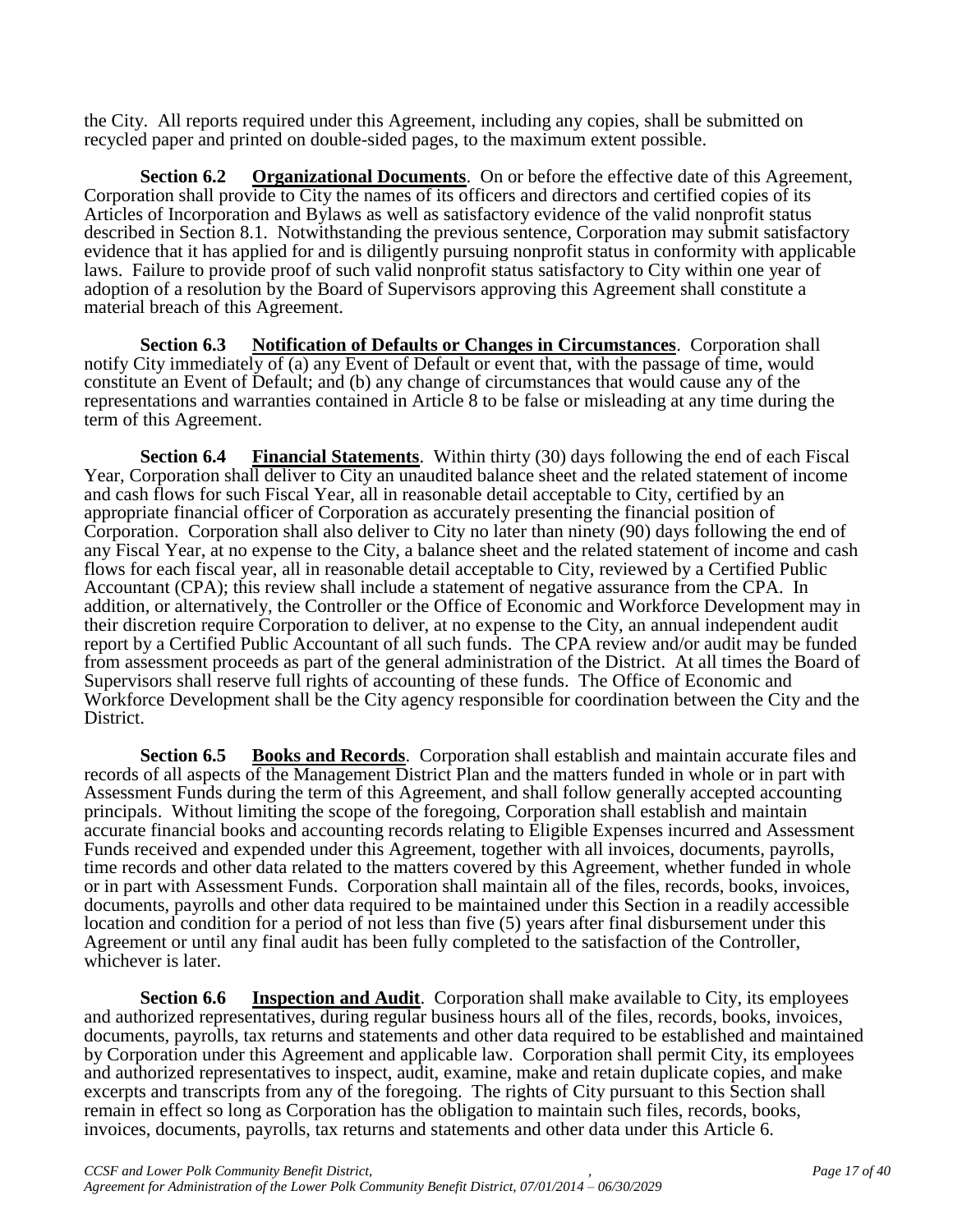**Section 6.7 Submitting False Claims; Monetary Penalties**. Corporation acknowledges and agrees that it is a "Corporation" under and is subject to San Francisco Administrative Code Section 21.35. Under such Section 21.35, any Corporation, subcontractor or consultant who submits a false claim shall be liable to City for the statutory penalties set forth in that Section. A Corporation, subcontractor or consultant will be deemed to have submitted a false claim to City if the Corporation, subcontractor or consultant: (a) knowingly presents or causes to be presented to an officer or employee of City a false claim or request for payment or approval; (b) knowingly makes, uses, or causes to be made or used a false record or statement to get a false claim paid or approved by City; (c) conspires to defraud City by getting a false claim allowed or paid by City; (d) knowingly makes, uses, or causes to be made or used a false record or statement to conceal, avoid, or decrease an obligation to pay or transmit money or property to City; or (e) is a beneficiary of an inadvertent submission of a false claim to City, subsequently discovers the falsity of the claim, and fails to disclose the false claim to City within a reasonable time after discovery of the false claim.

# **ARTICLE 7**

#### **TAXES**

**Section 7.1 Corporation to Pay All Taxes**. Corporation shall pay to the appropriate governmental authority, as and when due, any and all taxes, fees, assessments or other governmental charges, including possessory interest taxes and California sales and use taxes, levied upon or in connection with this Agreement, the Management District Plan, the Assessment Funds or any of the activities contemplated by this Agreement.

**Section 7.2 Use of City Real Property**. If at any time this Agreement entitles Corporation to the possession, occupancy or use of City real property for private gain, the following provisions shall apply:

(a) Corporation, on behalf of itself and any subcontractors, successors and assigns, recognizes and understands that this Agreement may create a possessory interest subject to property taxation and Corporation, and any subcontractor, successor or assign, may be subject to the payment of such taxes.

(b) Corporation, on behalf of itself and any subcontractors, successors and assigns, further recognizes and understands that any assignment permitted hereunder and any exercise of any option to renew or other extension of this Agreement may constitute a change in ownership for purposes of property taxation and therefore may result in a revaluation of any possessory interest created hereunder. Corporation shall report any assignment or other transfer of any interest in this Agreement or any renewal or extension thereof to the Assessor within sixty (60) days after such assignment, transfer, renewal or extension.

(c) Corporation shall provide such other information as may be requested by City to enable City to comply with any reporting requirements under applicable law with respect to possessory interests.

**Section 7.3** [Left blank by agreement of the parties]

#### **ARTICLE 8**

#### **REPRESENTATIONS AND WARRANTIES**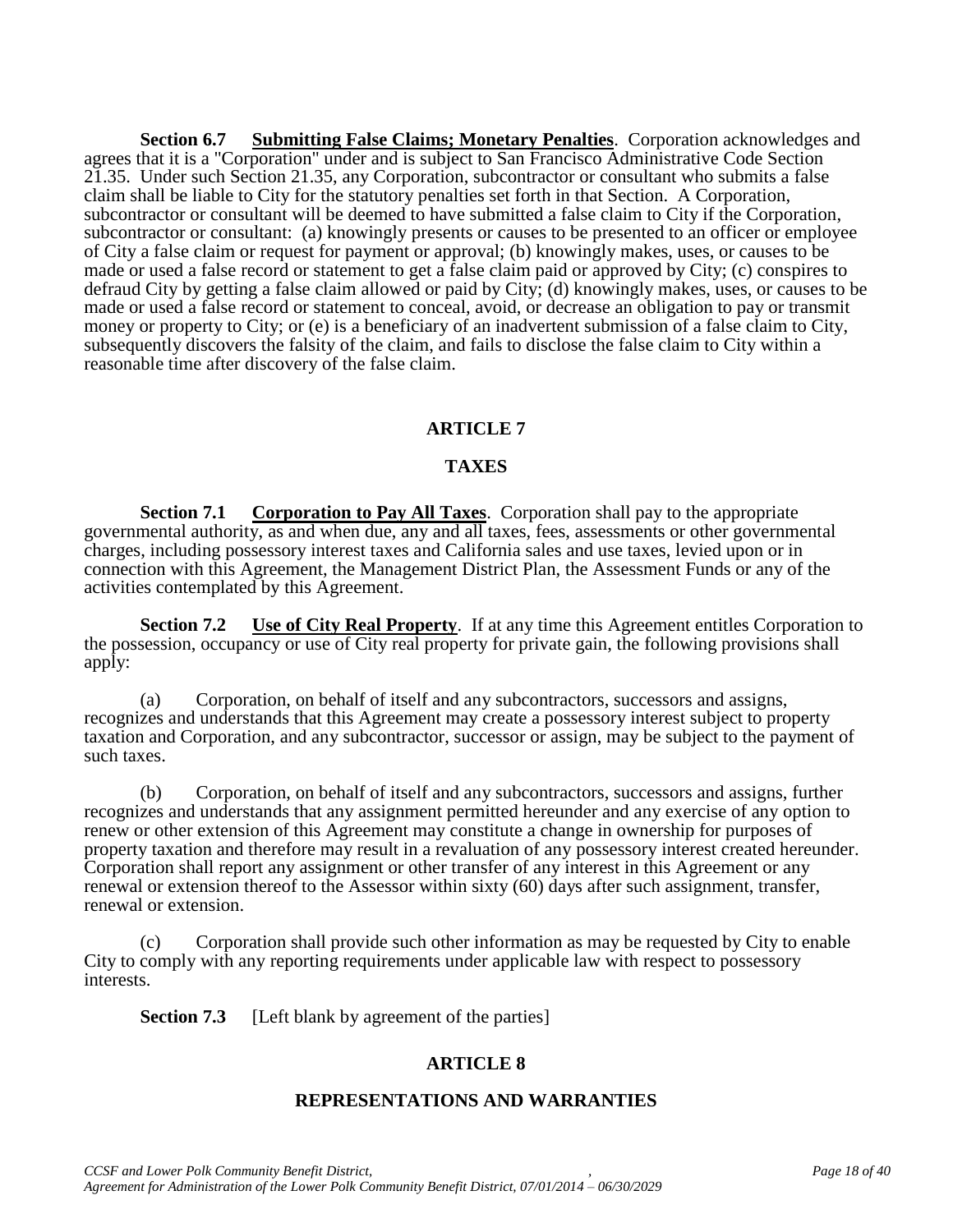Corporation represents and warrants each of the following as of the date of this Agreement and at all times throughout the term of this Agreement:

**Section 8.1 Organization; Authorization**. Corporation is a nonprofit corporation, duly organized and validly existing and in good standing under the laws of the State of California. Corporation has applied for and shall diligently pursue, and once established, shall maintain valid nonprofit status under Section  $501(c)(3)$  of the United States Internal Revenue Code of 1986, as amended, and all rules and regulations promulgated under such Section. Corporation has duly authorized by all necessary action the execution, delivery and performance of this Agreement. Corporation has duly executed and delivered this Agreement and this Agreement constitutes a legal, valid and binding obligation of Corporation, enforceable against Corporation in accordance with the terms hereof.

**Section 8.2 Location**. Corporation's operations, offices and headquarters are located at the address for notices set forth in Section 15. All aspects of the Management District Plan will be implemented within the geographic boundaries of the District specified in the Management District Plan.

**Section 8.3 No Misstatements**. No document furnished or to be furnished by Corporation to City in connection with the this Agreement, Annual Report, any Disbursement Request or any other document relating to any of the foregoing, contains or will contain any untrue statement of material fact or omits or will omit a material fact necessary to make the statements contained therein not misleading, under the circumstances under which any such statement shall have been made.

**Section 8.4** Conflict of Interest. Through its execution of this Agreement, Corporation acknowledges that it is familiar with the provision of Section 15.103 of the City's Charter, Article III, Chapter 2 of the City's Campaign and Governmental Conduct Code, and Section 87100 et seq. and Section 1090 et seq. of the Government Code of the State of California, and certifies that it does not know of any facts which constitutes a violation of said provisions and agrees that it will immediately notify the City if it becomes aware of any such fact during the term of this Agreement.

**Section 8.5 No Other Agreements with City**. Except as expressly itemized in an attachment to this Agreement, neither Corporation nor any of Corporation's affiliates, officers, directors or employees has any interest, however remote, in any other agreement with City including any commission, department or other subdivision thereof.

**Section 8.6 Subcontracts**. Corporation has not entered into any agreement, arrangement or understanding with any other person or entity pursuant to which such person or entity will implement or assist in implementing all or any portion of the Management District Plan, except as expressly itemized in an attachment to this Agreement, which attachment shall include true and correct copies of all contracts with such person or entity. By executing this Agreement, Corporation certifies that it has not and shall not enter into any subcontract unless the subcontracting party agrees in writing to the terms and conditions set forth in this Agreement applicable to Corporation. (*See* Section 13 of this Agreement)

**Section 8.7 Eligibility to Receive Government Funds**. By executing this Agreement, Corporation certifies that Corporation is not suspended, debarred or otherwise excluded from participation in federal assistance programs. Corporation further certifies that it is not suspended, debarred or otherwise excluded from being awarded contracts from the State of California or the City, or from participation in assistance programs funded by the State of California. Corporation acknowledges that this certification of eligibility to receive federal, state and local funds is a material term of the Agreement.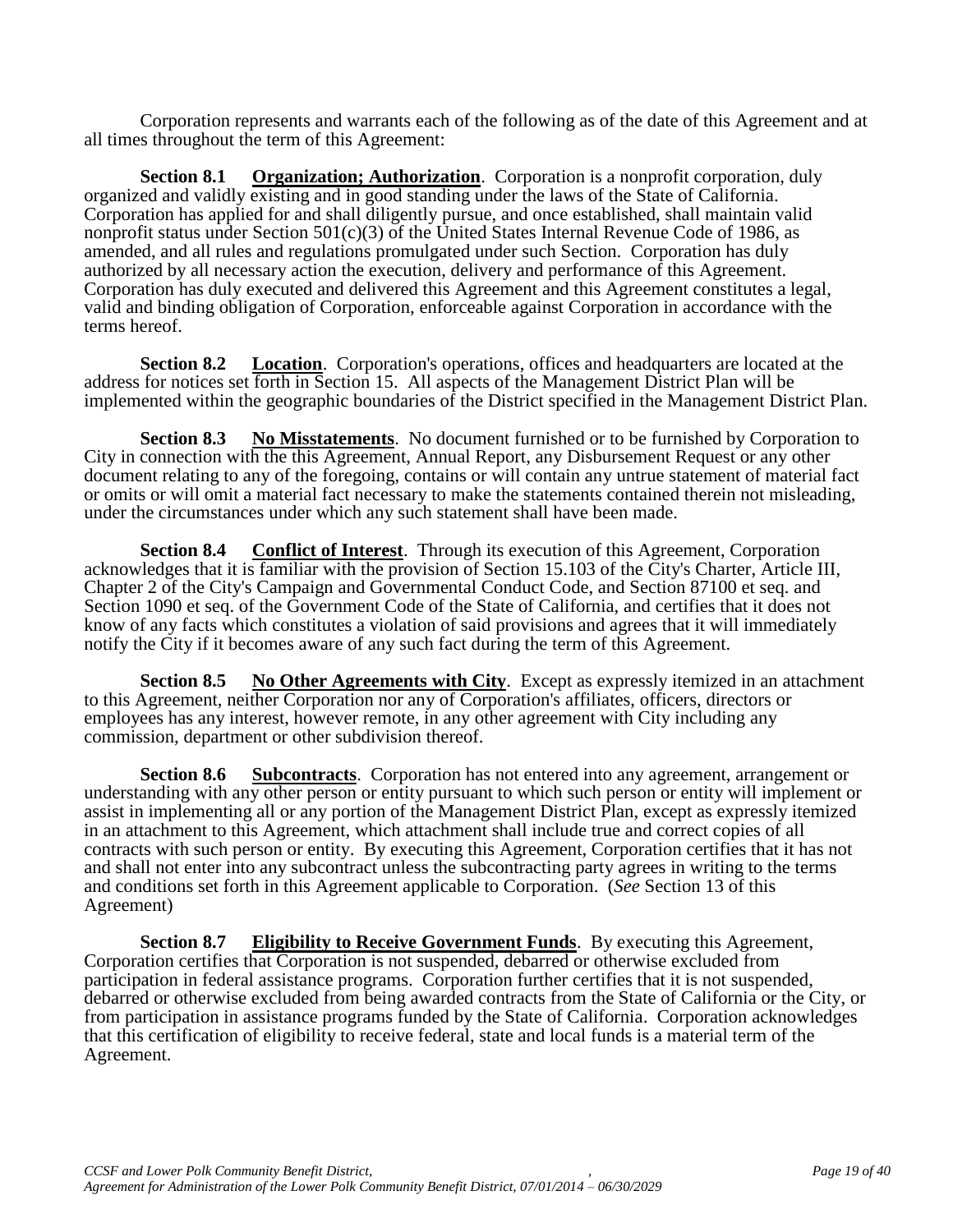#### **ARTICLE 9**

#### **INDEMNIFICATION AND GENERAL LIABILITY**

**Section 9.1 Indemnification.** Corporation shall indemnify and save harmless City and its officers, agents and employees from, and, if requested, shall defend them against any and all loss, cost, damage, injury, liability, and claims thereof for injury to or death of a person, including employees of Corporation or loss of or damage to property, arising directly or indirectly from Corporation's performance of this Agreement, including, but not limited to, Corporation's use of facilities or equipment provided by City or others, regardless of the negligence of, and regardless of whether liability without fault is imposed or sought to be imposed on City, except to the extent that such indemnity is void or otherwise unenforceable under applicable law in effect on or validly retroactive to the date of this Agreement, and except where such loss, damage, injury, liability or claim is the result of the active negligence or willful misconduct of City and is not contributed to by any act of, or by any omission to perform some duty imposed by law or agreement on Corporation, its subcontractors or either's agent or employee. The foregoing indemnity shall include, without limitation, reasonable fees of attorneys, consultants and experts and related costs and City's costs of investigating any claims against the City.

In addition to Corporation's obligation to indemnify City, Corporation specifically acknowledges and agrees that it has an immediate and independent obligation to defend City from any claim which actually or potentially falls within this indemnification provision, even if the allegations are or may be groundless, false or fraudulent, which obligation arises at the time such claim is tendered to Corporation by City and continues at all times thereafter.

Corporation shall indemnify and hold City harmless from all loss and liability, including attorneys' fees, court costs and all other litigation expenses for any infringement of the patent rights, copyright, trade secret or any other proprietary right or trademark, and all other intellectual property claims of any person or persons in consequence of the use by City, or any of its officers or agents, of articles or services to be supplied in the performance of this Agreement.

**Section 9.2 Incidental and Consequential Damages**. Losses covered under this Article 9 shall include any and all incidental and consequential damages resulting in whole or in part from Corporation's acts or omissions. Nothing in this Agreement shall constitute a waiver or limitation of any rights that any Indemnified Party may have under applicable law with respect to such damages.

**Section 9.3 LIMITATION ON LIABILITY OF CITY**. CITY'S OBLIGATIONS UNDER THIS AGREEMENT SHALL BE LIMITED TO THE AGGREGATE AMOUNT OF ASSESSMENT FUNDS ACTUALLY DISBURSED HEREUNDER. NOTWITHSTANDING ANY OTHER PROVISION CONTAINED IN THIS AGREEMENT, OR ANY OTHER DOCUMENT OR COMMUNICATION RELATING TO THIS AGREEMENT, IN NO EVENT SHALL CITY BE LIABLE, REGARDLESS OF WHETHER ANY CLAIM IS BASED ON CONTRACT OR TORT, FOR ANY SPECIAL, CONSEQUENTIAL, INDIRECT OR INCIDENTAL DAMAGES, INCLUDING, BUT NOT LIMITED TO, LOST PROFITS, ARISING OUT OF OR IN CONNECTION WITH THIS AGREEMENT, THE ASSESSMENT FUNDS, THE MANAGEMENT DISTRICT PLAN OR ANY SERVICES, IMPROVEMENTS OR ACTIVITIES PERFORMED IN CONNECTION WITH THIS AGREEMENT.

#### **ARTICLE 10**

#### **INSURANCE**

**Section 10.1 Types and Amounts of Coverage**. Without limiting Corporation's liability pursuant to Article 9, Corporation shall maintain in force, during the full term of this Agreement, insurance in the following amounts and coverages: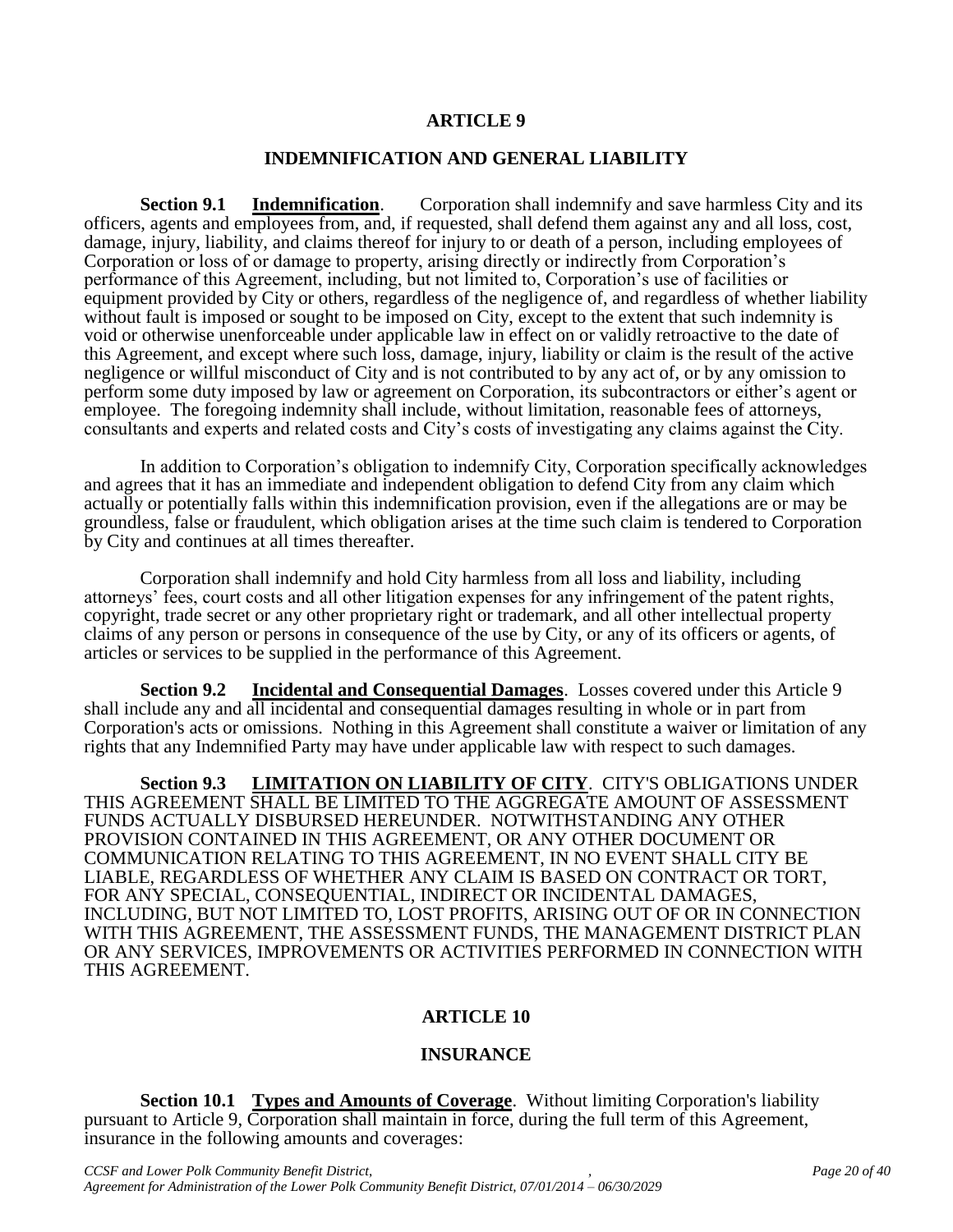(a) Workers' Compensation, in statutory amounts, with Employers' Liability Limits not less than one million dollars (\$1,000,000) each accident, injury or illness, at all times during which Corporation employs any individual as an "employee" as defined in California Labor Code Section 3351**.**

(b) Commercial General Liability Insurance with limits not less than one million dollars (\$1,000,000) each occurrence Combined Single Limit for Bodily Injury and Property Damage, including Contractual Liability, Personal Injury, Products and Completed Operations.

(c) Commercial Automobile Liability Insurance with limits not less than one million dollars (\$1,000,000) each occurrence Combined Single Limit for Bodily Injury and Property Damage, including Owned, Non-Owned and Hired auto coverage, as applicable.

(d) Crime Insurance Requirement: A blanket fidelity bond or crime policy coverage of all officers and employees in an amount not less than one half of the annual Community Benefit District's assessment budget, including the City as additional obligee or loss payee as its interest may appear.

**Section 10.2 Additional Requirements for General and Automobile Coverage**. Commercial General Liability and Commercial Automobile Liability insurance policies shall:

(a) Name as additional insured City and its officers, agents and employees.

(b) Provide that such policies are primary insurance to any other insurance available to the Additional Insureds, with respect to any claims arising out of this Agreement, and that insurance applies separately to each insured against whom claim is made or suit is brought, except with respect to limits of liability.

**Section 10.3 Additional Requirements for All Policies**. All policies shall provide at least thirty (30) days' advance written notice to City of cancellation or reduction in coverage mailed to City's address for notices pursuant to Article 15.

**Section 10.4 Required Post-Expiration Coverage**. Should any of the insurance required hereunder be provided under a claims-made form, Corporation shall maintain such coverage continuously throughout the term of this Agreement and, without lapse, for a period of three (3) years beyond the expiration or termination of this Agreement, to the effect that, should occurrences during the term hereof give rise to claims made after expiration or termination of the Agreement, such claims shall be covered by such claims-made policies.

**Section 10.5 General Annual Aggregate Limit/Inclusion of Claims Investigation or Legal Defense Costs**. Should any of the insurance required hereunder be provided under a form of coverage that includes a general annual aggregate limit or provides that claims investigation or legal defense costs be included in such general annual aggregate limit, such general annual aggregate limit shall be double the occurrence or claims limits specified above.

**Section 10.6 Evidence of Insurance**. Before commencing any operations under this Agreement, Corporation shall do the following: (a) furnish to City certificates of insurance and additional insured policy endorsements with insurers with ratings comparable to A-, VIII or higher, that are authorized to do business in the State of California, and that are satisfactory to City, in form evidencing all coverages set forth above, and (b) furnish complete copies of policies promptly upon City request. Failure to maintain insurance shall constitute a material breach of this Agreement.

**Section 10.7 Effect of Approval**. Approval of any insurance by City shall not relieve or decrease the liability of Corporation hereunder.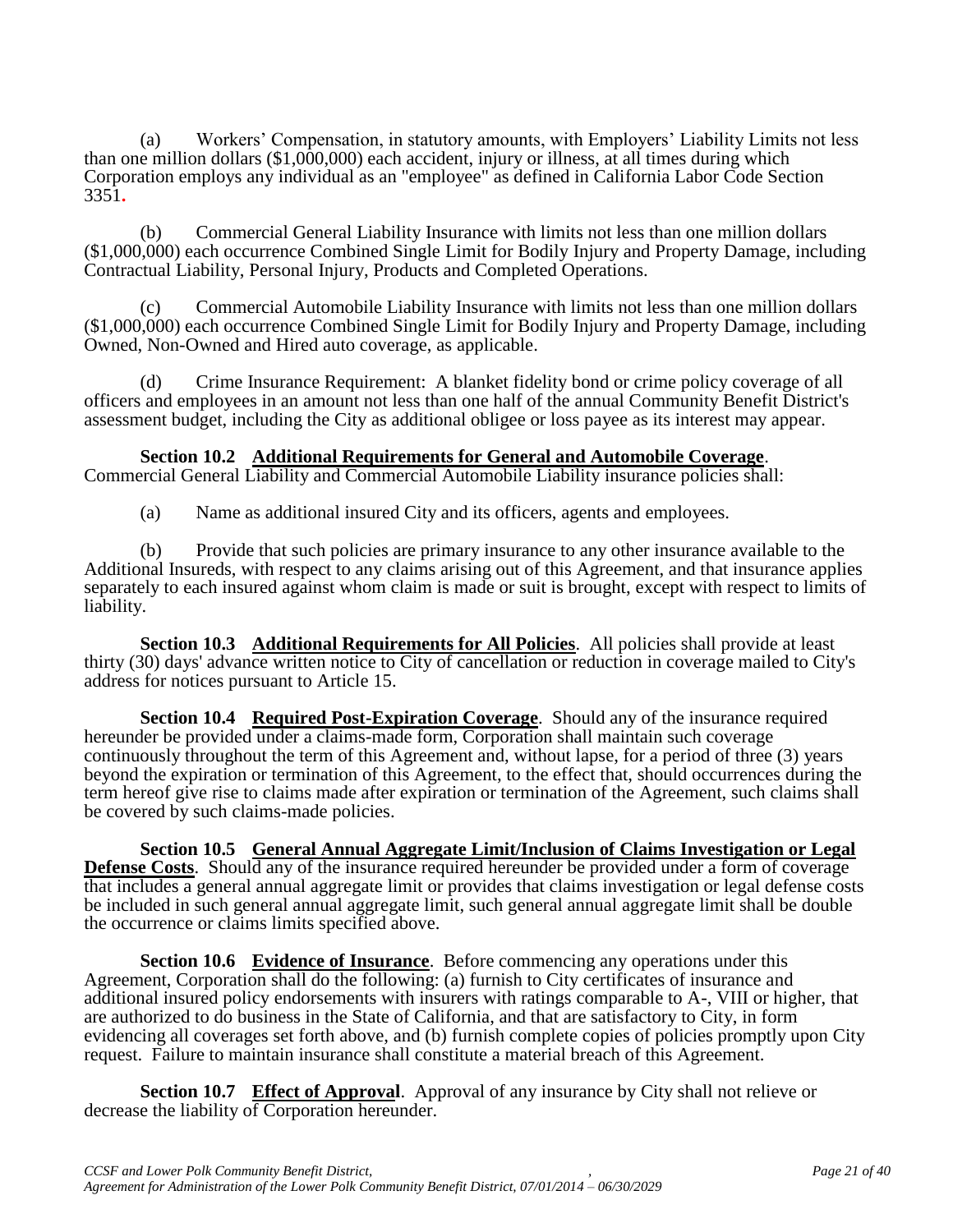**Section 10.8 Adjustments to Types and Amounts of Coverage**. The City may require Corporation to provide types of insurance coverage different than as set forth in this Article 10, and insurance coverage in amounts higher than as set forth in this Article 10, as may be required by the City's Risk Manager. City shall provide written notice of such changes in types and amounts of coverage not less than ninety (90) days before Corporation's obligation to obtain and thereafter maintain such additional type(s) of coverage, or coverage in amounts higher than as set forth herein, becomes effective.

# **ARTICLE 11**

# **EVENTS OF DEFAULT AND REMEDIES**

**Section 11.1 Events of Default**. The occurrence of any one or more of the following events shall constitute an "Event of Default" under this Agreement. City will provide Corporation with written notice of any such Event of Default and Corporation will have 14 calendar days from the date of the written notice to cure or contest any identified Event of Default, before City may proceed with any Remedies Upon Event of Default as provided in Section 11.2. Corporation may request additional time to cure any identified default, which City in its reasonable discretion may grant. During any initial or additional period to cure or contest, under this Article 11 or any other part of this Agreement, City in its reasonable discretion may require that performance be stopped pending completion of cure. Before issuing any such requirement that performance be stopped, City will consider Corporation's views and circumstances.

(a) **False Statement**. Any statement, representation or warranty contained in this Agreement, in the Application Documents, in any Disbursement Request or in any other document submitted to City under this Agreement is found by City to be intentionally false or misleading. For purposes of this Article, "intentionally" means that Corporation, with respect to any such statement, representation or warranty, does any of the following: (1) has actual knowledge of the information; (2) acts in deliberate ignorance of the truth or falsity of the information; or (3) acts in reckless disregard of the truth or falsity of the information. Proof of specific intent is not required, and reliance by the City is not required.

(b) **Failure to Provide Insurance**. Corporation fails to provide or maintain in effect any policy of insurance required in Article 10.

(c) **Failure to Comply with Applicable Laws**. Corporation fails to perform or breaches any of the terms or provisions of Article 16.

(d) **Failure to Perform Other Covenants**. Corporation fails to perform or breaches any other agreement or covenant of this Agreement to be performed or observed by Corporation as and when performance or observance is due and such failure or breach continues for a period of ten (10) days after the date on which such performance or observance is due.

(e) **Cross Default**. Corporation defaults under any other agreement between Corporation and City (after expiration of any grace period expressly stated in such agreement).

(f) **Voluntary Insolvency**. Corporation (a) is generally not paying its debts as they become due, (b) files, or consents by answer or otherwise to the filing against it of, a petition for relief or reorganization or arrangement or any other petition in bankruptcy or for liquidation or to take advantage of any bankruptcy, insolvency or other debtors' relief law of any jurisdiction, (c) makes an assignment for the benefit of its creditors, (d) consents to the appointment of a custodian, receiver, trustee or other officer with similar powers of Corporation or of any substantial part of Corporation's property or (e) takes action for the purpose of any of the foregoing.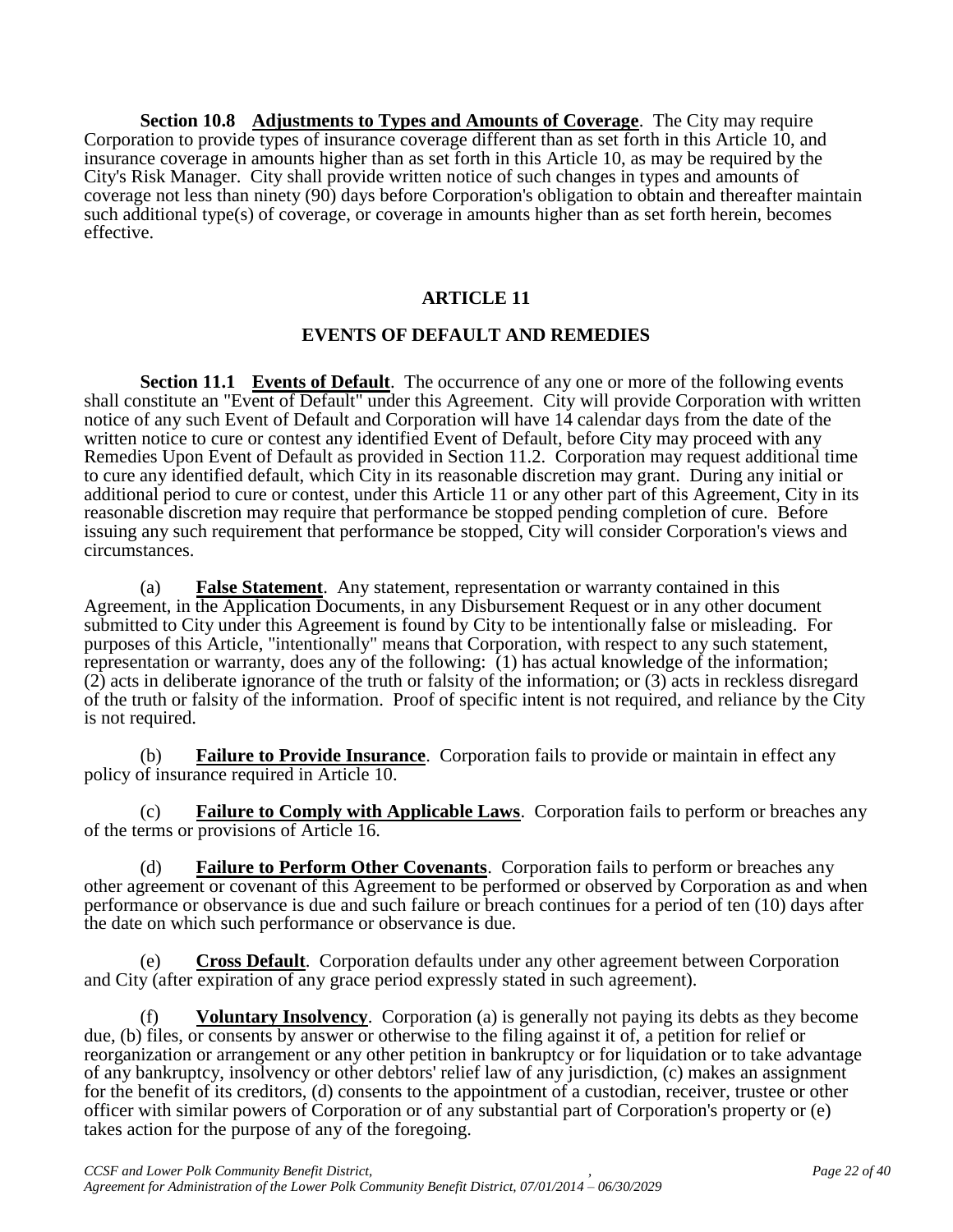(g) **Involuntary Insolvency**. Without consent by Corporation, a court or government authority enters an order, and such order is not vacated within ten (10) days, (a) appointing a custodian, receiver, trustee or other officer with similar powers with respect to Corporation or with respect to any substantial part of Corporation's property, (b) constituting an order for relief or approving a petition for relief or reorganization or arrangement or any other petition in bankruptcy or for liquidation or to take advantage of any bankruptcy, insolvency or other debtors' relief law of any jurisdiction or (c) ordering the dissolution, winding-up or liquidation of Corporation.

**Section 11.2 Remedies Upon Event of Default**. Upon and during the continuance of an Event of Default, subject to the written notice of Event of Default and cure provisions of Section 11.1, above, City may do any of the following, individually or in combination with any other remedy:

(a) **Termination**. City may terminate this Agreement by giving a written termination notice to Corporation and, on the date specified in such notice, this Agreement shall terminate and all rights of Corporation hereunder shall be extinguished. In the event of such termination, Corporation shall not be entitled to receive any further disbursement of Assessment Funds.

(b) **Withholding of Assessment Funds**. City may withhold all or any portion of Assessment Funds not yet disbursed hereunder, regardless of whether the Controller previously approved the disbursement of the Assessment Funds. Any Assessment Funds withheld pursuant to this Section and subsequently disbursed to Corporation after cure of applicable Events of Default may be disbursed without interest.

(c) **Offset**. City may offset against all or any portion of undisbursed Assessment Funds hereunder or against any payments due to Corporation under any other agreement between Corporation and City the amount of any outstanding Loss incurred by any Indemnified Party, including any Loss incurred as a result of the Event of Default.

(d) **Return of Assessment Funds**. City may demand the immediate return of any previously disbursed Assessment Funds that have been claimed or expended by Corporation in breach of the terms of this Agreement, together with interest thereon from the date of disbursement at the maximum rate permitted under applicable law.

**Section 11.3 Remedies Nonexclusive**. Each of the remedies provided for in this Agreement may be exercised individually or in combination with any other remedy available hereunder or under applicable laws, rules and regulations. The remedies contained herein are in addition to all other remedies available to City at law or in equity by statute or otherwise and the exercise of any such remedy shall not preclude or in any way be deemed to waive any other remedy.

#### **Section 11.4 Use of Assessments and Refunds Upon Disestablishment of District or Termination of Agreement**.

(a) Upon the disestablishment of the District, any remaining revenues, after all outstanding debts are paid, derived from the levy of the Assessments, or derived from the sale of assets acquired with Assessment Funds, shall be refunded to the owners of the Identified Parcels who paid the Assessment, or on whose behalf the Assessment was paid, applying the same method and basis that was used to calculate the Assessments in the fiscal year in which the District is disestablished. All outstanding Assessment Funds collected after disestablishment shall be spent on Improvements and Activities specified in the Management District Plan in accordance with Section 36671 of the Streets and Highways Code.

(b) If the disestablishment occurs before the Assessments are included on the property tax bills or billed directly, sent to the owners of Identified Parcels for the Fiscal Year in which the District is disestablished, the method and basis that was used to calculate the Assessments in the immediate prior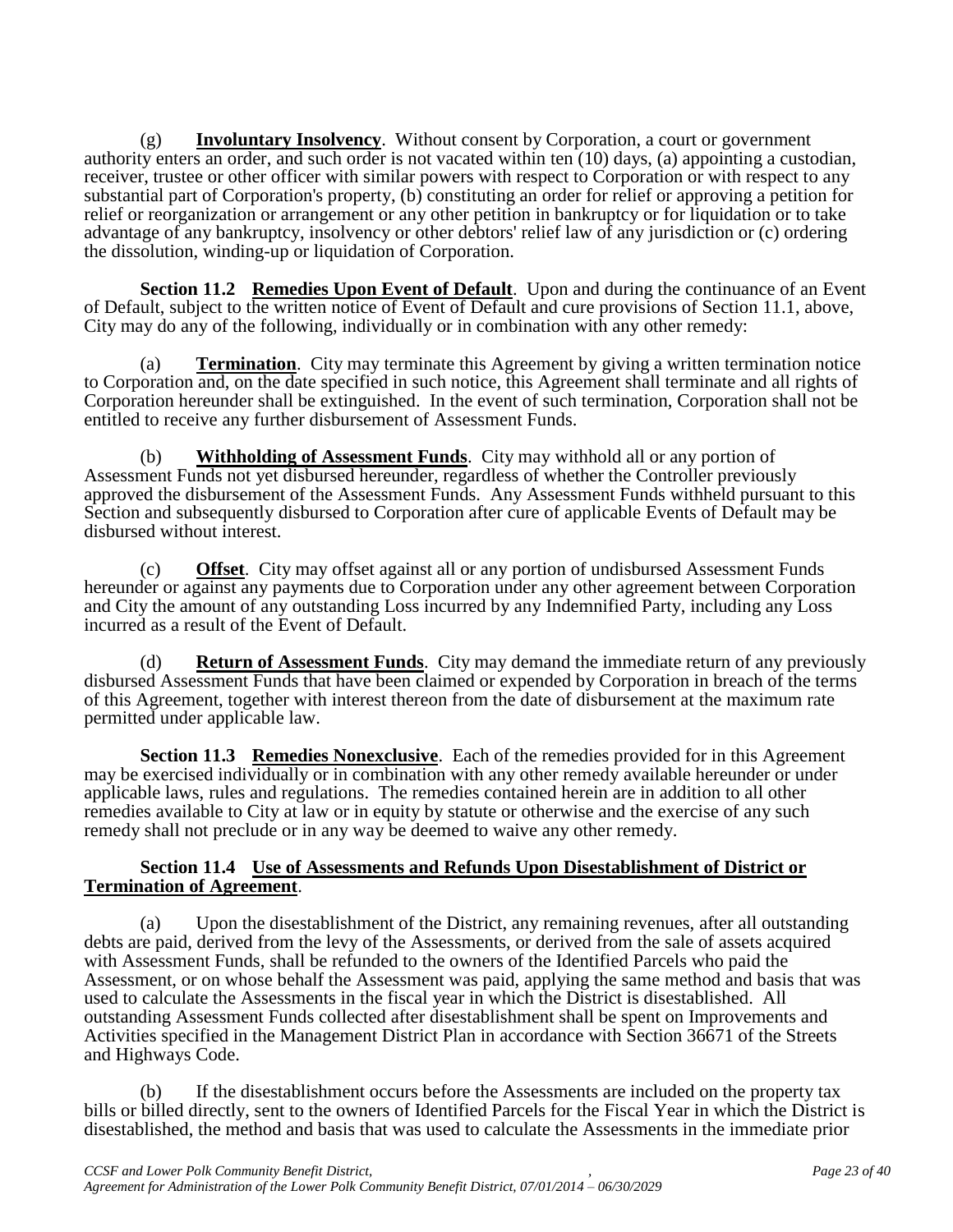Fiscal Year shall be used to calculate the amount of any refund to the owners of the Identified Parcels who paid the Assessment, or on whose behalf the Assessment was paid.

(c) The City shall refund and dispose of Assessment Funds as set forth in subsections (a) and (b) of this Section if this Agreement is terminated for any reason and either of the following occurs: (1) the Board of Supervisors determines, in its sole discretion, not to enter into an agreement with a different nonprofit entity as the Owners' Association for purposes of implementing the Management District Plan, or (2) the Board of Supervisors initiates disestablishment proceedings under Section 36670 of the Streets and Highways Code or Section 1511(e) of the San Francisco Business and Tax Regulations Code, which provides:

> "Notwithstanding Streets & Highways Code Section 36670 or any other provision of state law, the Board of Supervisors may, by a supermajority vote of eight or more members, notice a hearing and initiate proceedings to disestablish for any reason a district formed after the effective date of this section. Where the Board of Supervisors seeks to disestablish a district in circumstances not authorized under Streets & Highways Code Section 36670, both the resolution of intention to disestablish the district and any final resolution to disestablish the district shall be subject to a supermajority vote of eight or more members. This paragraph shall not be applicable where the district has outstanding bonded indebtedness."

# **ARTICLE 12**

# **DISCLOSURE OF INFORMATION AND DOCUMENTS**

**Section 12.1 Proprietary or Confidential Information of City**. Corporation understands and acknowledges that, in the performance of this Agreement or in contemplation thereof, Corporation may have access to private or confidential information that may be owned or controlled by City and that such information may contain proprietary or confidential information, the disclosure of which to third parties may be damaging to City. Corporation agrees that all private or confidential information to which City allows access to Corporation in the performance of this Agreement shall be held in confidence and used only in the performance of this Agreement. Corporation shall exercise the same standard of care to protect such information as a reasonably prudent nonprofit entity would use to protect its own proprietary or confidential data.

**Section 12.2 Sunshine Ordinance**. Corporation acknowledges and agrees that this Agreement is subject to Section 67.24(e) of the San Francisco Administrative Code. All information provided by Corporation that is covered by such Section 67.24(e) and not exempt from disclosure pursuant to applicable law will be made available to the public upon request. The requirements of this section are in addition to Corporation's obligation to comply with the California Public Records Act.

# **ARTICLE 13**

# **ASSIGNMENTS AND SUBCONTRACTING**

**Section 13.1 No Assignment by Corporation**. Corporation shall not, either directly or indirectly, assign, transfer, hypothecate, subcontract or delegate all or any portion of this Agreement or any rights, duties or obligations of Corporation hereunder without the prior written consent of City. This Agreement shall not, nor shall any interest herein, be assignable as to the interest of Corporation involuntarily or by operation of law without the prior written consent of City. A change of control of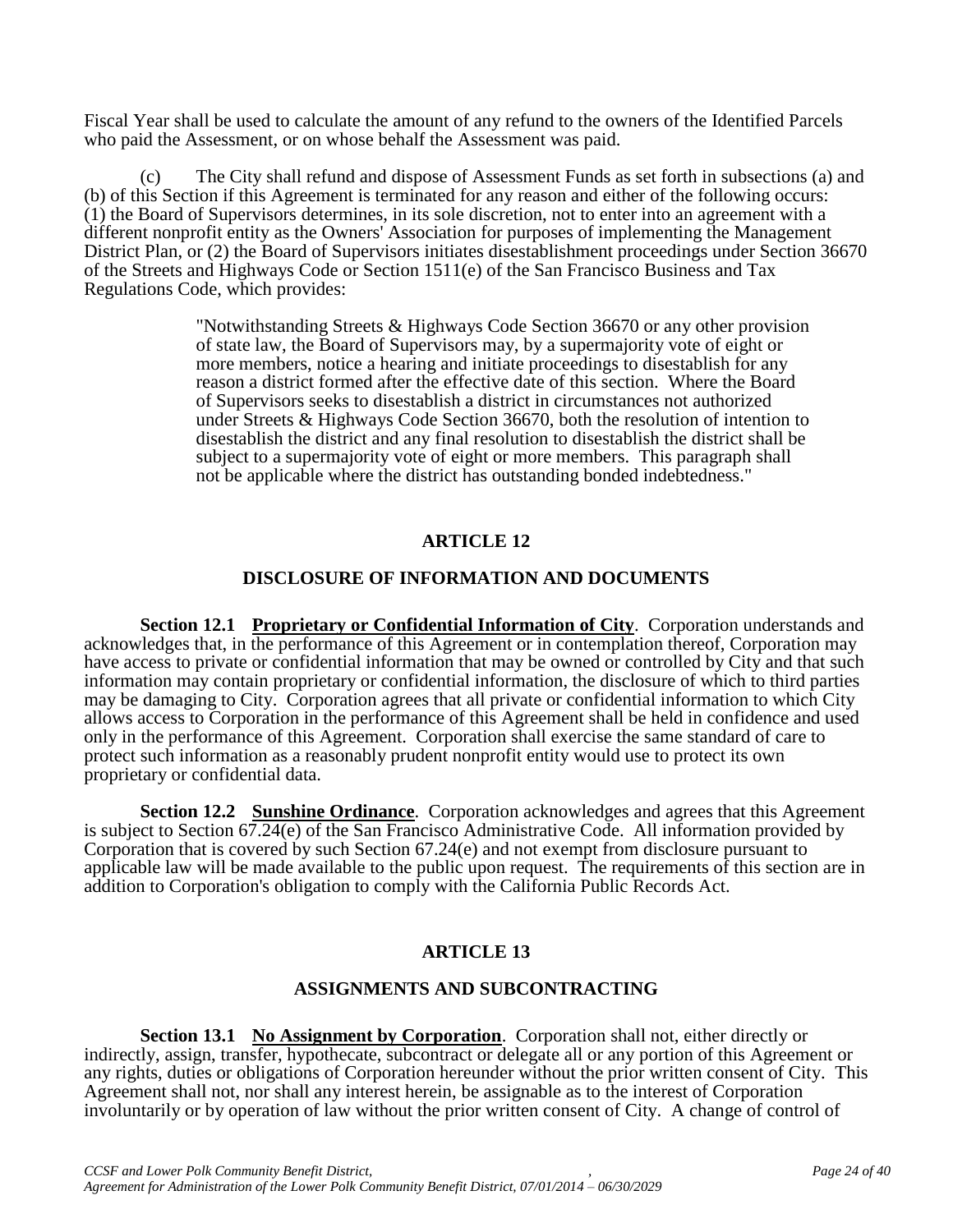Corporation or a sale or transfer of substantially all of the assets of Corporation shall be deemed an assignment for purposes of this Agreement.

**Section 13.2 Agreement Made in Violation of this Article**. Any agreement made in violation of Section 13.1 shall confer no rights on any person or entity and shall automatically be null and void.

**Section 13.3 Subcontracting**. Corporation shall have the right to subcontract for the provision of District Programs and administrative, professional and related services necessary or convenient for the implementation of the Management District Plan only on the terms set forth in this Section.

(a) **Limitations**. In no event may Corporation subcontract or delegate for the implementation of the whole of the Management District Plan. Corporation may subcontract with any person or entity acceptable to the City; provided, however, that Corporation shall not thereby be relieved from any liability or obligation under this Agreement and, as between City and Corporation, Corporation shall be responsible for the acts, defaults and omissions of any subcontractor or its agents or employees as fully as if they were the acts, defaults or omissions of Corporation. Corporation shall ensure that its subcontractors comply with all of the terms of this Agreement, insofar as they apply to the subcontracted portion of the Management District Plan. All references herein to duties and obligations of Corporation shall be deemed to pertain also to all subcontractors to the extent applicable. A default by any subcontractor shall be deemed to be an Event of Default hereunder. Nothing contained in this Agreement shall create any contractual relationship between any subcontractor and City.

(b) **Terms of Subcontract**. Each subcontract shall be in form and substance acceptable to City and shall expressly provide that it may be assigned to City without the prior consent of the subcontractor. In addition, each subcontract shall incorporate all of the terms of this Agreement, insofar as they apply to the subcontracted portion of the Management District Plan. Without limiting the scope of the foregoing, each subcontract shall provide City, with respect to the subcontractor, the audit and inspection rights set forth in Article 6. Upon the request of City, Corporation shall promptly furnish to City true and correct copies of each subcontract permitted hereunder.

**Section 13.4 Corporation Retains Responsibility**. Corporation shall in all events remain liable for the performance by any assignee or subcontractor of all of the covenants, terms and conditions contained in this Agreement.

# **ARTICLE 14**

# **INDEPENDENT CORPORATION STATUS**

**Section 14.1 Nature of Agreement**. Corporation shall be deemed at all times to be an independent Corporation and is solely responsible for the manner in which Corporation implements the Management District Plan and uses the Assessment Funds. Corporation shall at all times remain solely liable for the acts and omissions of Corporation, its officers and directors, employees and agents. Nothing in this Agreement shall be construed as creating a partnership, joint venture, employment or agency relationship between City and Corporation.

**Section 14.2 Direction.** Any terms in this Agreement referring to direction or instruction from the City or any Indemnified Party shall be construed as providing for direction as to policy and the result of Corporation's work only, and not as to the means by which such a result is obtained.

#### **Section 14.3 Consequences of Recharacterization**.

(a) Should City, in its discretion, or a relevant taxing authority such as the Internal Revenue Service or the State Employment Development Division, or both, determine that any officer, employee, agent or representative of Corporation is an employee of City for purposes of collection of any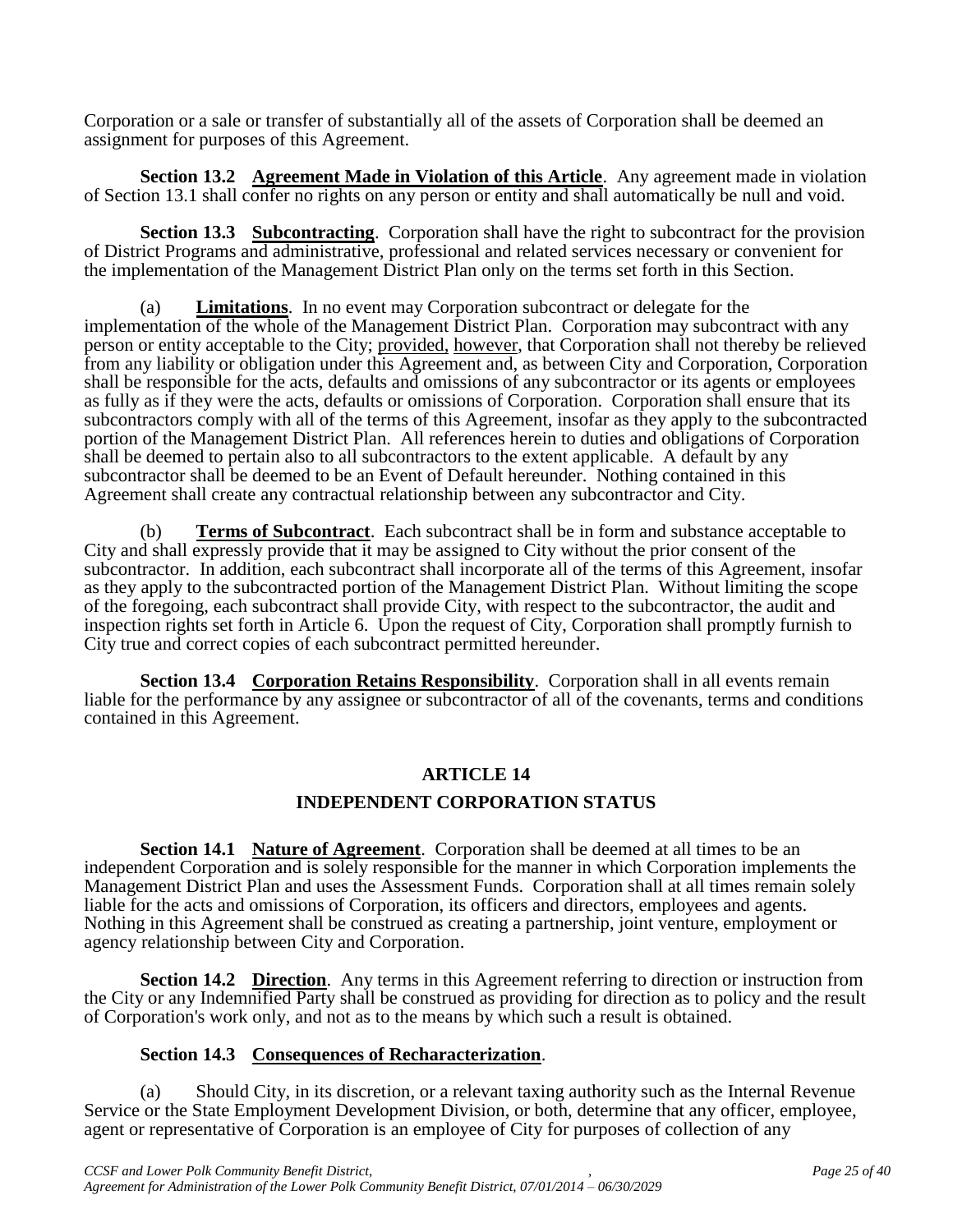employment taxes, the amounts payable under this Agreement shall be reduced by amounts equal to both the employee and employer portions of the tax due (and offsetting any credits for amounts already paid by Corporation which can be applied against this liability). City shall subsequently forward such amounts to the relevant taxing authority.

(b) Should a relevant taxing authority determine a liability for past services performed by Corporation for City, upon notification of such fact by City, Corporation shall promptly remit such amount due or arrange with City to have the amount due withheld from future payments to Corporation under this Agreement (again, offsetting any amounts already paid by Corporation which can be applied as a credit against such liability).

(c) A determination of employment status pursuant to either subsection (a) or (b) of this Section 14.3 shall be solely for the purposes of the particular tax in question, and for all other purposes of this Agreement, any officer, employee, agent or representative of Corporation shall not be considered an employee of City. Notwithstanding the foregoing, if any court, arbitrator, or administrative authority determine that any officer, employee, agent or representative of Corporation is an employee for any other purpose, Corporation agrees to a reduction in City's financial obligation hereunder such that the aggregate amount of Assessment Funds under this Agreement does not exceed what would have been the amount of such Assessment Funds had the court, arbitrator, or administrative authority had not determined that any officer, employee, agent or representative of Corporation was an employee of City.

# **ARTICLE 15**

#### **NOTICES AND OTHER COMMUNICATIONS**

**Section 15.1 Requirements**. Unless otherwise specifically provided herein, all notices, consents, directions, approvals, instructions, requests and other communications hereunder shall be in writing, shall be addressed to the person and address set forth below and shall be (a) deposited in the U.S. mail, first class, certified with return receipt requested and with appropriate postage, or (b) hand delivered.

If to the City:

Office of Economic and Workforce Development City Hall, Room 448 1 Dr. Carlton B. Goodlett Place, San Francisco, CA 94102 Attn: Crezia Tano, Senior Project Manager – CBD Program

If to Corporation:

Lower Polk Community Benefit District P.O. Box 640651 San Francisco, CA 94164 Attn: Chris Schulman

**Section 15.2 Effective Date**. All communications sent in accordance with Section 15.1 shall become effective on the date of receipt. Such date of receipt shall be determined by: (a) if mailed, the return receipt, completed by the U.S. postal service; (b) if sent via hand delivery, a receipt executed by a duly authorized agent of the party to whom the notice was sent; or (c) if sent via facsimile, the date of telephonic confirmation of receipt by a duly authorized agent of the party to whom the notice was sent or, if such confirmation is not reasonably practicable, the date indicated in the facsimile machine transmission report of the party giving such notice.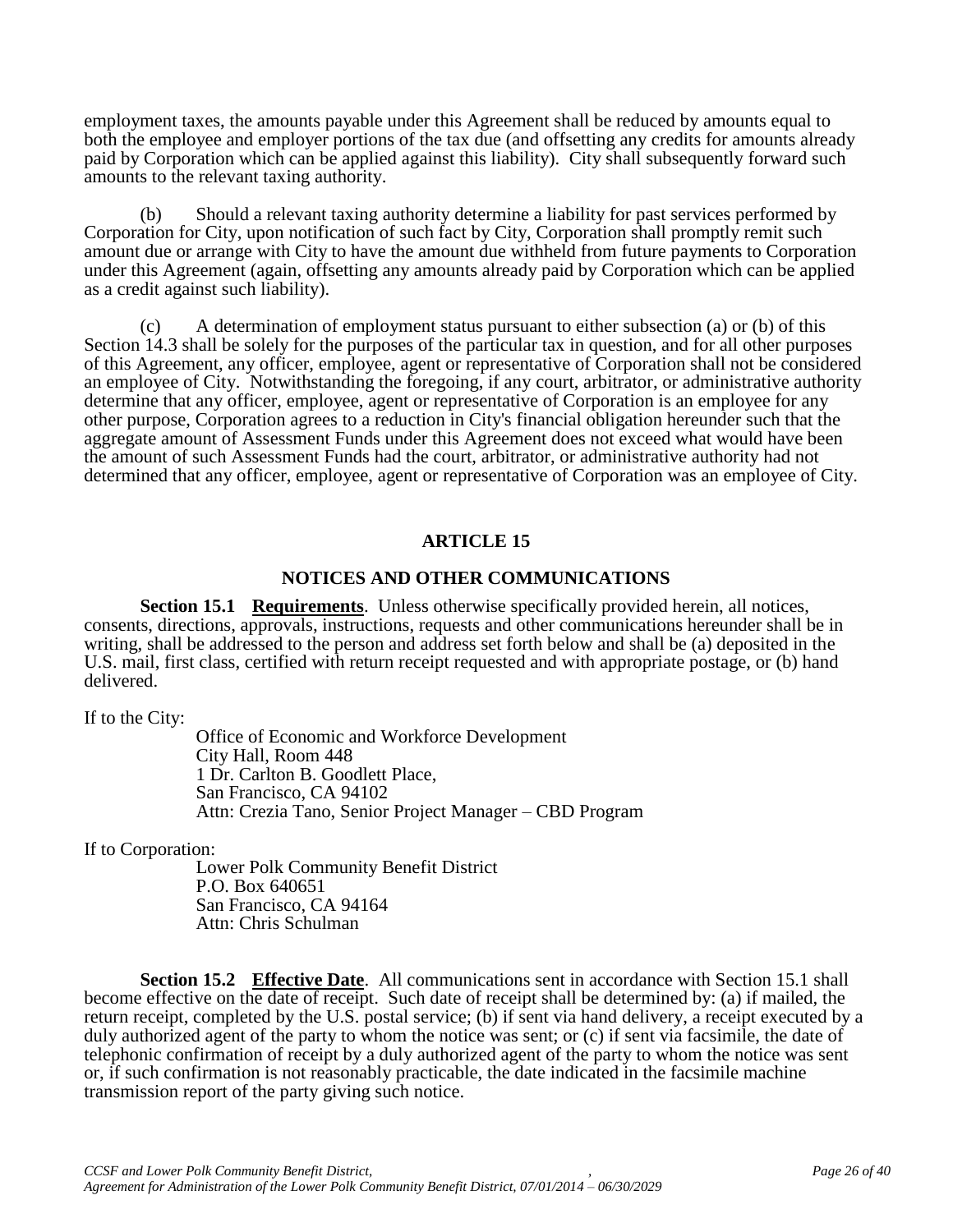**Section 15.3 Change of Address**. From time to time any party hereto may designate a new address for purposes of this Article by notice to the other party.

# **ARTICLE 16**

## **COMPLIANCE**

**Section 16.1 Local Business Enterprise Utilization; Liquidated Damages**. If Corporation enters into an agreement for construction or construction-related services with any person ("Contractor") that would be subject to the Local Business Enterprise and Non-Discrimination in Contracting Ordinance set forth in Chapter 14B of the San Francisco Administrative Code, Corporation shall include in its agreement with such Contractor provisions requiring Contractor to comply with such ordinance, substantially as follows:

(a) **The LBE Ordinance.** Contractor shall comply with all the requirements of the Local Business Enterprise Ordinance set forth in Chapter 14B of the San Francisco Administrative Code as it now exists or as it may be amended in the future (collectively the "LBE Ordinance"), provided such amendments do not materially increase Contractor's obligations or liabilities, or materially diminish Contractor's rights, under the agreement. Such provisions of the LBE Ordinance are incorporated by reference and made a part of the agreement as though fully set forth in this section. Contractor's willful failure to comply with any applicable provision of the LBE Ordinance is a material breach of Contractor's obligations under this Agreement and shall entitle City, subject to any applicable notice and cure provisions set forth in this Agreement, to exercise any of the remedies provided for under the agreement, under the LBE Ordinance or otherwise available at law or in equity, which remedies shall be cumulative unless the agreement expressly provides that any remedy is exclusive. In addition, Contractor shall comply fully with all other applicable local, state and federal laws prohibiting discrimination and requiring equal opportunity in contracting, including subcontracting.

#### (b) **Compliance and Enforcement.**

(1) **Enforcement**. If Contractor willfully fails to comply with any of the provisions of the LBE Ordinance, the rules and regulations implementing the LBE Ordinance, or the provisions of the agreement pertaining to LBE participation, Contractor shall be liable for liquidated damages in an amount equal to Contractor's net profit on the agreement, or 10% of the total amount of the agreement, or \$1,000, whichever is greatest. The Director of the City's Human Rights Commission or any other public official authorized to enforce the LBE Ordinance (separately and collectively, the "Director of HRC") may also impose other sanctions against Contractor authorized in the LBE Ordinance, including declaring the Contractor to be irresponsible and ineligible to contract with the City for a period of up to five years or revocation of the Contractor's LBE certification. The Director of HRC will determine the sanctions to be imposed, including the amount of liquidated damages, after investigation pursuant to Administrative Code §14B.17.

By entering into the agreement, Contractor acknowledges and agrees that any liquidated damages assessed by the Director of the HRC shall be payable to City upon demand. Contractor further acknowledges and agrees that any liquidated damages assessed may be withheld from any monies due to Contractor on any contract with City.

Contractor agrees to maintain records necessary for monitoring its compliance with the LBE Ordinance for a period of three years following termination or expiration of the agreement, and shall make such records available for audit and inspection by the Director of HRC or the Controller upon request.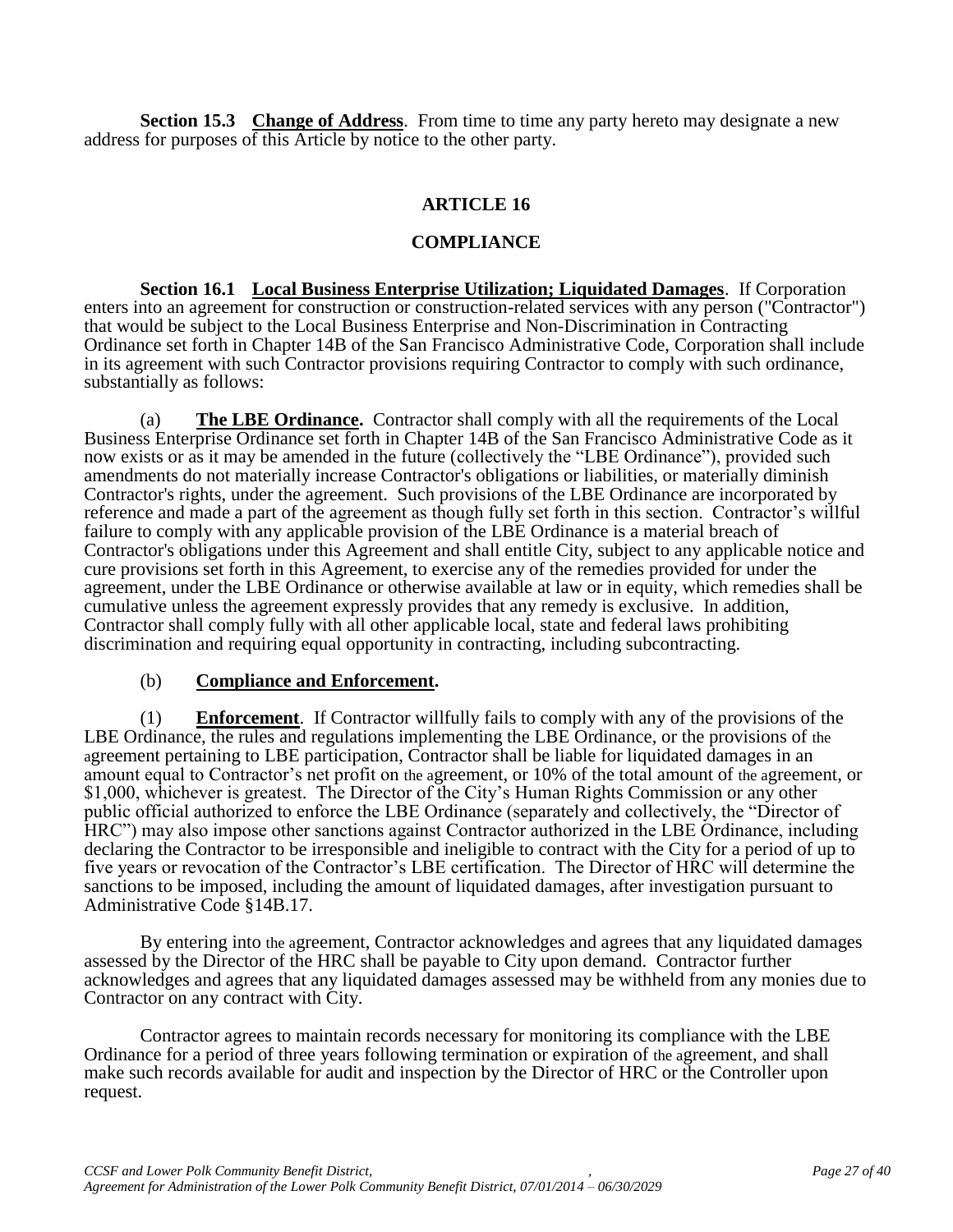#### (2) **Subcontracting Goals If Contractor Will Use Subcontractors**. The LBE subcontracting participation goal for this contract shall be established by HRC. Contractor shall fulfill the subcontracting commitment made in its bid or proposal. Each invoice submitted to City for payment shall include the information required in the HRC Progress Payment Form and the HRC Payment Affidavit. Failure to provide HRC Progress Payment Form and the HRC Payment Affidavit with each invoice submitted by Contractor shall entitle City to withhold 20% of the amount of that invoice until HRC Progress Payment Form and the HRC Payment Affidavit are provided by Contractor.

Contractor shall not participate in any back contracting to the Contractor or lower-tier subcontractors, as defined in the LBE Ordinance, for any purpose inconsistent with the provisions of the LBE Ordinance, its implementing rules and regulations, or this Section.

(3) **Subcontract Language Requirements**. Contractor shall incorporate the LBE Ordinance into each subcontract made in the fulfillment of Contractor's obligations under this Agreement and require each subcontractor to agree and comply with provisions of the ordinance applicable to subcontractors.

Contractor shall include in all subcontracts with LBEs made in fulfillment of Contractor's obligations under this Agreement, a provision requiring Contractor to compensate any LBE subcontractor for damages for breach of contract or liquidated damages equal to 5% of the subcontract amount, whichever is greater, if Contractor does not fulfill its commitment to use the LBE subcontractor as specified in the bid or proposal, unless Contractor received advance approval from the Director of HRC and the Office of Economic Development to substitute subcontractors or to otherwise modify the commitments in the bid or proposal. Such provisions shall also state that it is enforceable in a court of competent jurisdiction.

Subcontracts shall require the subcontractor to maintain records necessary for monitoring its compliance with the LBE Ordinance for a period of three years following termination of this contract and to make such records available for audit and inspection by the Director of HRC or the Controller upon request.

(4) **Payment of Subcontractors**. Contractor shall pay its subcontractors within three working days after receiving payment from the City unless Contractor notifies the Director of HRC in writing within ten working days prior to receiving payment from the City that there is a bona fide dispute between Contractor and its subcontractor and the Director waives the three-day payment requirement, in which case Contractor may withhold the disputed amount but shall pay the undisputed amount.

Contractor further agrees, within ten working days following receipt of payment from the City, to file the HRC Payment Affidavit with the Controller, under penalty of perjury, that the Contractor has paid all subcontractors. The affidavit shall provide the names and addresses of all subcontractors and the amount paid to each. Failure to provide such affidavit may subject Contractor to enforcement procedure under Administrative Code §14B.17.

# **Section 16.2 Nondiscrimination; Penalties**.

(a) **Corporation Shall Not Discriminate**. In the performance of this Agreement, Corporation agrees not to discriminate against any employee, City and County employee working with such Corporation or subcontractor, applicant for employment with such Corporation or subcontractor, or against any person seeking accommodations, advantages, facilities, privileges, services, or membership in all business, social, or other establishments or organizations, on the basis of the fact or perception of a person's race, color, creed, religion, national origin, ancestry, age, height, weight, sex, sexual orientation, gender identity, domestic partner status, marital status, disability or Acquired Immune Deficiency Syndrome or HIV status (AIDS/HIV status), or association with members of such protected classes, or in retaliation for opposition to discrimination against such classes.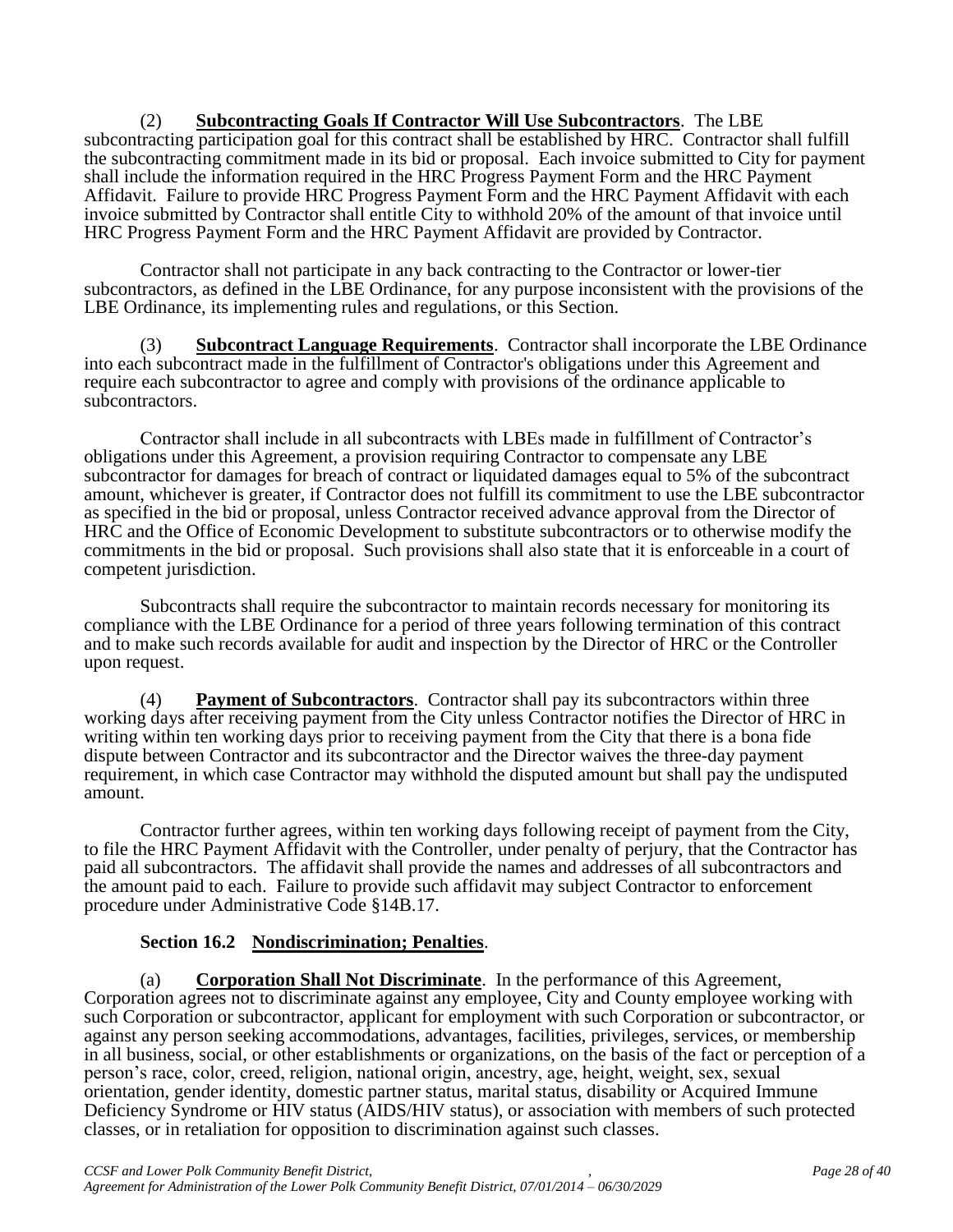(b) **Subcontracts**. Corporation shall incorporate by reference in all subcontracts the provisions of Sections  $12B.2(a)$ ,  $12B.2(c)$ -(k), and  $12C.3$  of the San Francisco Administrative Code and shall require all subcontractors to comply with such provisions, if, depending on the subject matter and terms and conditions of such subcontract, such provisions would be apply to Corporation if the subcontract was a contract to which the City was a party. Corporation's failure to comply with the obligations in this subsection shall constitute a material breach of this Agreement.

(c) **Non-Discrimination in Benefits**. Corporation does not as of the date of this Agreement and will not during the term of this Agreement, in any of its operations in San Francisco or where the work is being performed for the City or elsewhere within the United States, discriminate in the provision of bereavement leave, family medical leave, health benefits, membership or membership discounts, moving expenses, pension and retirement benefits or travel benefits, as well as any benefits other than the benefits specified above, between employees with domestic partners and employees with spouses, and/or between the domestic partners and spouses of such employees, where the domestic partnership has been registered with a governmental entity pursuant to state or local law authorizing such registration, subject to the conditions set forth in Section 12B.2(b) of the San Francisco Administrative Code.

(d) **Condition to Contract**. As a condition to this Agreement, Corporation shall execute the "Chapter 12B Declaration: Nondiscrimination in Contracts and Benefits" form (Form HRC-12B-101) with supporting documentation and secure the approval of the form by the San Francisco Human Rights Commission.

(e) **Incorporation of Administrative Code Provisions by Reference**. The provisions of Chapters 12B and 12C of the San Francisco Administrative Code are incorporated in this Section by reference and made a part of this Agreement as though fully set forth herein. Corporation shall comply fully with and be bound by all of the provisions that apply to this Agreement under such Chapters of the Administrative Code, including the remedies provided in such Chapters. Without limiting the foregoing, Corporation understands that pursuant to Section 12B.2(h) of the San Francisco Administrative Code, a penalty of fifty dollars (\$50) for each person for each calendar day during which such person was discriminated against in violation of the provisions of this Agreement may be assessed against Corporation and/or deducted from any payments due Corporation.

**Section 16.3 MacBride Principles--Northern Ireland**. Pursuant to San Francisco Administrative Code Section 12F.5, City urges companies doing business in Northern Ireland to move towards resolving employment inequities, and encourages such companies to abide by the MacBride Principles. City urges San Francisco companies to do business with corporations that abide by the MacBride Principles. By signing below, the person executing this agreement on behalf of Corporation acknowledges and agrees that he or she has read and understood this section

**Section 16.4 Tropical Hardwood and Virgin Redwood Ban**. Pursuant to Section 804(b) of the San Francisco Environment Code, City urges all Corporations not to import, purchase, obtain, or use for any purpose, any tropical hardwood, tropical hardwood wood product, virgin redwood or virgin redwood wood product.

**Section 16.5 Drug-Free Workplace Policy**. Corporation acknowledges that pursuant to the Federal Drug-Free Workplace Act of 1989, the unlawful manufacture, distribution, dispensation, possession, or use of a controlled substance is prohibited on City premises. Corporation and its employees, agents or assigns shall comply with all terms and provisions of such Act and the rules and regulations promulgated thereunder.

**Section 16.6 Resource Conservation; Liquidated Damages**. Chapter 5 of the San Francisco Environment Code (Resource Conservation) is incorporated herein by reference. Failure by Corporation to comply with any of the applicable requirements of Chapter 5 will be deemed a material breach of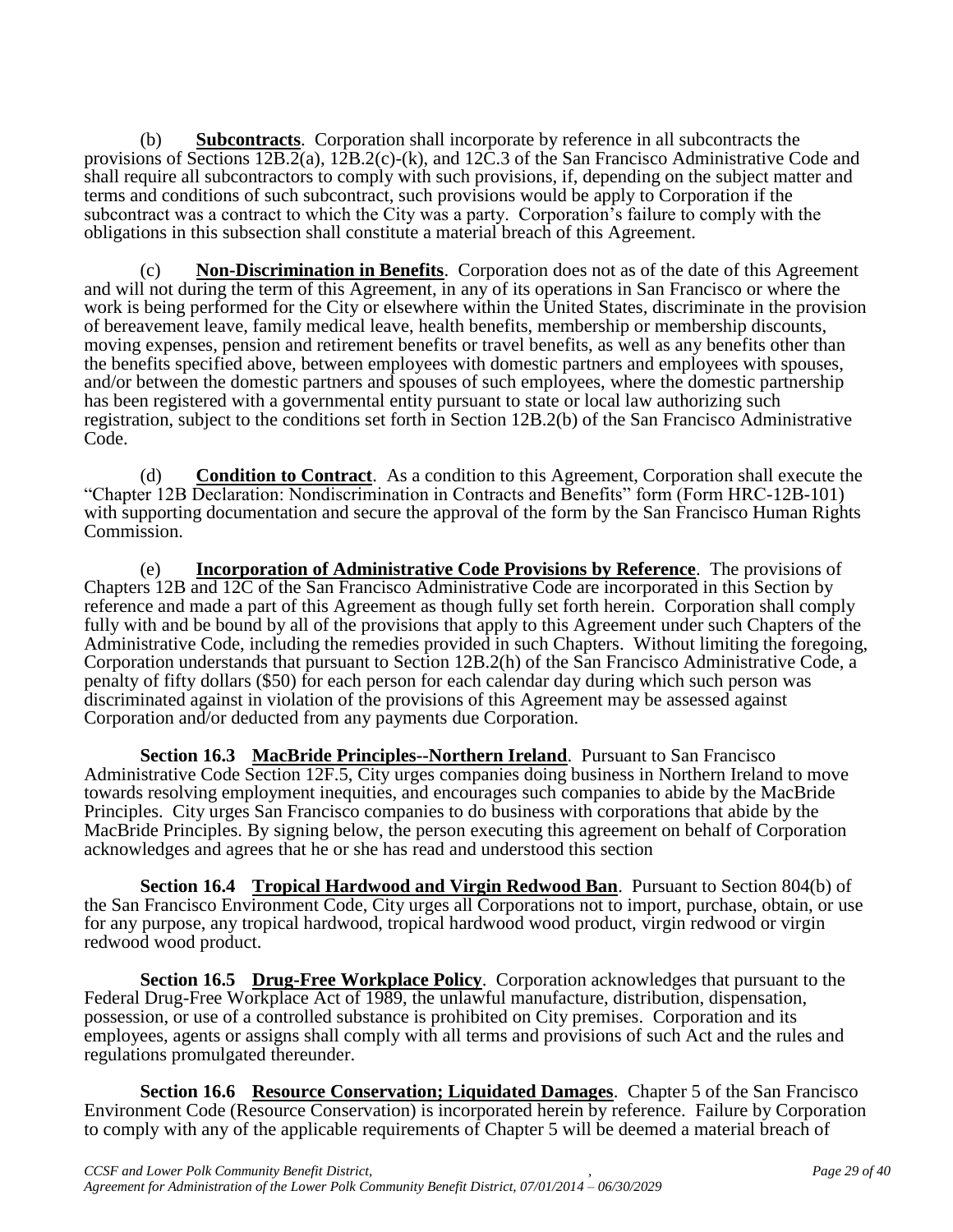contract. If Corporation fails to comply in good faith with any of the provisions of Chapter 5, Corporation shall be liable for liquidated damages in an amount equal to Corporation's net profit under this Agreement, or five percent (5%) of the total contract amount , whichever is greater. Corporation acknowledges and agrees that the liquidated damages assessed shall be payable to City upon demand and may be offset against any monies due to Corporation from any contract with City.

**Section 16.7 Compliance with ADA**. Corporation acknowledges that, pursuant to the Americans with Disabilities Act (ADA), programs, services and other activities provided by a public entity to the public, whether directly or through a contractor, must be accessible to the disabled public. Corporation shall not discriminate against any person protected under the ADA in connection with all or any portion of the Management District Plan and shall comply at all times with the provisions of the ADA.

# **Section 16.8 Requiring Minimum Compensation for Employees**.

a. Corporation agrees to comply fully with and be bound by all of the provisions of the Minimum Compensation Ordinance (MCO), as set forth in San Francisco Administrative Code Chapter 12P (Chapter 12P), including the remedies provided, and implementing guidelines and rules. The provisions of Sections 12P.5 and 12).5.1 are incorporated herein by reference and made a part of this Agreement as though fully set forth. The text of the MCO is available on the web at www.sfgov.org/olse/mco. A partial listing of some of Corporation's obligations under the MCO is set forth in this Section. Corporation is required to comply with all the provisions of the MCO, irrespective of the listing of obligations in this Section.

b. The MCO requires Corporation to pay Corporation's employees a minimum hourly gross compensation wage rate and to provide minimum compensated and uncompensated time off. The minimum wage rate may change from year to year and Corporation is obligated to keep informed of the then-current requirements. Any subcontract entered into by Corporation shall require the subcontractor to comply with the requirements of the MCO and shall contain contractual obligations substantially the same as those set forth in this Section. It is Corporation's obligation to ensure that any subcontractors of any tier under this Agreement comply with the requirements of the MCO. If any subcontractor under this Agreement fails to comply, City may pursue any of the remedies set forth in this Section against Corporation.

c. Corporation shall not take adverse action or otherwise discriminate against an employee or other person for the exercise or attempted exercise of rights under the MCO. Such actions, if taken within 90 days of the exercise or attempted exercise of such rights, will be rebuttably presumed to be retaliation prohibited by the MCO.

Corporation shall maintain employee and payroll records as required by the MCO. If Corporation fails to do so, it shall be presumed that the Corporation paid no more than the minimum wage required under State law.

e. The City is authorized to inspect Corporation's job sites and conduct interviews with employees and conduct audits of Corporation.

f. Corporation's commitment to provide the Minimum Compensation is a material element of the City's consideration for this Agreement. The City in its sole discretion shall determine whether such a breach has occurred. The City and the public will suffer actual damage that will be impractical or extremely difficult to determine if the Corporation fails to comply with these requirements. Corporation agrees that the sums set forth in Section 12P.6.1 of the MCO as liquidated damages are not a penalty, but are reasonable estimates of the loss that the City and the public will incur for Corporation's noncompliance. The procedures governing the assessment of liquidated damages shall be those set forth in Section 12P.6.2 of Chapter 12P.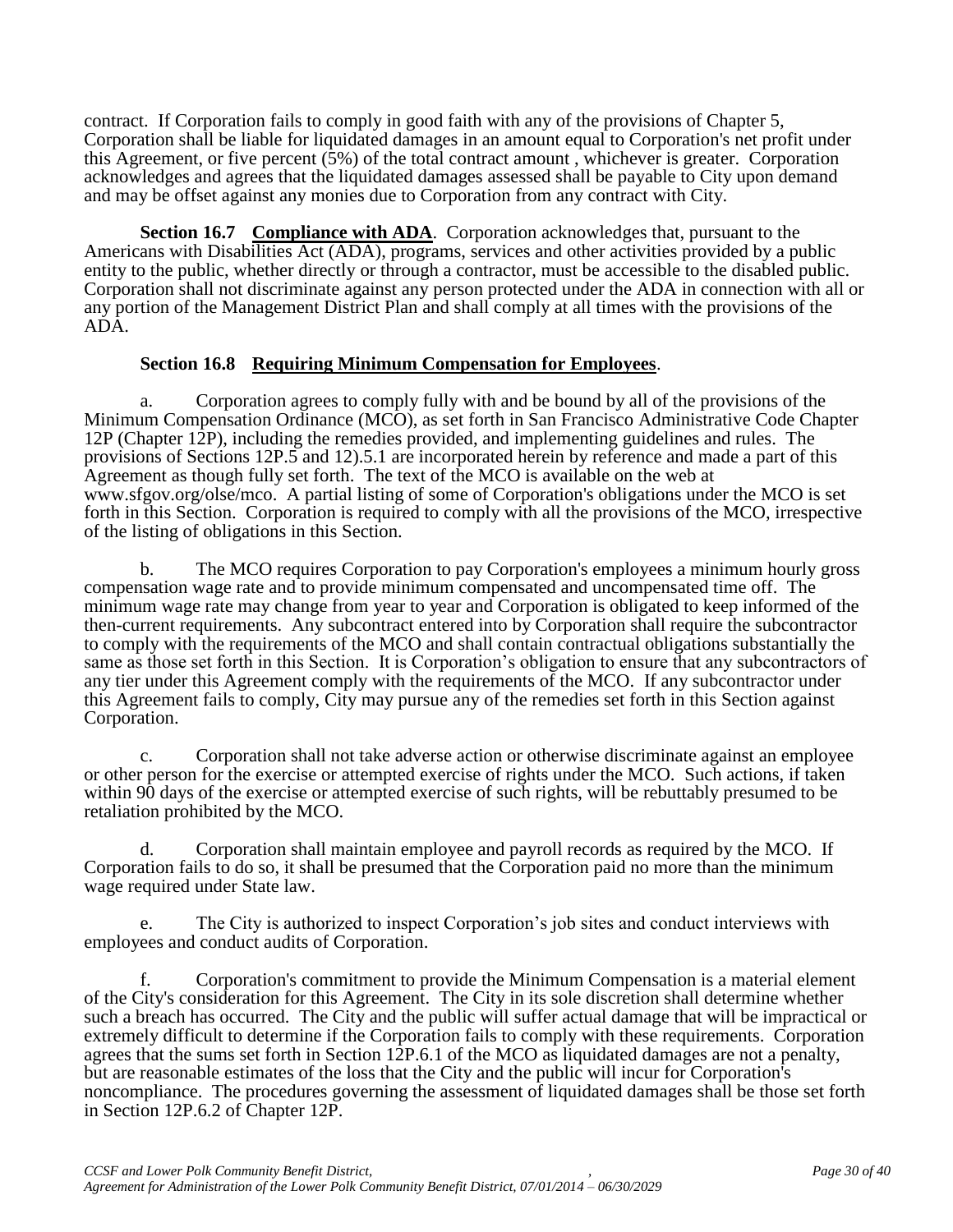g. Corporation understands and agrees that if it fails to comply with the requirements of the MCO, the City shall have the right to pursue any rights or remedies available under Chapter 12P (including liquidated damages), under the terms of the contract, and under applicable law. If, within 30 days after receiving written notice of a breach of this Agreement for violating the MCO, Corporation fails to cure such breach or, if such breach cannot reasonably be cured within such period of 30 days, Corporation fails to commence efforts to cure within such period, or thereafter fails diligently to pursue such cure to completion, the City shall have the right to pursue any rights or remedies available under applicable law, including those set forth in Section 12P.6(c) of Chapter 12P. Each of these remedies shall be exercisable individually or in combination with any other rights or remedies available to the City.

h. Corporation represents and warrants that it is not an entity that was set up, or is being used, for the purpose of evading the intent of the MCO.

i. If Corporation is exempt from the MCO when this Agreement is executed because the cumulative amount of agreements with this department for the fiscal year is less than \$25,000, but Corporation later enters into an agreement or agreements that cause Corporation to exceed that amount in a fiscal year, Corporation shall thereafter be required to comply with the MCO under this Agreement. This obligation arises on the effective date of the agreement that causes the cumulative amount of agreements between the Corporation and this department to exceed \$25,000 in the fiscal year.

**Section 16.9 Limitations on Contributions**. Through execution of this Agreement, Corporation acknowledges that it is familiar with section 1.126 of the City's Campaign and Governmental Conduct Code, which prohibits any person who contracts with the City for the rendition of personal services, for the furnishing of any material, supplies or equipment, for the sale or lease of any land or building, or for a grant, loan or loan guarantee, from making any campaign contribution to (1) an individual holding a City elective office if the contract must be approved by the individual, a board on which that individual serves, or a board on which an appointee of that individual serves, (2) a candidate for the office held by such individual, or (3) a committee controlled by such individual, at any time from the commencement of negotiations for the contract until the later of either the termination of negotiations for such contract or six months after the date the contract is approved. Corporation acknowledges that the foregoing restriction applies only if the contract or a combination or series of contracts approved by the same individual or board in a fiscal year have a total anticipated or actual value of \$50,000 or more. Corporation further acknowledges that the prohibition on contributions applies to each prospective party to the contract; each member of Corporation's board of directors; Corporation's chairperson, chief executive officer, chief financial officer and chief operating officer; any person with an ownership interest of more than 20 percent in Corporation; any subcontractor listed in the bid or contract; and any committee that is sponsored or controlled by Corporation. Additionally, Corporation acknowledges that Corporation must inform each of the persons described in the preceding sentence of the prohibitions contained in Section 1.126.

# **Section 16.10 First Source Hiring Program**.

(a) **Incorporation of Administrative Code Provisions by Reference**. The provisions of Chapter 83 of the San Francisco Administrative Code are incorporated in this Section by reference and made a part of this Agreement as though fully set forth herein. Corporation shall comply fully with, and be bound by, all of the provisions that apply to this Agreement under such Chapter, including but not limited to the remedies provided therein. Capitalized terms used in this Section and not defined in this Agreement shall have the meanings assigned to such terms in Chapter 83.

(b) **First Source Hiring Agreement**. As an essential term of, and consideration for, any contract or property contract with the City, not exempted by the FSHA, the Corporation shall enter into a first source hiring agreement ("agreement") with the City, on or before the effective date of the contract or property contract. Corporation shall also enter into an agreement with the City for any other work that it performs in the City. Such agreement shall: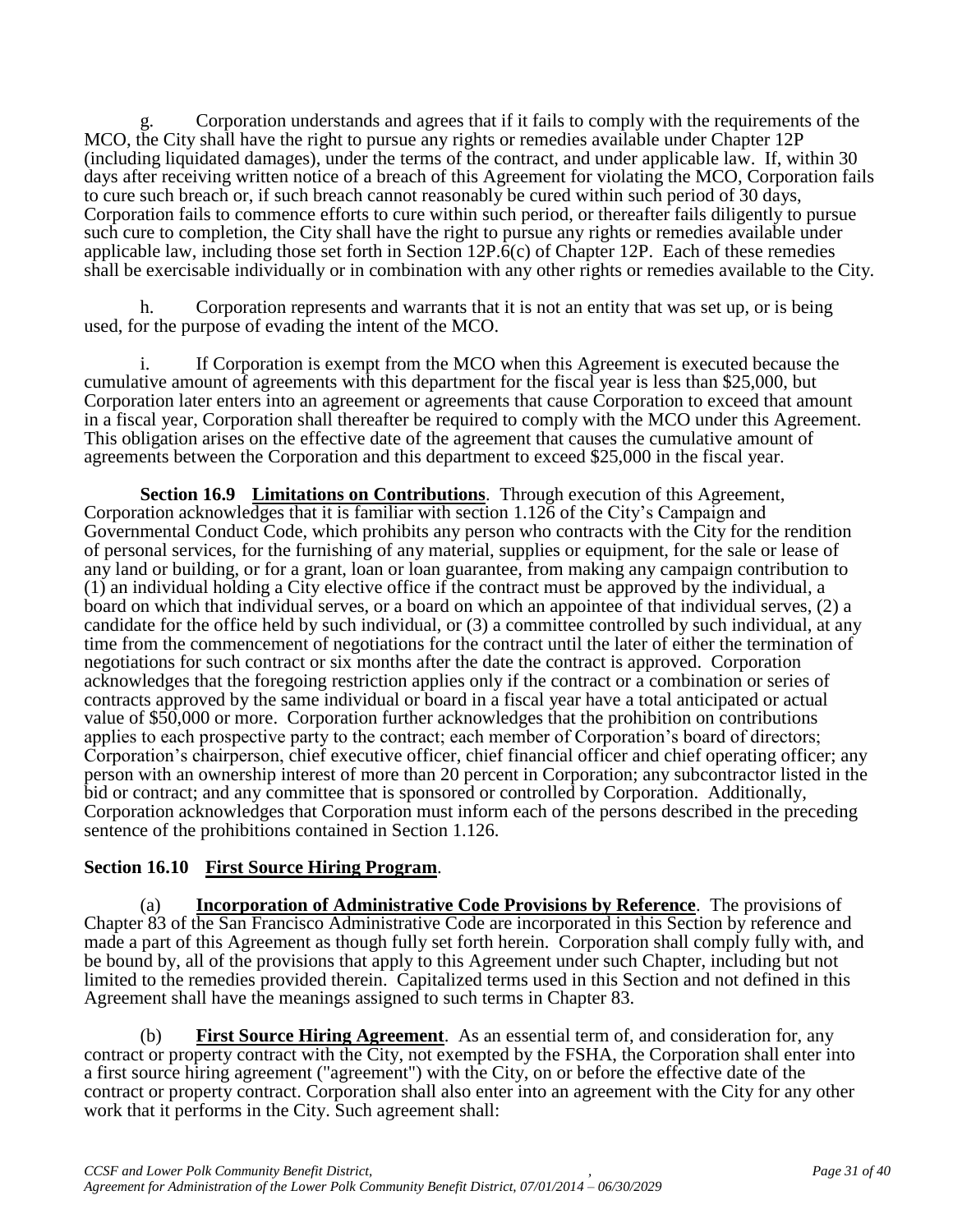(1) Set appropriate hiring and retention goals for entry level positions. The employer shall agree to achieve these hiring and retention goals, or, if unable to achieve these goals, to establish good faith efforts as to its attempts to do so, as set forth in the agreement. The agreement shall take into consideration the employer's participation in existing job training, referral and/or brokerage programs. Within the discretion of the FSHA, subject to appropriate modifications, participation in such programs maybe certified as meeting the requirements of this Chapter. Failure either to achieve the specified goal, or to establish good faith efforts will constitute noncompliance and will subject the employer to the provisions of Section 83.10 of this Chapter.

(2) Set first source interviewing, recruitment and hiring requirements, which will provide the San Francisco Workforce Development System with the first opportunity to provide qualified economically disadvantaged individuals for consideration for employment for entry level positions. Employers shall consider all applications of qualified economically disadvantaged individuals referred by the System for employment; provided however, if the employer utilizes nondiscriminatory screening criteria, the employer shall have the sole discretion to interview and/or hire individuals referred or certified by the San Francisco Workforce Development System as being qualified economically disadvantaged individuals. The duration of the first source interviewing requirement shall be determined by the FSHA and shall be set forth in each agreement, but shall not exceed 10 days. During that period, the employer may publicize the entry level positions in accordance with the agreement. A need for urgent or temporary hires must be evaluated, and appropriate provisions for such a situation must be made in the agreement.

(3) Set appropriate requirements for providing notification of available entry level positions to the San Francisco Workforce Development System so that the System may train and refer an adequate pool of qualified economically disadvantaged individuals to participating employers. Notification should include such information as employment needs by occupational title, skills, and/or experience required, the hours required, wage scale and duration of employment, identification of entry level and training positions, identification of English language proficiency requirements, or absence thereof, and the projected schedule and procedures for hiring for each occupation. Employers should provide both longterm job need projections and notice before initiating the interviewing and hiring process. These notification requirements will take into consideration any need to protect the employer's proprietary information.

(4) Set appropriate record keeping and monitoring requirements. The First Source Hiring Administration shall develop easy-to-use forms and record keeping requirements for documenting compliance with the agreement. To the greatest extent possible, these requirements shall utilize the employer's existing record keeping systems, be nonduplicative, and facilitate a coordinated flow of information and referrals.

(5) Establish guidelines for employer good faith efforts to comply with the first source hiring requirements of this Chapter. The FSHA will work with City departments to develop employer good faith effort requirements appropriate to the types of contracts and property contracts handled by each department. Employers shall appoint a liaison for dealing with the development and implementation of the employer's agreement. In the event that the FSHA finds that the employer under a City contract or property contract has taken actions primarily for the purpose of circumventing the requirements of this Chapter, that employer shall be subject to the sanctions set forth in Section 83.10 of this Chapter.

- (6) Set the term of the requirements.
- (7) Set appropriate enforcement and sanctioning standards consistent with this Chapter.

(8) Set forth the City's obligations to develop training programs, job applicant referrals, technical assistance, and information systems that assist the employer in complying with this Chapter.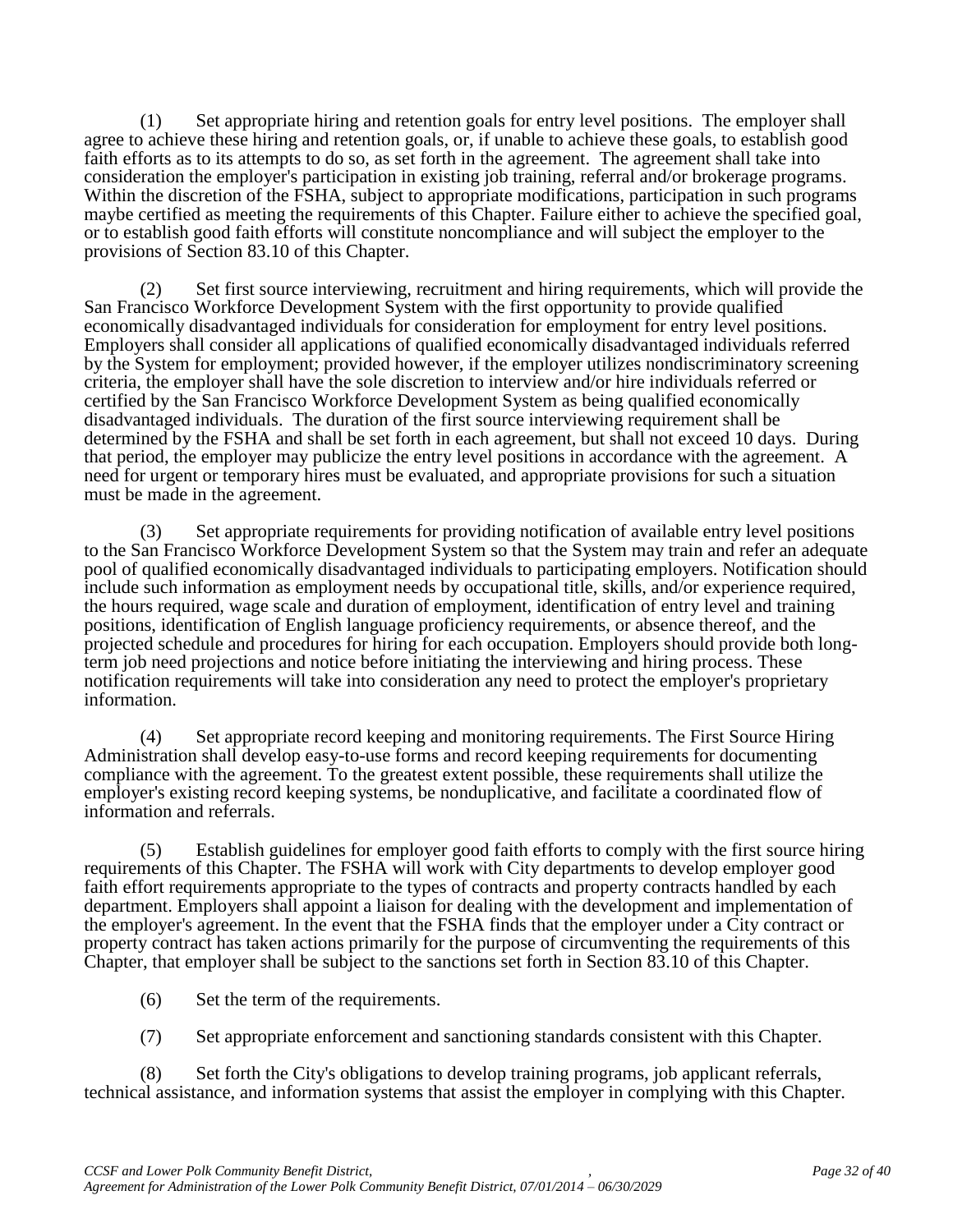(9) Require the developer to include notice of the requirements of this Chapter in leases, subleases, and other occupancy contracts.

(c) **Hiring Decisions**. Corporation shall make the final determination of whether an Economically Disadvantaged Individual referred by the System is "qualified" for the position.

(d) **Exceptions**. Upon application by Employer, the First Source Hiring Administration may grant an exception to any or all of the requirements of Chapter 83 in any situation where it concludes that compliance with this Chapter would cause economic hardship.

(e) **Liquidated Damages**. Corporation agrees:

(1) To be liable to the City for liquidated damages as provided in this section;

(2) To be subject to the procedures governing enforcement of breaches of contracts based on violations of contract provisions required by this Chapter as set forth in this section;

(3) That the Corporation's commitment to comply with this Chapter is a material element of the City's consideration for this contract; that the failure of the Corporation to comply with the contract provisions required by this Chapter will cause harm to the City and the public which is significant and substantial but extremely difficult to quantity; that the harm to the City includes not only the financial cost of funding public assistance programs but also the insidious but impossible to quantify harm that this community and its families suffer as a result of unemployment; and that the assessment of liquidated damages of up to \$5,000 for every notice of a new hire for an entry level position improperly withheld by Corporation from the first source hiring process, as determined by the FSHA during its first investigation of Corporation, does not exceed a fair estimate of the financial and other damages that the City suffers as a result of the Corporation's failure to comply with its first source referral contractual obligations.

(4) That the continued failure by Corporation to comply with its first source referral contractual obligations will cause further significant and substantial harm to the City and the public, and that a second assessment of liquidated damages of up to \$10,000 for each entry level position improperly withheld from the FSHA, from the time of the conclusion of the first investigation forward, does not exceed the financial and other damages that the City suffers as a result of Corporation's continued failure to comply with its first source referral contractual obligations;

(5) That in addition to the cost of investigating alleged violations under this Section, the computation of liquidated damages for purposes of this section is based on the following data:

A. The average length of stay on public assistance in San Francisco's County Adult Assistance Program is approximately 41 months at an average monthly grant of \$348 per month, totaling approximately \$14,379; and

B. In 2004, the retention rate of adults placed in employment programs funded under the Workforce Investment Act for at least the first six months of employment was 84.4%. Since qualified individuals under the First Source program face far fewer barriers to employment than their counterparts in programs funded by the Workforce Investment Act, it is reasonable to conclude that the average length of employment for an individual whom the First Source Program refers to an employer and who is hired in an entry level position is at least one year;

Therefore, liquidated damages that total \$5,000 for first violations and \$10,000 for subsequent violations as determined by FSHA constitute a fair, reasonable, and conservative attempt to quantify the harm caused to the City by the failure of Corporation to comply with its first source referral contractual obligations.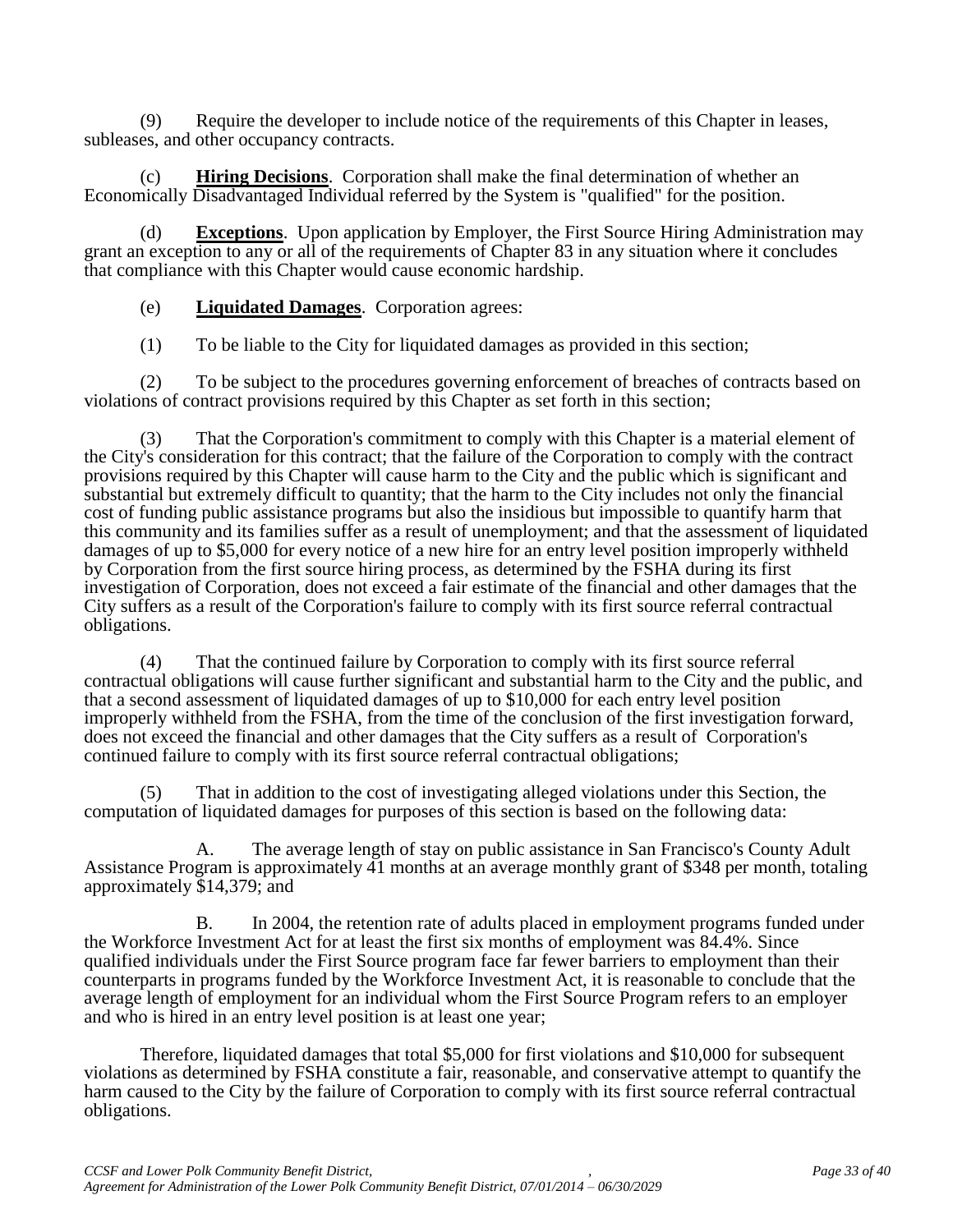(6) That the failure of Corporation to comply with this Chapter, except property contractors, may be subject to the debarment and monetary penalties set forth in Sections 6.80 et seq. of the San Francisco Administrative Code, as well as any other remedies available under the contract or at law; and

That in the event the City is the prevailing party in a civil action to recover liquidated damages for breach of a contract provision required by this Chapter, Corporation will be liable for the City's costs and reasonable attorneys fees.

Violation of the requirements of Chapter 83 is subject to an assessment of liquidated damages in the amount of \$5,000 for every new hire for an Entry Level Position improperly withheld from the first source hiring process. The assessment of liquidated damages and the evaluation of any defenses or mitigating factors shall be made by the FSHA.

(f) **Subcontracts**. Any subcontract entered into by Corporation shall require the subcontractor to comply with the requirements of Chapter 83 and shall contain contractual obligations substantially the same as those set forth in this Section.

**Section 16.11 Administrative Code Chapter 12.G.** In the event Corporation is appropriated any City funds during the term of this Agreement that are subject to San Francisco Administrative Code Chapter 12.G, Corporation will acknowledge and observe the requirements of Chapter 12.G., to the extent legally applicable.

**Section 16.12 Preservative-Treated Wood Containing Arsenic**. Corporation may not purchase preservative-treated wood products containing arsenic in the performance of this Agreement unless an exemption from the requirements of Chapter 13 of the San Francisco Environment Code is obtained from the Department of the Environment under Section 1304 of the Code. The term "preservative-treated wood containing arsenic" shall mean wood treated with a preservative that contains arsenic, elemental arsenic, or an arsenic copper combination, including, but not limited to, chromated copper arsenate preservative, ammoniacal copper zinc arsenate preservative, or ammoniacal copper arsenate preservative. Corporation may purchase preservative-treated wood products on the list of environmentally preferable alternatives prepared and adopted by the Department of the Environment. This provision does not preclude Corporation from purchasing preservative-treated wood containing arsenic for saltwater immersion. The term "saltwater immersion" shall mean a pressure-treated wood that is used for construction purposes or facilities that are partially or totally immersed in saltwater.

#### **Section 16.13**. **Consideration of Criminal History in Hiring and Employment Decisions**.

a. Corporation agrees to comply fully with and be bound by all of the provisions of Chapter 12T "City Contractor/Subcontractor Consideration of Criminal History in Hiring and Employment Decisions," of the San Francisco Administrative Code (Chapter 12T), including the remedies provided, and implementing regulations, as may be amended from time to time. The term "Contractor" as used in this Section and in Chaper 12T, shall mean Corporation. The provisions of Chapter 12T are incorporated by reference and made a part of this Agreement as though fully set forth herein. The text of the Chapter 12T is available on the web at www.sfgov.org/olse/fco. A partial listing of some of Contractor's obligations under Chapter 12T is set forth in this Section. Contractor is required to comply with all of the applicable provisions of 12T, irrespective of the listing of obligations in this Section. Capitalized terms used in this Section and not defined in this Agreement shall have the meanings assigned to such terms in Chapter 12T.

b. The requirements of Chapter 12T shall only apply to a Contractor's or Subcontractor's operations to the extent those operations are in furtherance of the performance of this Agreement, shall apply only to applicants and employees who would be or are performing work in furtherance of this Agreement, shall apply only when the physical location of the employment or prospective employment of an individual is wholly or substantially within the City of San Francisco, and shall not apply when the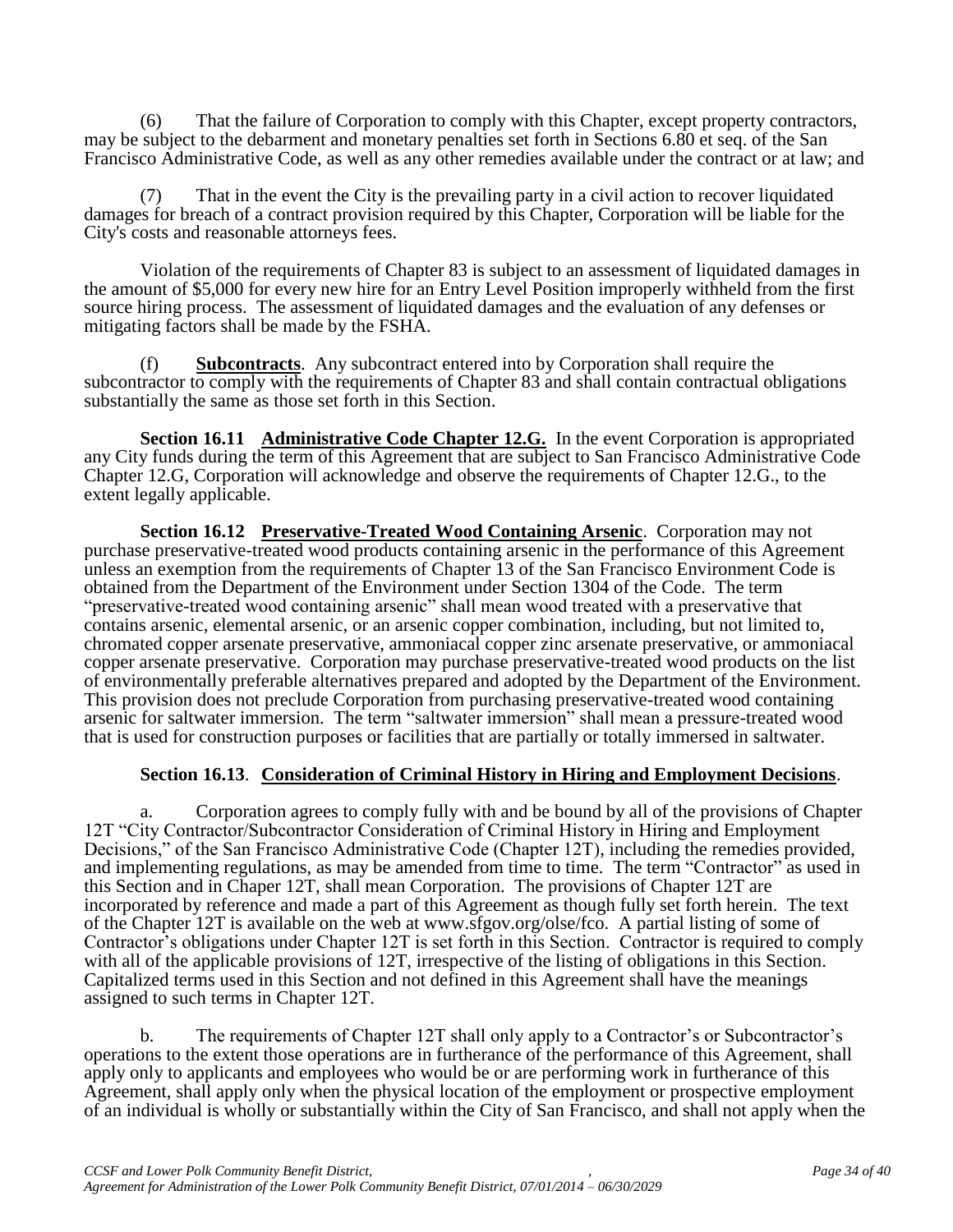application in a particular context would conflict with federal or state law or with a requirement of a government agency implementing federal or state law.

c. Contractor shall incorporate by reference in all subcontracts the provisions of Chapter 12T, and shall require all subcontractors to comply with such provisions. Contractor's failure to comply with the obligations in this subsection shall constitute a material breach of this Agreement.

d. Contractor or Subcontractor shall not inquire about, require disclosure of, or if such information is received base an Adverse Action on an applicant's or potential applicant for employment, or employee's: (1) Arrest not leading to a Conviction, unless the Arrest is undergoing an active pending criminal investigation or trial that has not yet been resolved; (2) participation in or completion of a diversion or a deferral of judgment program; (3) a Conviction that has been judicially dismissed, expunged, voided, invalidated, or otherwise rendered inoperative; (4) a Conviction or any other adjudication in the juvenile justice system; (5) a Conviction that is more than seven years old, from the date of sentencing; or (6) information pertaining to an offense other than a felony or misdemeanor, such as an infraction.

e. Contractor or Subcontractor shall not inquire about or require applicants, potential applicants for employment, or employees to disclose on any employment application the facts or details of any conviction history, unresolved arrest, or any matter identified in subsection 32(d), above. Contractor or Subcontractor shall not require such disclosure or make such inquiry until either after the first live interview with the person, or after a conditional offer of employment.

f. Contractor or Subcontractor shall state in all solicitations or advertisements for employees that are reasonably likely to reach persons who are reasonably likely to seek employment to be performed under this Agreement, that the Contractor or Subcontractor will consider for employment qualified applicants with criminal histories in a manner consistent with the requirements of Chapter 12T.

g. Contractor and Subcontractors shall post the notice prepared by the Office of Labor Standards Enforcement (OLSE), available on OLSE's website, in a conspicuous place at every workplace, job site, or other location under the Contractor or Subcontractor's control at which work is being done or will be done in furtherance of the performance of this Agreement. The notice shall be posted in English, Spanish, Chinese, and any language spoken by at least 5% of the employees at the workplace, job site, or other location at which it is posted.

h. Contractor understands and agrees that if it fails to comply with the requirements of Chapter 12T, the City shall have the right to pursue any rights or remedies available under Chapter 12T, including but not limited to, a penalty of \$50 for a second violation and \$100 for a subsequent violation for each employee, applicant or other person as to whom a violation occurred or continued, termination or suspension in whole or in part of this Agreement.

**Section 16.14 Protection of Private Information.** Corporation has read and agrees to the terms set forth in San Francisco Administrative Code Sections 12M.2, "Nondisclosure of Private Information," and 12M.3, "Enforcement" of Administrative Code Chapter 12M, "Protection of Private Information," which are incorporated herein as if fully set forth. Corporation agrees that any failure of Corporation to comply with the requirements of Section 12M.2 of this Chapter shall be a material breach of the Agreement. In such an event, in addition to any other remedies available to it under equity or law, the City may terminate the Agreement, bring a false claim action against Corporation pursuant to Chapter 6 or Chapter 21 of the Administrative Code, or debar Corporation.

# **Section 16.15 Requiring Health Benefits for Covered Employees**.

Unless exempt, Corporation agrees to comply fully with and be bound by all of the provisions of the Health Care Accountability Ordinance (HCAO), as set forth in San Francisco Administrative Code Chapter 12Q, including the remedies provided, and implementing regulations, as the same may be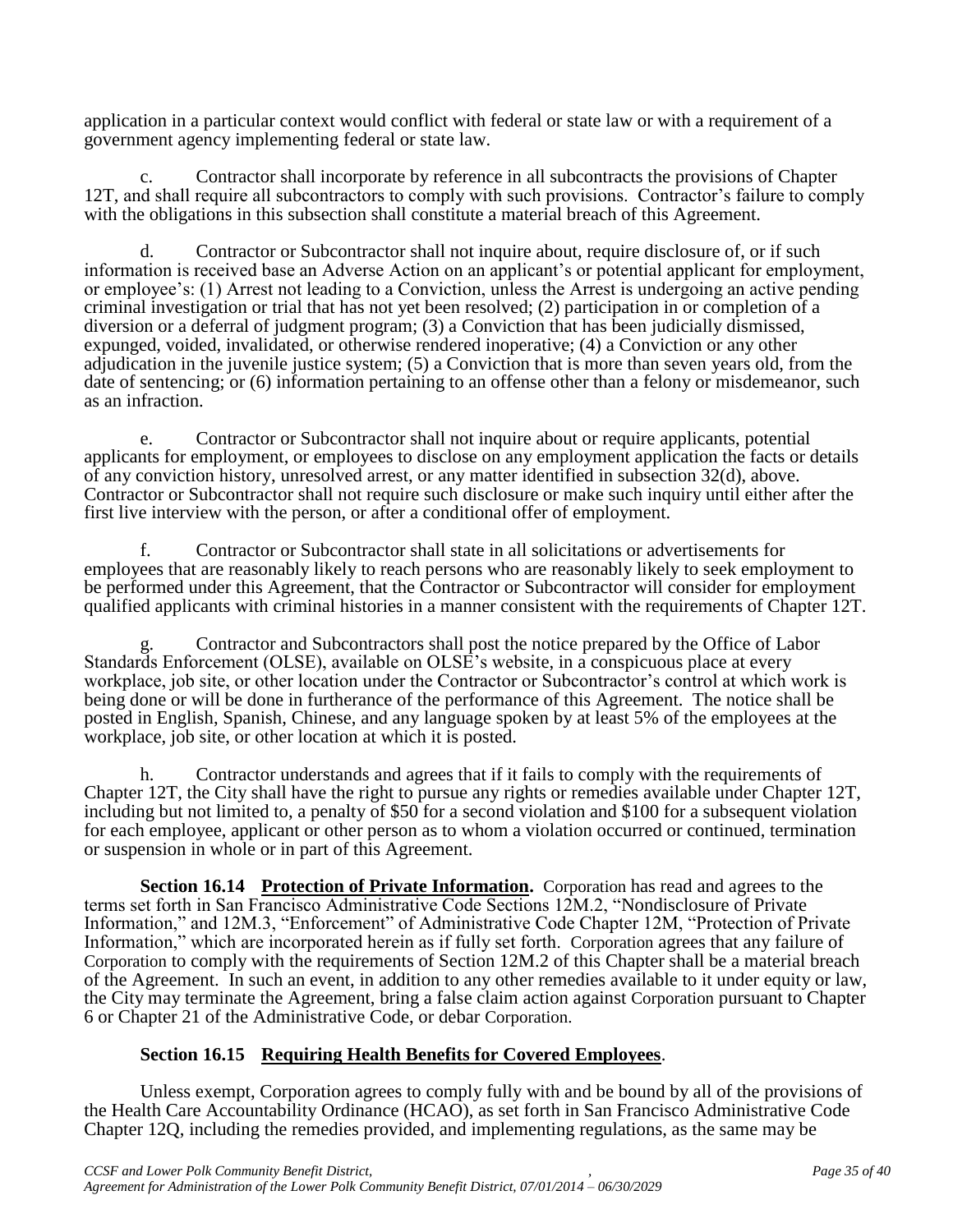amended from time to time. The provisions of Section 12Q.5.1 are incorporated by reference and made a part of this Agreement as though fully set forth herein. The text of the HCAO is available on the web at http://www.sfgov.org/olse. Capitalized terms used in this Section and not defined in this Agreement shall have the meanings assigned to such terms in Chapter 12Q.

(a) For each Covered Employee, Corporation shall provide the appropriate health benefit set forth in Section 12Q.3 of the HCAO. If Corporation chooses to offer the health plan option, such health plan shall meet the minimum standards set forth by the San Francisco Health Commission.

(b) Notwithstanding the above, if the Corporation is a small business as defined in Section 12Q.3(e) of the HCAO, it shall have no obligation to comply with part (a) above.

(c) Corporation's failure to comply with the HCAO shall constitute a material breach of this agreement. City shall notify Corporation if such a breach has occurred. If, within 30 days after receiving City's written notice of a breach of this Agreement for violating the HCAO, Corporation fails to cure such breach or, if such breach cannot reasonably be cured within such period of 30 days, Corporation fails to commence efforts to cure within such period, or thereafter fails diligently to pursue such cure to completion, City shall have the right to pursue the remedies set forth in  $12\overline{O}$ .5(f)(1-5). Each of these remedies shall be exercisable individually or in combination with any other rights or remedies available to City.

(d) Any Subcontract entered into by Corporation shall require the Subcontractor to comply with the requirements of the HCAO and shall contain contractual obligations substantially the same as those set forth in this Section. Corporation shall notify City's Office of Contract Administration when it enters into such a Subcontract and shall certify to the Office of Contract Administration that it has notified the Subcontractor of the obligations under the HCAO and has imposed the requirements of the HCAO on Subcontractor through the Subcontract. Each Corporation shall be responsible for its Subcontractors' compliance with this Chapter. If a Subcontractor fails to comply, the City may pursue the remedies set forth in this Section against Corporation based on the Subcontractor's failure to comply, provided that City has first provided Corporation with notice and an opportunity to obtain a cure of the violation.

(e) Corporation shall not discharge, reduce in compensation, or otherwise discriminate against any employee for notifying City with regard to Corporation's noncompliance or anticipated noncompliance with the requirements of the HCAO, for opposing any practice proscribed by the HCAO, for participating in proceedings related to the HCAO, or for seeking to assert or enforce any rights under the HCAO by any lawful means.

(f) Corporation represents and warrants that it is not an entity that was set up, or is being used, for the purpose of evading the intent of the HCAO.

(g) Corporation shall maintain employee and payroll records in compliance with the California Labor Code and Industrial Welfare Commission orders.

(h) Corporation shall keep itself informed of the current requirements of the HCAO.

(i) Corporation shall provide reports to the City in accordance with any reporting standards promulgated by the City under the HCAO, including reports on Subcontractors and Subtenants, as applicable.

(j) Corporation shall provide City with access to records pertaining to compliance with HCAO after receiving a written request from City to do so and being provided at least five business days to respond.

(k) Corporation shall allow City to inspect Corporation's job sites and have access to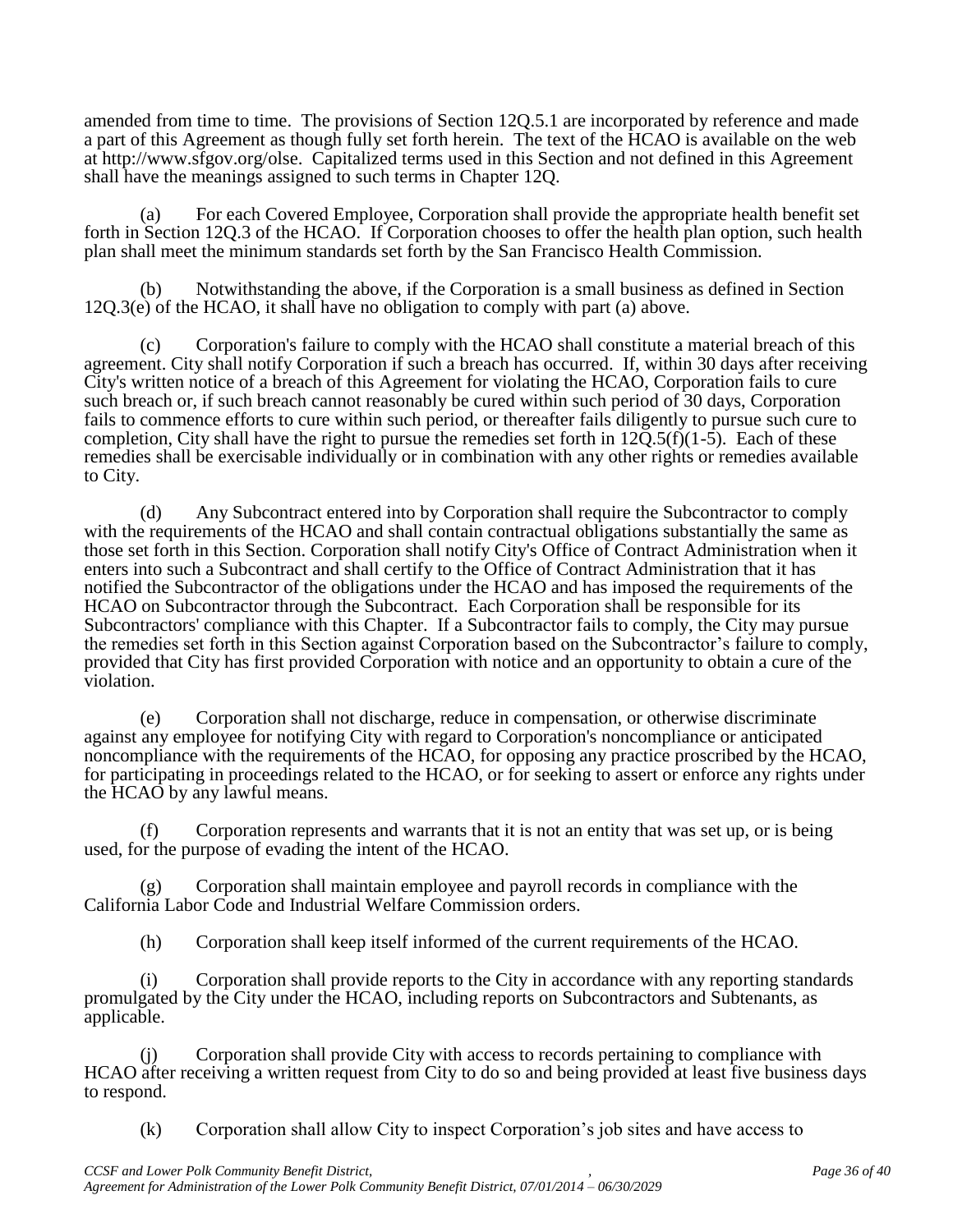Corporation's employees in order to monitor and determine compliance with HCAO.

(l) City may conduct random audits of Corporation to ascertain its compliance with HCAO. Corporation agrees to cooperate with City when it conducts such audits.

(m) If Corporation is exempt from the HCAO when this Agreement is executed because its amount is less than \$25,000 (\$50,000 for nonprofits), but Corporation later enters into an agreement or agreements that cause Corporation's aggregate amount of all agreements with City to reach \$75,000, all the agreements shall be thereafter subject to the HCAO. This obligation arises on the effective date of the agreement that causes the cumulative amount of agreements between Corporation and the City to be equal to or greater than \$75,000 in the fiscal year.

**Section 16.16 Graffiti Removal**. Graffiti is detrimental to the health, safety and welfare of the community in that it promotes a perception in the community that the laws protecting public and private property can be disregarded with impunity. This perception fosters a sense of disrespect of the law that results in an increase in crime; degrades the community and leads to urban blight; is detrimental to property values, business opportunities and the enjoyment of life; is inconsistent with the City's property maintenance goals and aesthetic standards; and results in additional graffiti and in other properties becoming the target of graffiti unless it is quickly removed from public and private property. Graffiti results in visual pollution and is a public nuisance. Graffiti must be abated as quickly as possible to avoid detrimental impacts on the City and County and its residents, and to prevent the further spread of graffiti.

Corporation shall remove all graffiti from any real property owned or leased by Corporation in the City and County of San Francisco within forty eight (48) hours of the earlier of Corporation's (a) discovery or notification of the graffiti or (b) receipt of notification of the graffiti from the Department of Public Works; or alternatively, according to the time requirements in any DPW Notice of Violation that is received by Corporation. This section is not intended to require a Corporation to breach any lease or other agreement that it may have concerning its use of the real property. The term "graffiti" means any inscription, word, figure, marking or design that is affixed, marked, etched, scratched, drawn or painted on any building, structure, fixture or other improvement, whether permanent or temporary, including by way of example only and without limitation, signs, banners, billboards and fencing surrounding construction sites, whether public or private, without the consent of the owner of the property or the owner's authorized agent, and which is visible from the public right-of-way. "Graffiti" shall not include: (1) any sign or banner that is authorized by, and in compliance with, the applicable requirements of the San Francisco Public Works Code, the San Francisco Planning Code or the San Francisco Building Code; or (2) any mural or other painting or marking on the property that is protected as a work of fine art under the California Art Preservation Act (California Civil Code Sections 987 et seq.) or as a work of visual art under the Federal Visual Artists Rights Act of 1990 (17 U.S.C. §§ 101 et seq.).

Any failure of Corporation to comply with this section of this Agreement shall constitute an Event of Default of this Agreement.

**Section 16.17 Food Service Waste Reduction Requirements.** Corporation agrees to comply fully with and be bound by all of the provisions of the Food Service Waste Reduction Ordinance, as set forth in San Francisco Environment Code Chapter 16, including the remedies provided, and implementing guidelines and rules. The provisions of Chapter 16 are incorporated herein by reference and made a part of this Agreement as though fully set forth. This provision is a material term of this Agreement. By entering into this Agreement, Corporation agrees that if it breaches this provision, City will suffer actual damages that will be impractical or extremely difficult to determine; further, Corporation agrees that the sum of one hundred dollars (\$100) liquidated damages for the first breach, two hundred dollars (\$200) liquidated damages for the second breach in the same year, and five hundred dollars (\$500) liquidated damages for subsequent breaches in the same year is reasonable estimate of the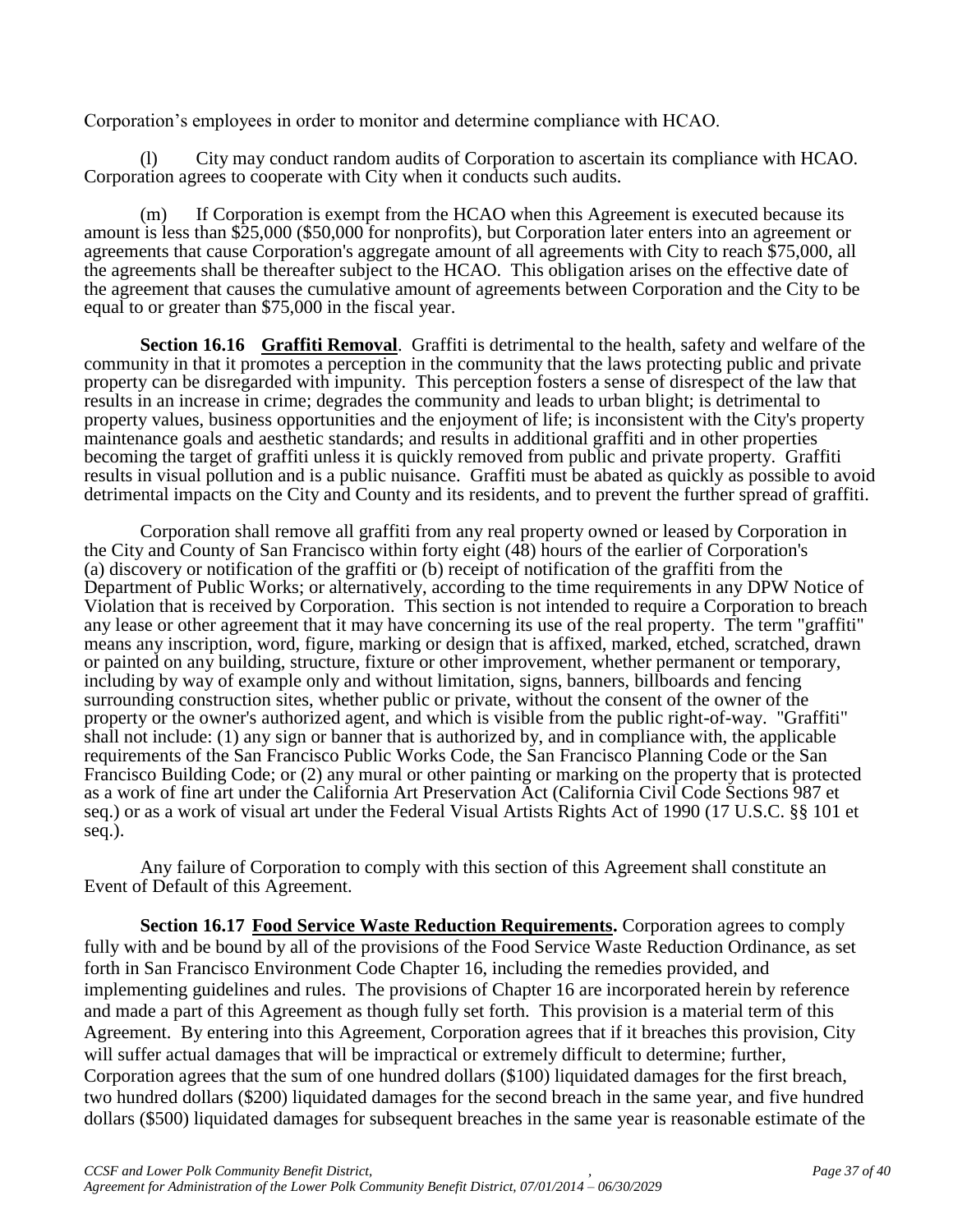damage that City will incur based on the violation, established in light of the circumstances existing at the time this Agreement was made. Such amount shall not be considered a penalty, but rather agreed monetary damages sustained by City because of Corporation's failure to comply with this provision.

**Section 16.18** [Left blank by agreement of the parties.]

**Section 16.19 Compliance with Other Laws**. Without limiting the scope of any of the preceding sections of this Article 16, Corporation shall keep itself fully informed of City's Charter, codes, ordinances and regulations and all state, and federal laws, rules and regulations affecting the performance of this Agreement and shall at all times comply with such Charter codes, ordinances, and regulations rules and laws.

#### **ARTICLE 17**

#### **MISCELLANEOUS**

**Section 17.1 No Waiver**. No waiver by the City of any default or breach of this Agreement shall be implied from any failure by the City to take action on account of such default if such default persists or is repeated. No express waiver by the City shall affect any default other than the default specified in the waiver and shall be operative only for the time and to the extent therein stated. Waivers by City of any covenant, term or condition contained herein shall not be construed as a waiver of any subsequent breach of the same covenant, term or condition. The consent or approval by the City of any action requiring further consent or approval shall not be deemed to waive or render unnecessary the consent or approval to or of any subsequent similar act.

**Section 17.2 Modification**. This Agreement may not be modified, nor may compliance with any of its terms be waived, except by written instrument executed and approved in the same manner as this Agreement.

**Section 17.3 Administrative Remedy for Agreement Interpretation**. Should any question arise as to the meaning or intent of this Agreement, the question shall, prior to any other action or resort to any other legal remedy, be referred to the Director of the Office of Economic Development who shall decide the true meaning and intent of the Agreement. Such decision shall be final and conclusive.

**Section 17.4 Governing Law; Venue**. The formation, interpretation and performance of this Agreement shall be governed by the laws of the State of California, without regard to its conflict of laws principles. Venue for all litigation relative to the formation, interpretation and performance of this Agreement shall be in San Francisco.

**Section 17.5 Headings**. All article and section headings and captions contained in this Agreement are for reference only and shall not be considered in construing this Agreement.

**Section 17.6 Entire Agreement**. This Agreement and the documents set forth as appendices hereto constitute the entire Agreement between the parties, and supersede all other oral or written provisions. If there is any conflict between the terms of this Agreement and other documents, the terms of this Agreement shall govern. The following appendices are attached to and a part of this Agreement:

Appendix A, Management District Plan; and,

Appendix B, Resolution to Establish.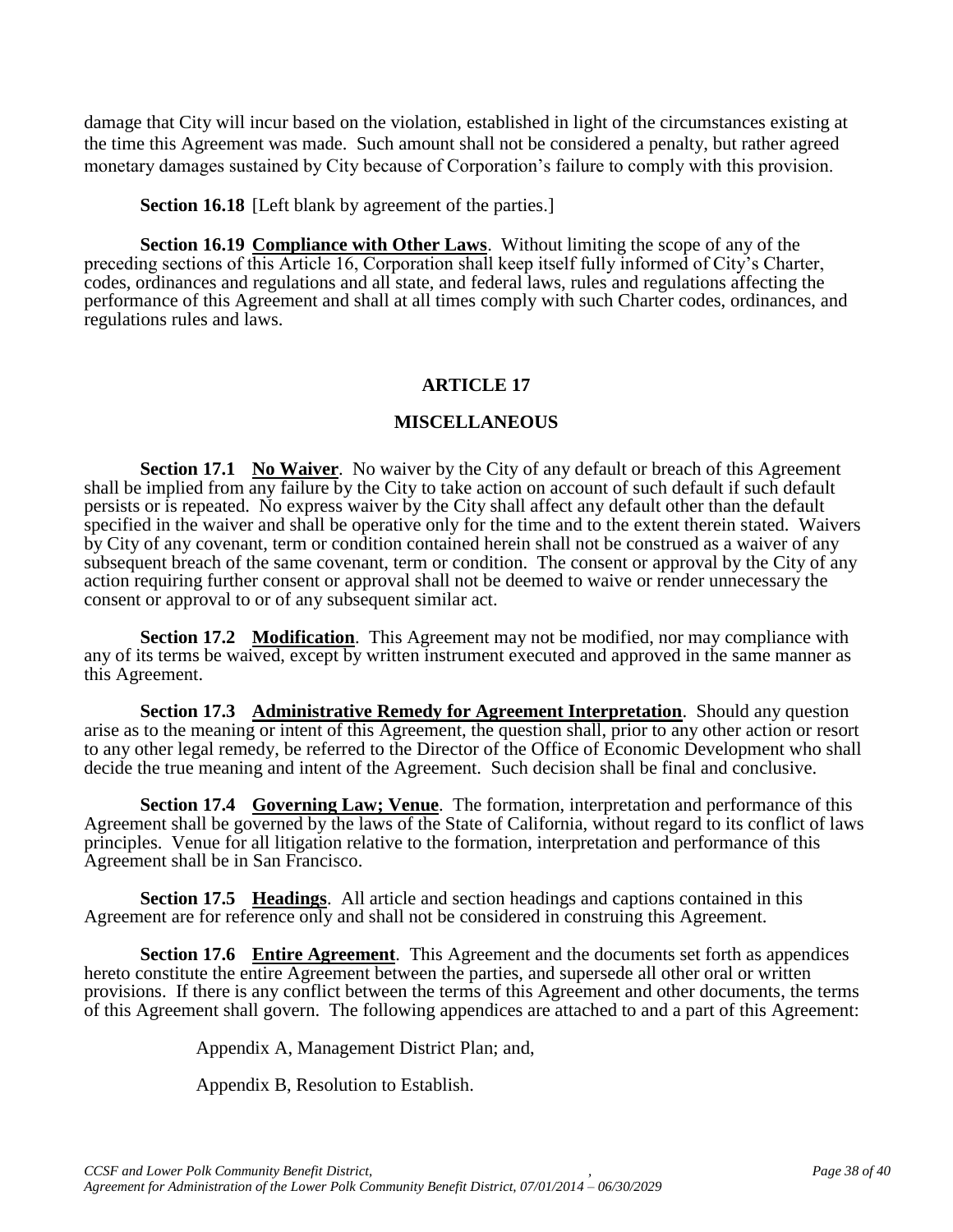**Section 17.7 Certified Resolution of Signatory Authority**. Upon request of City, Corporation shall deliver to City a copy of the corporate resolution(s) authorizing the execution, delivery and performance of this Agreement, certified as true, accurate and complete by the secretary or assistant secretary of Corporation.

**Section 17.8 Severability**. Should the application of any provision of this Agreement to any particular facts or circumstances be found by a court of competent jurisdiction to be invalid or unenforceable, then (a) the validity of other provisions of this Agreement shall not be affected or impaired thereby, and (b) such provision shall be enforced to the maximum extent possible so as to effect the intent of the parties and shall be reformed without further action by the parties to the extent necessary to make such provision valid and enforceable.

**Section 17.9 Successors; No Third-Party Beneficiaries**. Subject to the terms of Article 13, the terms of this Agreement shall be binding upon, and inure to the benefit of, the parties hereto and their successors and assigns. Nothing in this Agreement, whether express or implied, shall be construed to give any person or entity (other than the parties hereto and their respective successors and assigns and, in the case of Article 9, the Indemnified Parties) any legal or equitable right, remedy or claim under or in respect of this Agreement or any covenants, conditions or provisions contained herein.

**Section 17.10** Survival of Terms. The obligations of Corporation and the terms of the following provisions of this Agreement shall survive and continue following expiration or termination of this Agreement: Sections 6.4 through 6.8, Articles 7 and 9, Section 10.4, Article 12, Section 13.4, Section 14.3 and this Article 17.

**Section 17.11 Further Assurances**. From and after the date of this Agreement, Corporation agrees to do such things, perform such acts, and make, execute, acknowledge and deliver such documents as may be reasonably necessary or proper and usual to complete the transactions contemplated by this Agreement and to carry out the purpose of this Agreement in accordance with this Agreement.

IN WITNESS WHEREOF, the parties hereto have caused this Agreement to be duly executed as of the date first specified herein.

**CITY CORPORATION:**